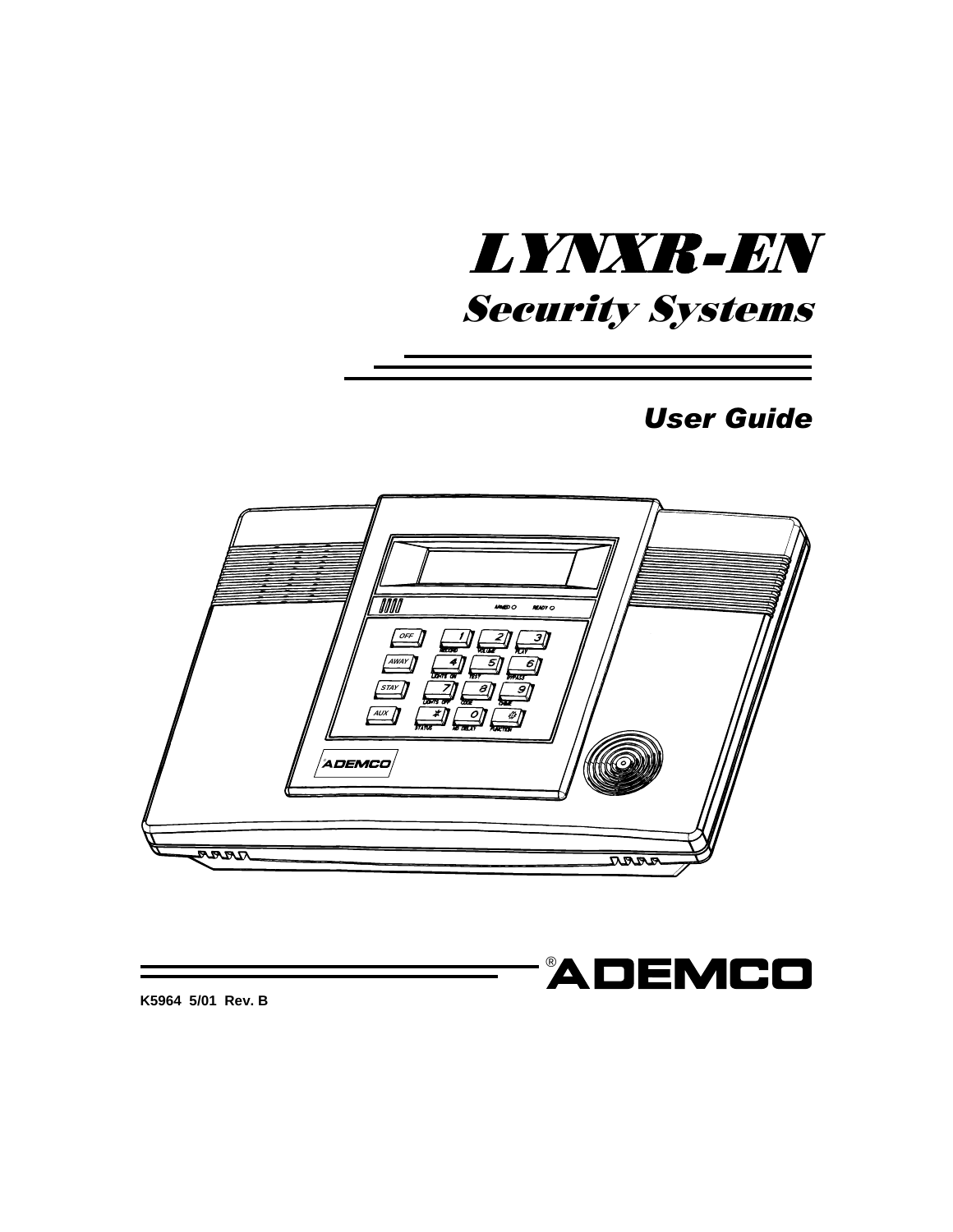## **TABLE OF CONTENTS**

Congratulations on your ownership of an ADEMCO Security System. You have made a wise decision in choosing it, for it represents the latest in security protection technology today. ADEMCO is the world's largest manufacturer of security systems, and millions of premises are protected by ADEMCO products.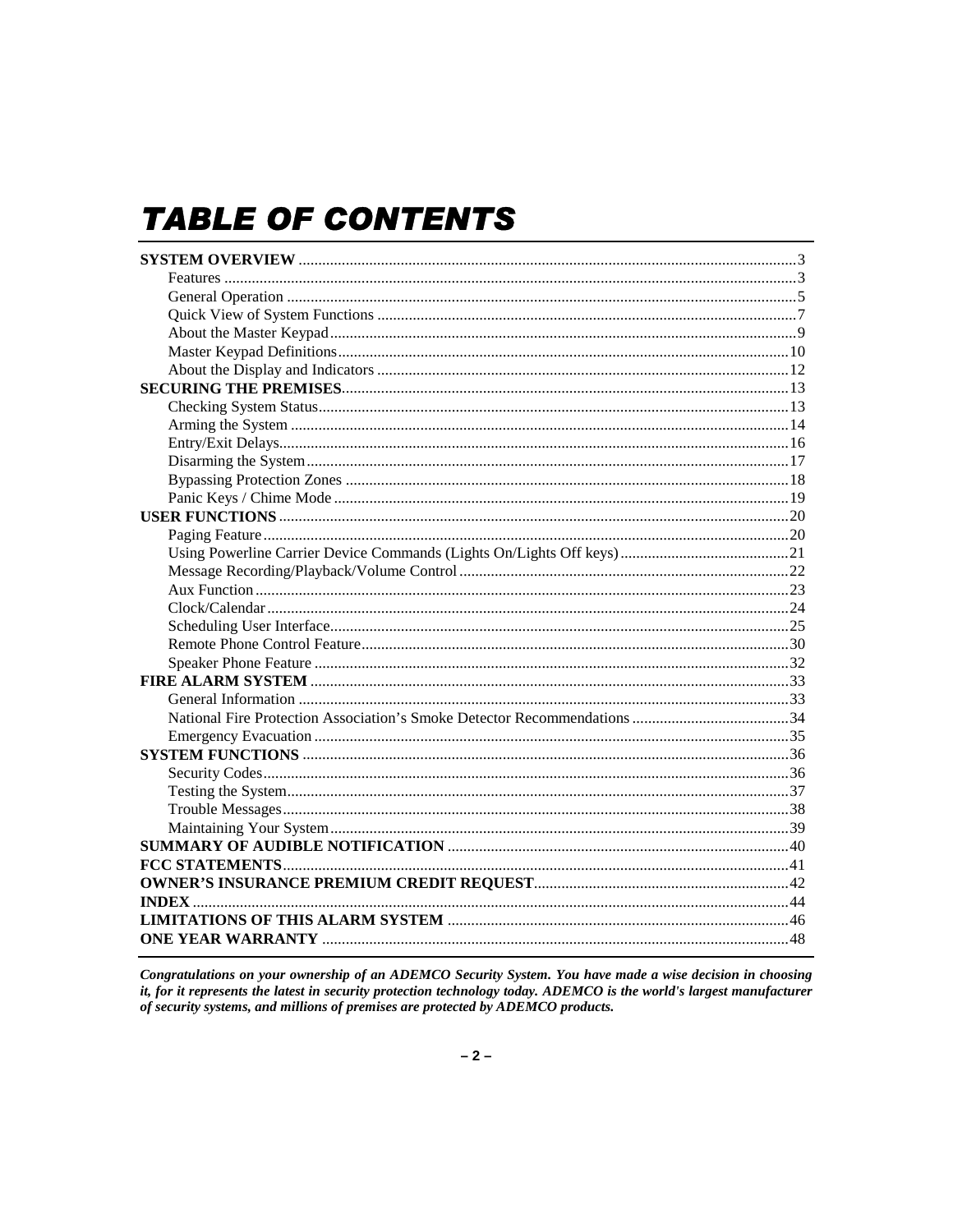**Features** 

### **General Information**

This system offers you three forms of protection: burglary, fire, and emergency, depending on the configuration of your system. The system consists of a master keypad for controlling system operation, various wireless sensors that provide perimeter and interior burglary protection, and optional smoke or combustion detectors to provide early fire warning. In addition, optional wireless keypads may have been installed to allow you to control the system away from the master keypad. The system may also be controlled from a remote telephone and can be used as a speaker phone.

The system uses microcomputer technology to monitor all protection zones and system status, display appropriate information on the keypad display, and initiate appropriate alarms. Your system may also have been programmed to automatically send alarm or status messages over the phone lines to a central alarm monitoring station, and may also be capable of two-way voice communication with the central station.

#### **The user features of this security system are listed below. Ask your installer which features have been programmed for your system.**

- **STAY and AWAY arming modes:** By using these modes you can protect either the perimeter only, or the entire premises.
- **3 panic key functions:** Designated keys allow you to manually activate fire, personal emergency, or silent alarms. Refer to the *PANIC KEYS* section for detailed information.
- **Paging feature:** Alerts you to certain system conditions by displaying code numbers that indicate the type of condition that has occurred. In addition, pressing the AUX key can send a predefined message to your pager, if programmed to do so (see AUX key function below). Refer to the *PAGING FEATURE* section for detailed information.
- **Real-time clock:** Keypad displays current time. Refer to the CLOCK/CALENDAR section for procedures for setting the time.
- **Voice announcement of system status:** The master keypad's built-in speaker announces system status at the press of a key. Refer to the *CHECKING SYSTEM STATUS* section for detailed information.
- **Message center:** The system allows recording and play back of brief messages. Refer to the *RECORDING/PLAYBACK MESSAGES* section for procedures.
- **Device activation:** Designated keys allow you to turn lights and/or other devices on and off. In addition, some devices (e.g., a light) may be programmed to activate automatically as a result of a system event such as an alarm or trouble condition. Refer to the USING POWERLINE CARRIER DEVICE COMMANDS section for detailed information.
- **AUX key function:** Designated key lets you activate a predefined series of keystrokes with a single press of the **AUX** key plus user code, if programmed to do so (see Paging feature above). Refer to the AUX FUNCTION section for detailed information.
- **Scheduling feature:** Allows you to schedule the automatic activation or deactivation of X-10 devices or program events (e.g. alarm clock, reminder, and latch key).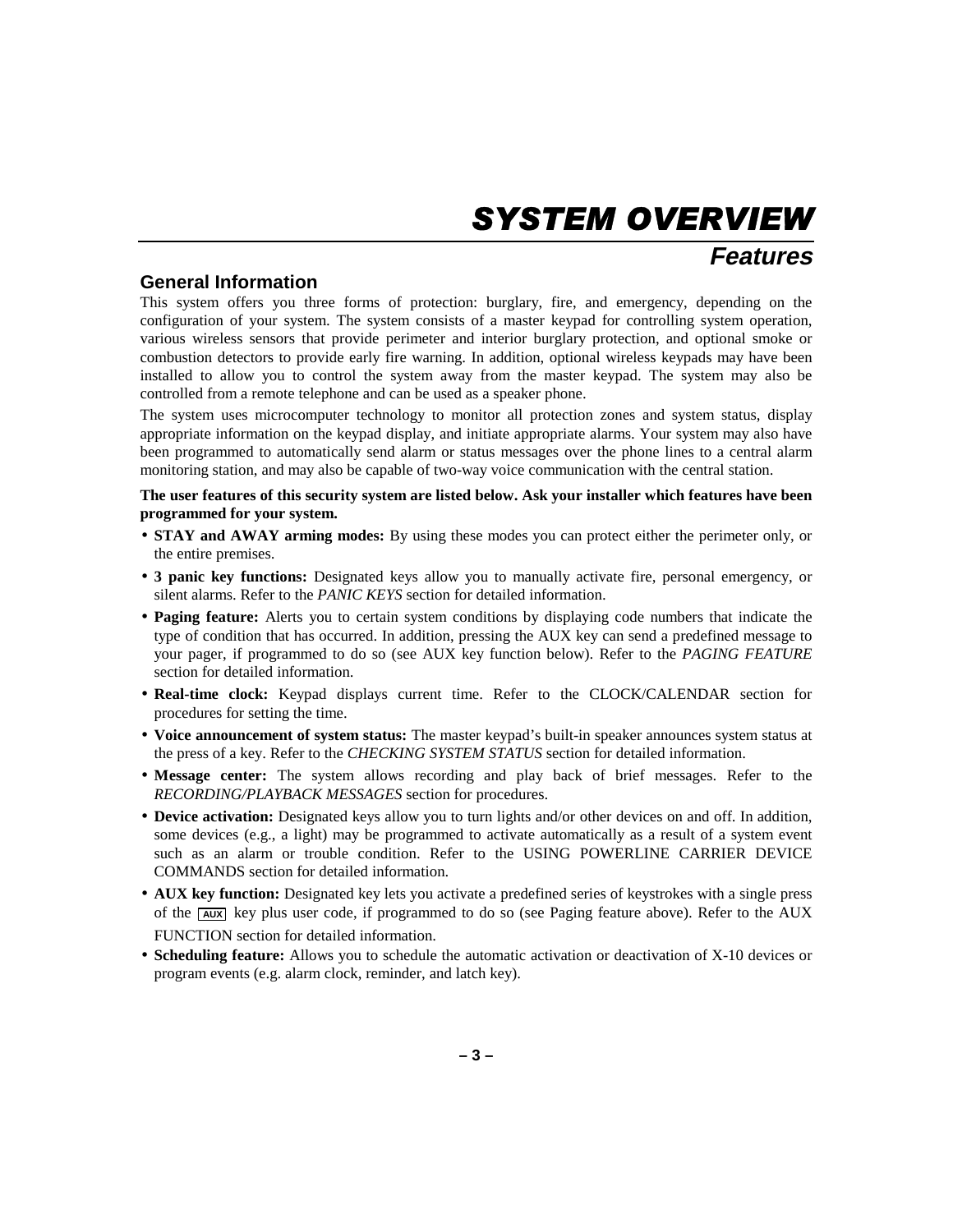### **Features**

- **Two-way voice:** Allows the central station to listen, talk to or conduct two-way conversations with individuals on the premises Refer to the TWO-WAY VOICE section for detailed information.
- **Phone Control:** Provides a remote interactive phone capability that permits access to the security system from any off-site touch-tone telephone.
- **Speaker Phone Operation:** The system is capable of operating as a speaker phone allowing hands free telephone conversation.
- **Security Codes:** The system is capable of supporting an Installer code, Master user code and six additional User codes. Refer to the *SECURITY CODES* section for detailed information.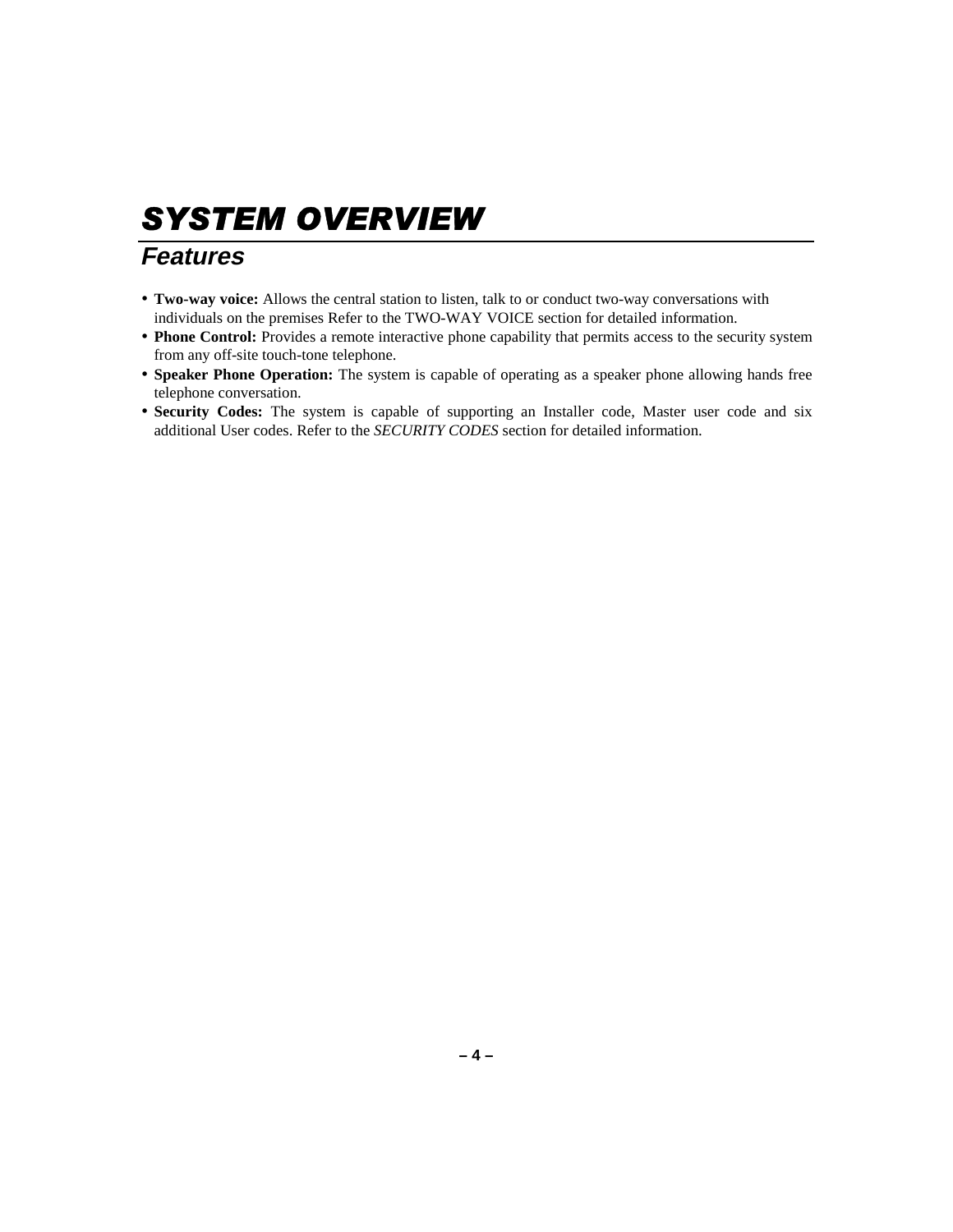### **General Operation**

### **Zones**

Your system's sensing devices have been assigned to various "zones." For example, the sensing device on your entry/exit door may have been assigned to zone 01, sensing devices on windows in the master bedroom to zone 02, and so on. These numbers appear on the display when an alarm or trouble condition occurs.



#### **LYNXR-EN is not intended for UL985 Household Fire applications unless a 24-hour backup battery (P/N LYNXRCHKIT-HC) is installed.**

### **Fire Protection**

The fire protection portion of your security system (if used) is always active and will sound an alarm if a fire condition is detected. Refer to the *FIRE ALARM SYSTEM* section for important information concerning fire protection, smoke detectors and planning emergency exit routes from the premises.

### **Burglary Protection**

Your system provides two modes of burglary protection: STAY and AWAY. STAY mode protects the perimeter only, allowing you to freely move within inside the premises. AWAY mode protects the entire system. Both modes provide an entry delay time that allows you to reenter the premises without setting off an alarm. For additional security, you can turn the entry delay off when arming the system by using the NO DELAY key in combination with the desired arming key. The system also allows you to bypass selected zones before arming the system, if desired. Refer to the *BYPASSING PROTECTION ZONES* section. The system also provides a CHIME mode, for alerting users to the opening of protected doors and windows

while the system is disarmed.

You must turn on ("arm") the burglary protection portion of your system before it will sense burglary alarms. To arm the system, enter your user code then press the desired arming key (AWAY or STAY). Refer to the *ARMING THE SYSTEM* section for detailed procedures and information.

### **Security Codes**

At the time of installation, you were assigned a personal 4-digit security or "master user" code. You must enter the user code when arming and disarming the system, and when performing other system functions. As an additional security feature, other users who do not need to know your code can be assigned up to 6 different security codes. Refer to the *SECURITY CODES* section for procedures on adding security codes to the system.

### **Alarms**

When an alarm occurs, the keypad and external sounders will sound for about 15-seconds, and the keypad will display the zone(s) causing the alarm. After 15-seconds, the siren stops temporarily and voice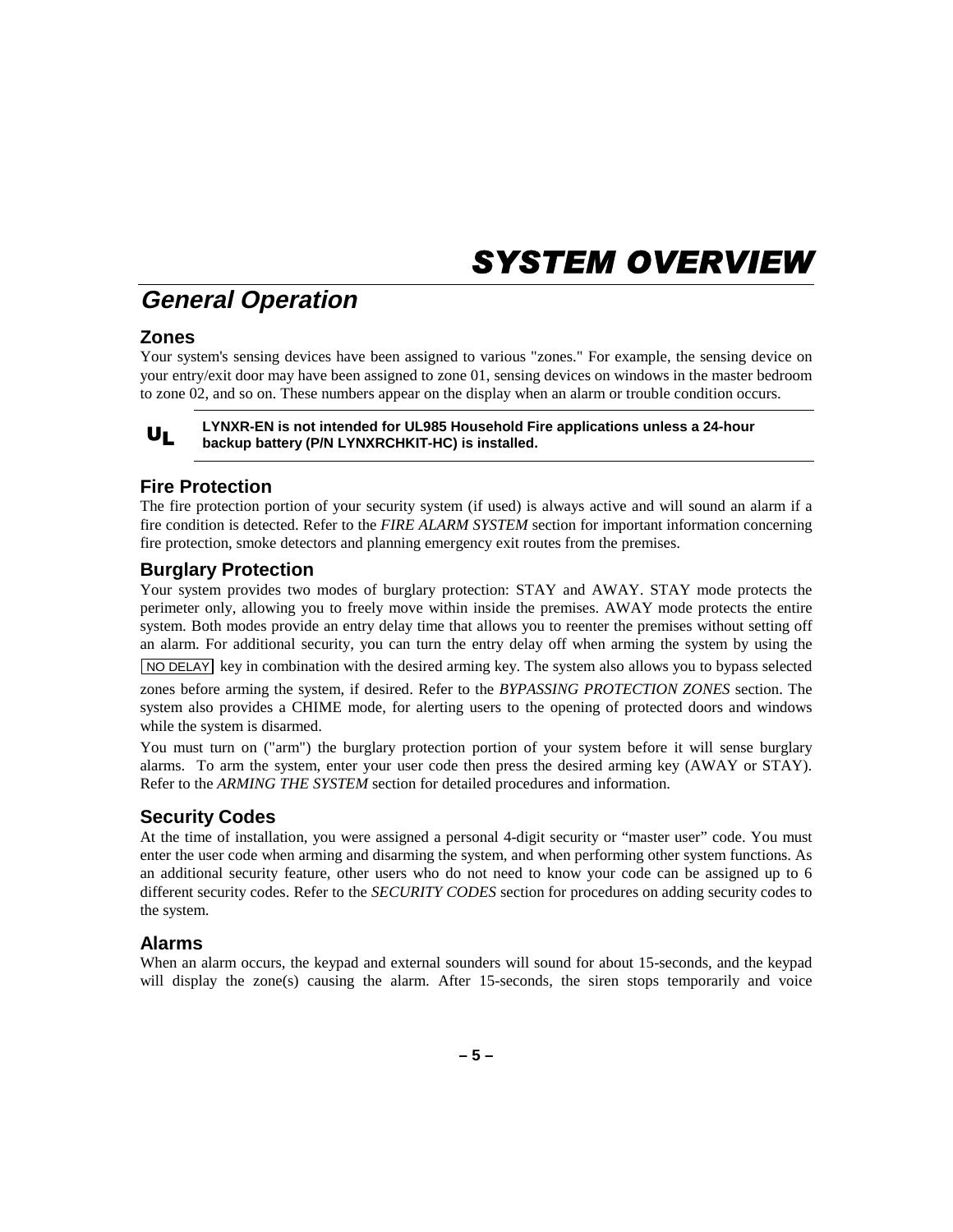### **General Operation**

announcements of the zones in alarm begins. When these zones have been announced, the siren sounds again and the cycle repeats itself, until the system is disarmed (code + OFF) or until alarm bell timeout occurs. If your system is connected to a central monitoring station, an alarm message will be sent. To stop the alarm sounding, simply disarm the system. The zone(s) causing the alarm remain displayed indicating memory of alarm. Refer to the *DISARMING THE SYSTEM* section for information about clearing the memory of alarm display

### **Two-Way Voice Feature**

The LYNXR-EN supports voice dialog between an operator at the central station and an individual at the premises. This feature allows the central station to listen, talk to or conduct a two-way conversation with an individual(s) at the premises and allows the operator to gather information about the nature and location of the alarm that may be helpful in responding to fire, police or rescue departments. If the Two-way Voice Feature has been programmed and an alarm condition is detected the system sends an alarm message to the central station. After acknowledgement is received, a "listen in to follow" message is sent to the central station. By responding to this message the central station operator can enter commands that allow him to initiate a 5-minute voice session. The options allow the operator to enter the following modes:

- **Talk:** Allows the operator to speak to individuals at the premises through the system speaker.
- **VOX (2-way voice):** Allows the operator to hold a two-way (speak and listen) conversation with individuals at the premises.
- **Listen**: Allows the operator to listen to any activity at the premises through the system microphone.

If a subsequent zone is violated during a voice session, the system will terminate the session and process the alarm. During the voice session, the ARMED (red) and READY (green) LEDs will alternately blink in the Talk and VOX Modes but not during Listen Mode.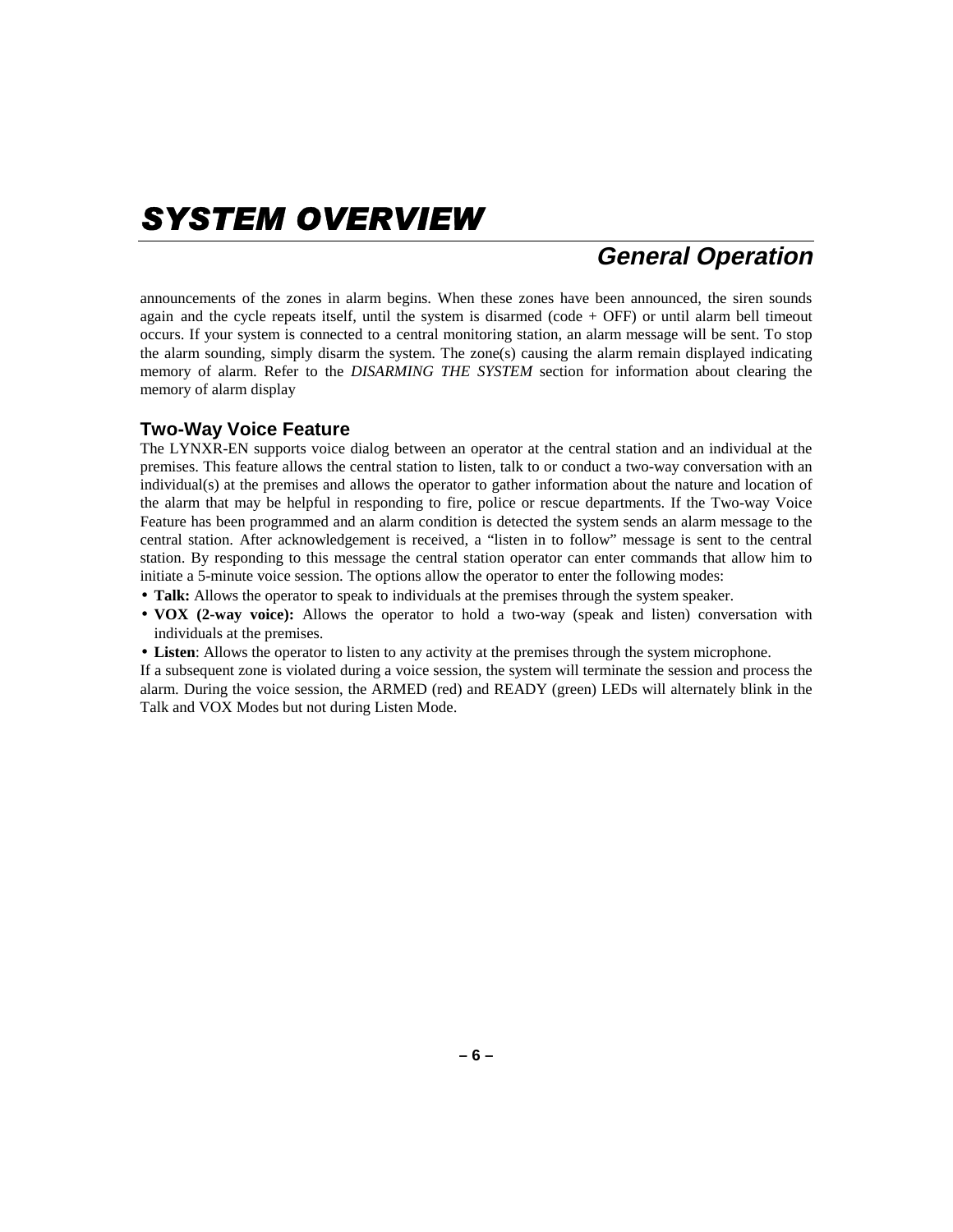## QUICK VIEW OF SYSTEM FUNCTIONS

| NOTE:<br>= Boxes represent the entering of your 4-digit user code.                                                                                                   |
|----------------------------------------------------------------------------------------------------------------------------------------------------------------------|
| <b>SECURITY FUNCTIONS</b>                                                                                                                                            |
| Checking system status: ---------------------- [STATUS]                                                                                                              |
| $+$ STAY<br>To arm in STAY mode: ----------------------                                                                                                              |
| To restart exit delay: -------------------------- STAY (only if programmed and system armed in Stay mode)                                                            |
| $+$ AWAY<br>To arm in AWAY mode: --------------------                                                                                                                |
| To arm with NO DELAY: ------------------<br>$\boxed{\text{AWAY}}$ or $\boxed{\text{STAY}}$ + $\boxed{\text{NO DELAY}}$<br>$+$                                        |
| To arm if Quick Arm is active: ------------- AWAY or STAY (hold down for at least 2 seconds)                                                                         |
| $+$ OFF<br>To disarm system and silence alarms: -----                                                                                                                |
| $+$ BYPASS + 2-digit zone number(s)                                                                                                                                  |
| To turn Chime mode on or off: ------------- $\boxed{\text{FUNCTION}}$ + $\boxed{\text{CHIME}}$                                                                       |
| Security code is not required if Quick Arm is active. Instead, press and hold down the STAY or AWAY key.                                                             |
| <b>MESSAGE CENTER</b>                                                                                                                                                |
| To record a message: --------------------------- $\boxed{\text{FUNCTION}}$ + $\boxed{\text{RECORD}}$                                                                 |
|                                                                                                                                                                      |
| To stop recording before end of 20 secs: - OFF                                                                                                                       |
| To play back a message: ----------------------- $\boxed{\text{FUNCTION}}$ + $\boxed{\text{PLAN}}$                                                                    |
| <b>VOLUME ADJUSTMENT</b>                                                                                                                                             |
| To adjust message playback/announcement volume: $-FUNCTION$ + $VOLUME$ + [3] or [6]                                                                                  |
| To mute system announcements: ----------- $\boxed{\text{FUNCTION}}$ + $\boxed{\text{VOLUME}}$ + $\boxed{\text{OFF}}$                                                 |
| To restore/unmute announcements: ------- $\boxed{\text{FUNCTION}}$ + $\boxed{\text{VOLUME}}$ + [3] or [6]                                                            |
| <b>SPEAKER PHONE OPERATION</b>                                                                                                                                       |
| To enter speaker phone mode: --------------- $[\#] + \sqrt{AUX}$                                                                                                     |
| To exit speaker phone mode: --------------- OFF                                                                                                                      |
| To enable/disable (toggle) ringer: ---------- [#] + $\sqrt{\text{OLUME}}$ + $\sqrt{\text{AUX}}$                                                                      |
| To return the keypad to telephone mode (after clearing an alarm or trouble or after disarming the system):                                                           |
| $[#] +$ AUX                                                                                                                                                          |
| <b>To flash</b> (switch between two calls using call waiting): AUX *<br>*To return to first call wait at least two (2) seconds and enter $\boxed{\text{AUX}}$ again. |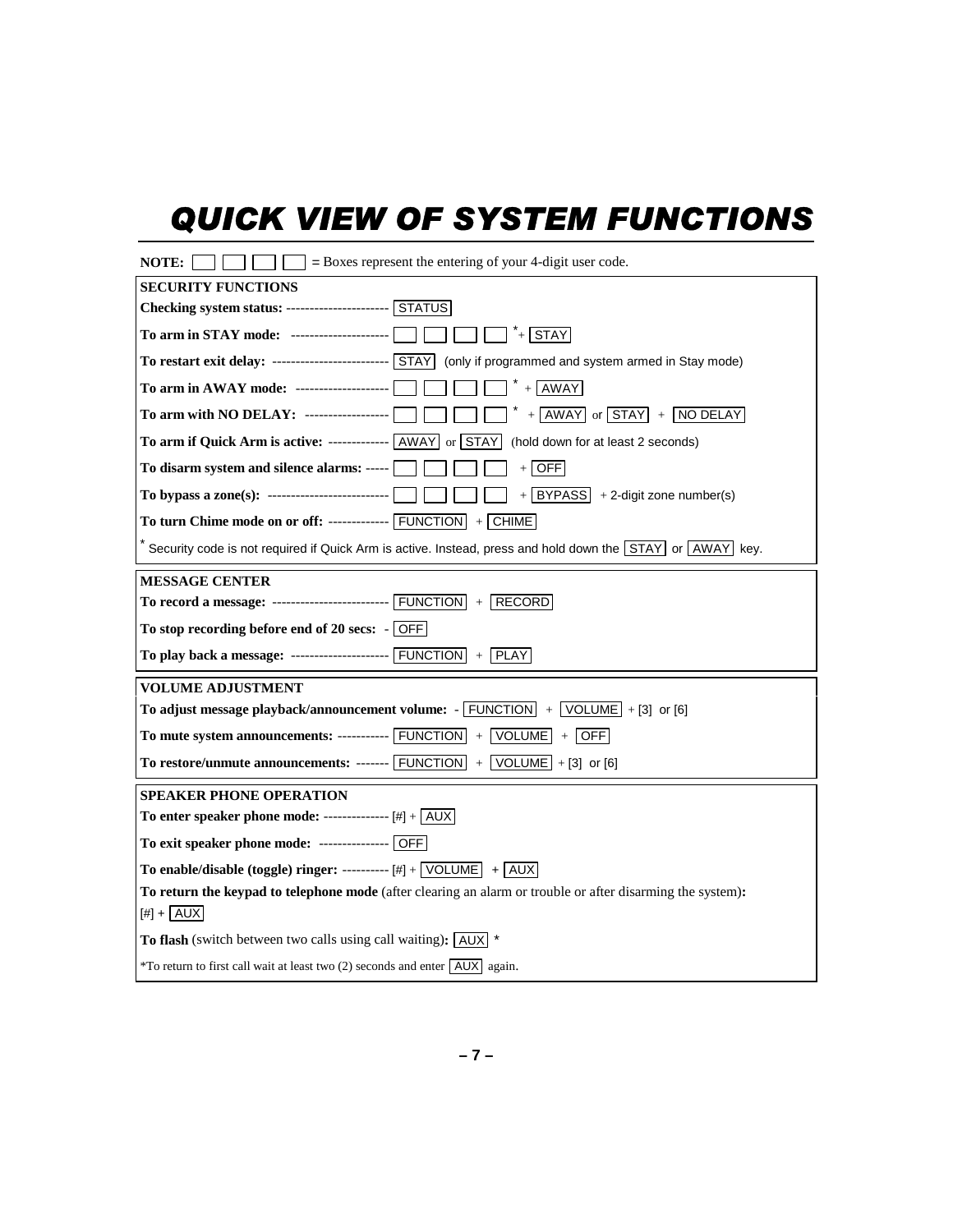## QUICK VIEW OF SYSTEM FUNCTIONS

| <b>REMOTE PHONE CONTROL OPERATION</b>                                                                   |
|---------------------------------------------------------------------------------------------------------|
| To remotely disarm: --------------------------<br>$+ [1]$                                               |
| To remotely arm in AWAY mode: ---------<br>$+$ [2]                                                      |
| To remotely arm in STAY mode: ----------<br>$+ [3]$                                                     |
| To remotely arm in AWAY or STAY mode with NO DELAY:<br>$+$ [2] or [3] + [0]                             |
| To remotely activate X-10 devices 1-6: --- $[\#] + [4] +$ device no.                                    |
| To remotely activate X-10 devices 7 & 8:<br>$+$ [#] + [4] + device no.                                  |
| To remotely deactivate X-10 devices 1-6:<br>$[#] + [7] +$ device no.                                    |
| To remotely deactivate X-10 devices 7 & 8:<br>$+$ [#] + [7] + device no.                                |
| To remotely bypass a zone: -------------------<br>$+$ [6] + zone no.                                    |
| To remotely activate forced bypass: -------<br>$+$ [6] + [#]*                                           |
| To remotely check system status: ---------- [*]                                                         |
| $+ [9]$                                                                                                 |
| *If forced bypass was enabled by your installer.                                                        |
| <b>OTHER FUNCTIONS</b>                                                                                  |
| To set the time and date: ---------------------<br>$+$ FUNCTION $+$ [63]                                |
| $+$ FUNCTION + [64]<br>To set scheduling: -----------------------------                                 |
| To activate $X-10$ devices $1-6$ : --------------- FUNCTION<br>$+$ LIGHTS ON $+$ device number          |
| To activate X-10 devices 7 & 8: ------------<br>+ $\boxed{\text{FUNCTION}}$ + LIGHTS ON + device number |
| To deactivate X-10 devices 1-6: ------------- $\boxed{\text{FUNCTION}}$ + LIGHTS OFF + device number    |
| $+$ FUNCTION $ $ + LIGHTS OFF $ $ + device number<br>To activate or deactivate X-10 dev. 7 & 8:         |
| $+$ CODE + user no. (02-08)+ user code<br>To add a user code: -------------------------                 |
| $+$ CODE + user number (02-08)<br>To delete a user code (except Master Code): -                         |
| To turn Test mode on: ------------------------<br>$+$ TEST                                              |
| To turn Test mode off: -----------------------<br>$+$ OFF                                               |
| To use the defined AUX function: ---------- Press and hold $\overline{[AUX]}$ key 2 seconds (4 beeps) + |
| To send message to pager: ------------------- Press and hold AUX key 2 seconds (4 beeps)                |
| ** Only the master code can be used to add or delete another user code.                                 |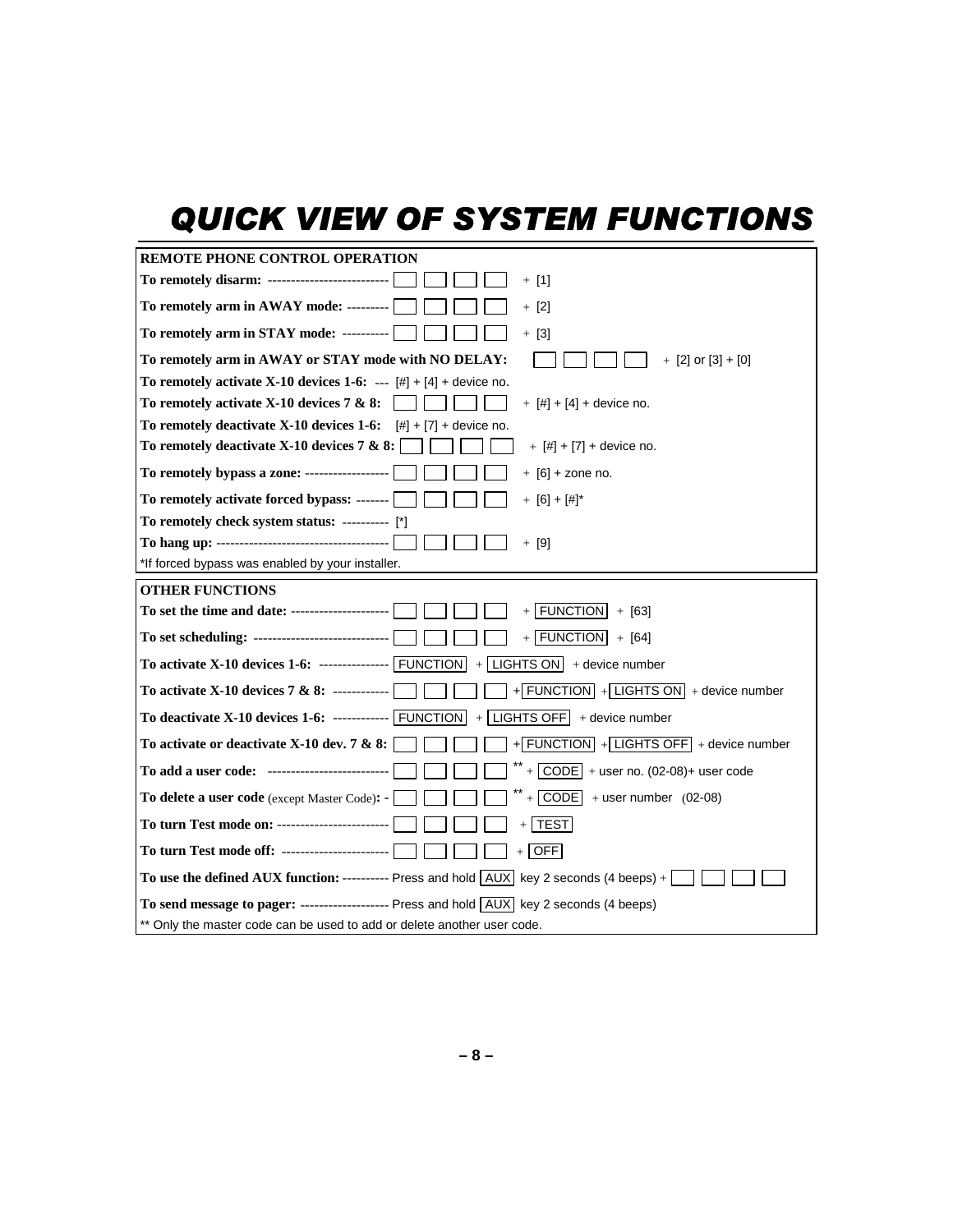### **About the Master Keypad**

### **General**

**IMPORTANT:** If the keypad beeps rapidly upon entering the premises, an alarm has occurred during your absence and an intruder may still be on the premises. LEAVE IMMEDIATELY and CONTACT THE POLICE from a nearby safe location.

The keypad allows you to control all system functions. In the speaker phone mode the keypad becomes a full-function telephone keypad The keypad features telephone-style keys and a Liquid Crystal Display (LCD), which shows the nature and location of all occurrences.



01000-021-V0

The keypad also features a built-in sounder, which will sound during alarms and troubles. The keypad also "beeps" during certain system functions, such as during entry/exit delay times, in Chime mode, and when depressing any of the keys (to acknowledge the key press). In addition, a built-in speaker announces system status.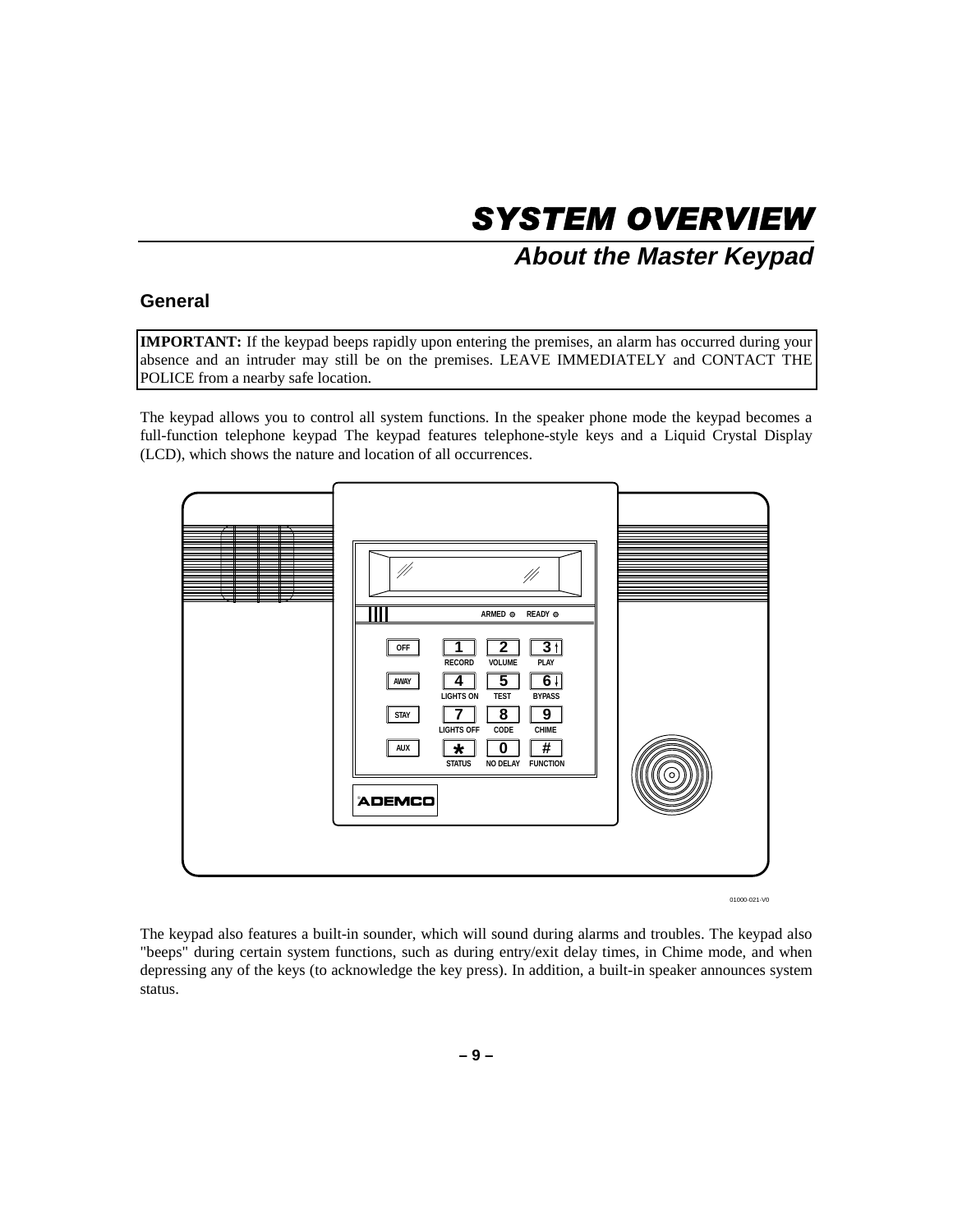**Master Keypad Definitions** 



**IMPORTANT!:** When you use the keypad to enter codes and commands, press the keys within 2 seconds of one another. If 2 seconds elapse without a key depression, the entry is aborted and must be repeated from its beginning.

**NOTE:** Different timeouts may occur when defining auxiliary functions and setting the real-time clock.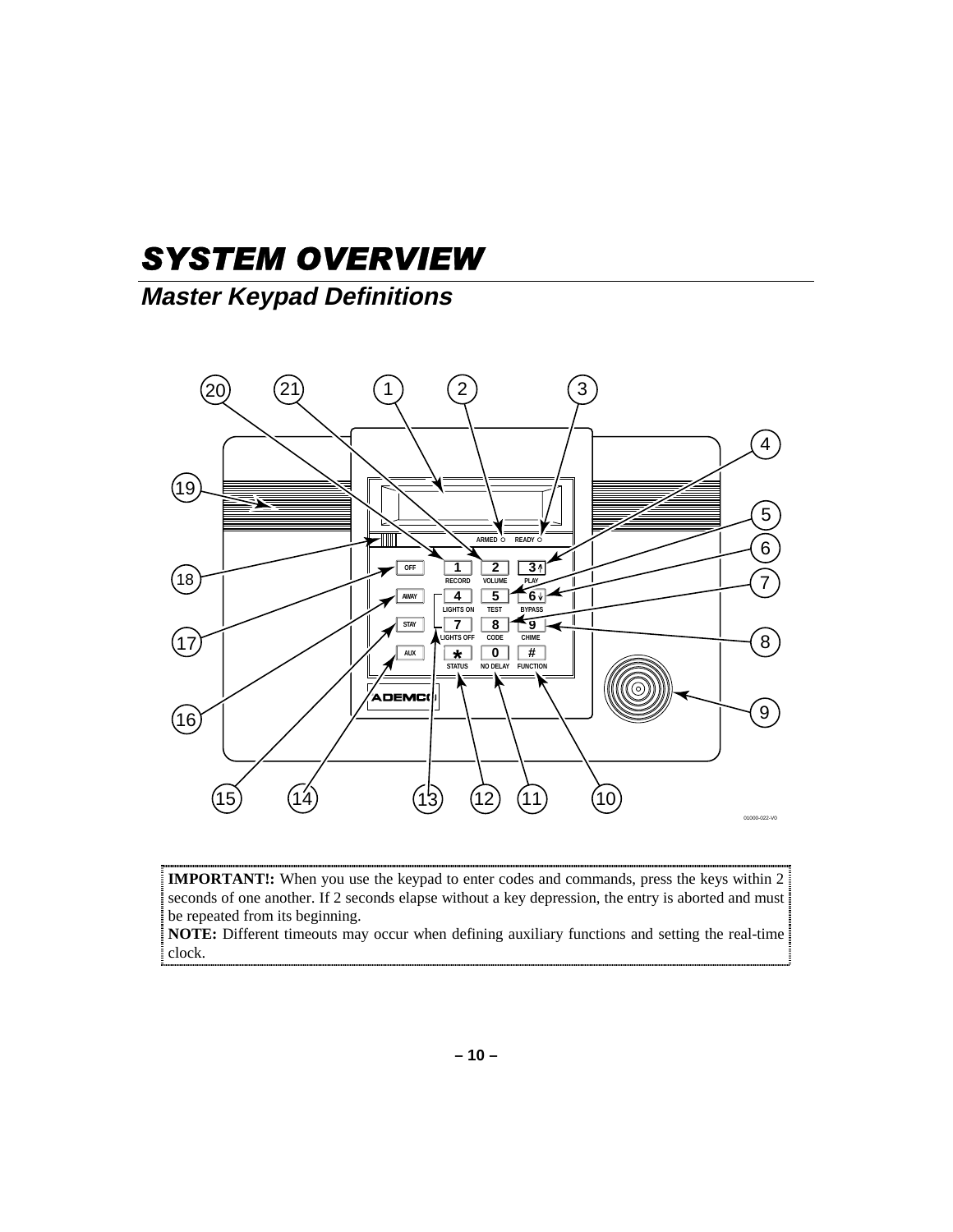**NOTE:** The system functions described below are for reference only, and require additional key entries to activate.

- 1. **DISPLAY WINDOW:** Liquid Crystal Display (LCD). Displays protection point identification and system status, messages, and user instructions.
- 2. **ARMED INDICATOR:** (RED) Lit when the system has been armed (STAY, AWAY, NO DELAY). Blinks when armed and fault exists, or once per second when AVM (VOX or Talk) or speaker phone mode is active.
- 3. **READY INDICATOR:** When lit, indicates system is ready to be armed; blinking indicates system is not ready (a zone is open). Blinks once per second when AVM (VOX or Talk) or speaker phone mode is active.
- 4. **PLAY KEY:** Announces a user's message if one was previously recorded. See RECORD function.
- 5. **TEST KEY:** Tests the system and alarm sounder.
- 6. **BYPASS KEY:** Removes individual protection zones from being monitored by the system. Displays currently bypassed zones.
- 7. **CODE KEY:** Allows entry of additional user codes that can be given to other system users.
- 8. **CHIME KEY:** Turns the Chime mode on and

off. When on, any entry through a protected delay or perimeter zone while the system is disarmed will cause a tone and voice descriptor to sound at the keypad.

- 9. **INTERNAL SOUNDER:** Source of alarm sounds (see "Summary of Audible Notifications" section).
- 10. **FUNCTION KEY:** Allows alternate key functions.
- 11. **NO DELAY KEY:** Used with STAY or AWAY function to eliminate the entry delay. Alarm sounds immediately if entry is opened.
- 12. **STATUS KEY:** When pressed prior to arming, the keypad will display all open zones, and will announce system status.

13. **LIGHTS ON / LIGHTS OFF KEYS:** Turns lights or other devices on or off, if programmed by the installer.

**Master Keypad Definitions** 

- 14. **AUX KEY:** Can be programmed to either perform a predefined function or to send a preset message to a pager.
- 15. **STAY KEY:** Arms the perimeter burglary protection, guarding protected doors, windows and other perimeter protection points, and sounds an alarm if one is opened. Interior protection is not armed, which allows movement within your house without causing an alarm. Entrance can be made through an entry delay zone without causing an alarm if the system is disarmed before the entry delay time expires.
- 16. **AWAY KEY:** Completely arms both perimeter and interior burglary protection for backup protection by sensing an intruder's movements through protected interior areas as well as guarding protected doors, windows, etc. Entrance can be made through an entry delay zone without causing an alarm if the system is disarmed before the entry delay time expires.
- 17. **OFF KEY:** Disarms the burglary portion of the system, silences alarms and audible trouble indicators, and clears alarm trouble display after the problem has been corrected.
- 18. **MICROPHONE:** Used to record personal messages up to 20 seconds long, and for 2 way voice and speaker phone.
- 19. **SPEAKER:** Source of audible internal warning and confirmation sounds, status announcements, as well as alarms (see "Summary of Audible Notifications").
- 20. **RECORD:** Activates the recording function to record personal messages.
- 21. **VOLUME:** Sets the volume of system announcements and status beeps.
- **KEYS 0-9:** Used to enter your individual security access code(s).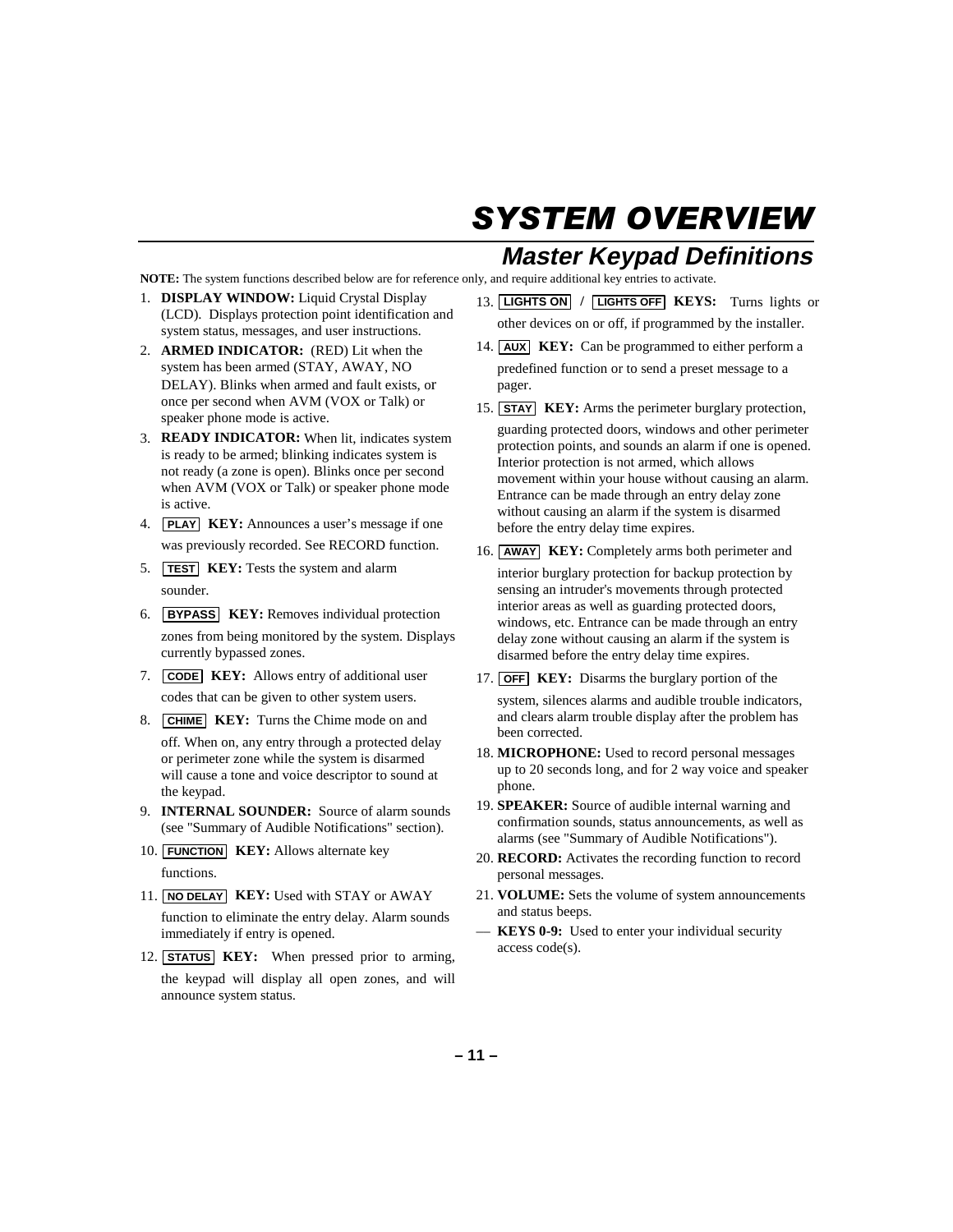### **About the Display and Indicators**

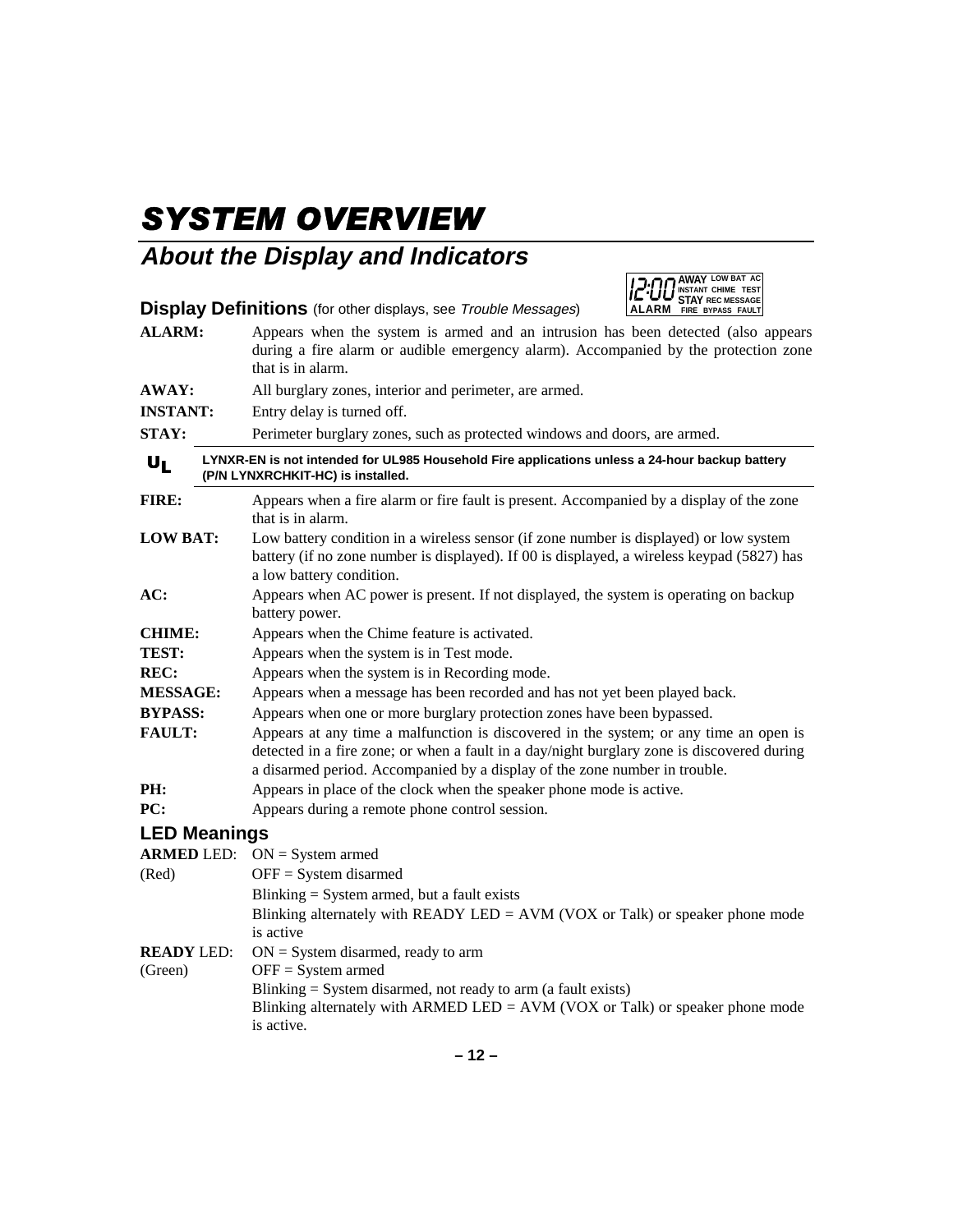## **SECURING THE PREMISES Checking System Status**

### **General Information**

Before arming your system, all protected doors, windows, and other protection zones must be closed or bypassed (see the *BYPASSING PROTECTION* section). Pressing the **STATUS** key will announce all zones that are faulted, as well as any other abnormal system condition, making it easier for you to secure any open zones.

**READY LIGHT:** The green READY indicator on the keypad will be lit if the system is ready to be armed. If blinking, the system is not ready.

### **Press the STATUS Key**

Press the **STATUS** key once to announce the general status of the system. Depending on the current state of the system the following phrases may be heard:

disarmed, ready to arm [message] [check system]

disarmed, [not ready to arm], [message]

armed [away] [stay] [instant] [check system] [message]

**NOTE:** The phrases shown in brackets are variable, and are announced only if appropriate in the current state of the system.

Press the **STATUS** key a second time<sup>†</sup> to announce specific system status. Depending on the current state

of the system the following phrases may be heard: fire alarm [zone voice descriptors] alarm [zone voice descriptors] fire fault [zone voice descriptors] fault [zone voice descriptors] low battery [zone voice descriptor] system low battery check system AC loss zones bypassed *chime*  $\frac{1}{\sqrt{t}}$  (second depression must be made within 10 seconds of the first)

**VOLUME LEVEL:** The volume level of system announcements can be increased or decreased. Refer to the *MESSAGE RECORDING/PLAYBACK* section for the procedure.

### **System Can Be Armed**

The READY LED will be lit once all protection zones have been closed or bypassed. You may now arm the system as usual.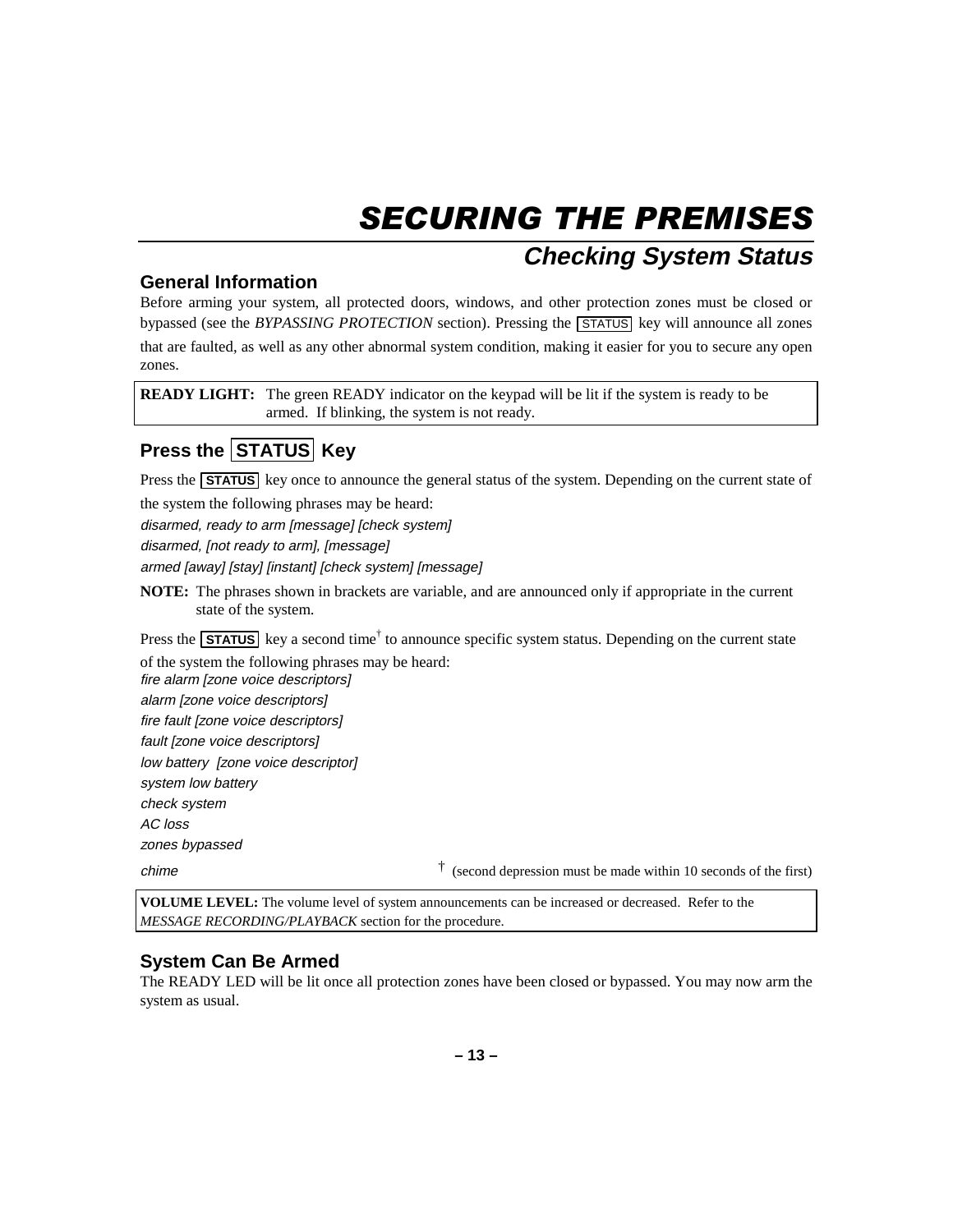## **SECURING THE PREMISES**

### **Arming the System**

### **Arming in Stay Mode**

Use this mode when you are staying home, but expect someone to use the entrance door later. Close all protected perimeter windows and doors before arming. The green READY indicator on the keypad should be lit if the system is ready to be armed.

**To arm in STAY mode:** + STAY or press and hold STAY \*\*

```
Your User code**
```
\*\* See Quick Arming paragraph.

The keypad beeps three times and displays the armed STAY message. The red ARMED indicator lights and the system announces "*armed STAY–exit now*."

When armed in STAY mode, the system will sound an alarm if a protected door or window is opened, but you may otherwise move freely throughout the premises. Late arrivals can enter through the entrance door without causing an alarm, but they must disarm the system within the entry delay period or an alarm will occur.

### **Restarting Exit Delay While System Armed**

Ask your installer if this feature is active for your system. If active, you can restart the exit delay at any time after arming in STAY mode. This is useful if you wish to open the entry/exit door to let someone in after arming the system, and avoids having to disarm the system and then re-arm it again.

To restart exit delay while system is armed in STAY mode: Press STAY key

### **Arming In Away Mode**

Use this mode when no one will be staying on the premises. Close all protected perimeter windows and doors before arming. The green READY indicator on the keypad should be lit if the system is ready to be armed.

**To arm in AWAY mode:**  $\Box$   $\Box$   $\Box$   $\Box$  +  $\Box$   $\Box$  AWAY or press and hold  $\Box$   $\Box$  \*\* Your User code \*\*

\*\* See Quick Arming paragraph.

The keypad beeps twice, or beeps continuously if exit warning has been programmed for your system, and displays the armed AWAY message. The red ARMED indicator lights and the system announces "*armed AWAY–exit now*."

When armed in AWAY mode, the system will sound an alarm if a protected door or window is opened, or if any movement is detected inside the premises. You may leave through the entrance door during the exit delay period without causing an alarm. You may also re-enter through the entrance door, but you must disarm the system within the entry delay period or an alarm will occur.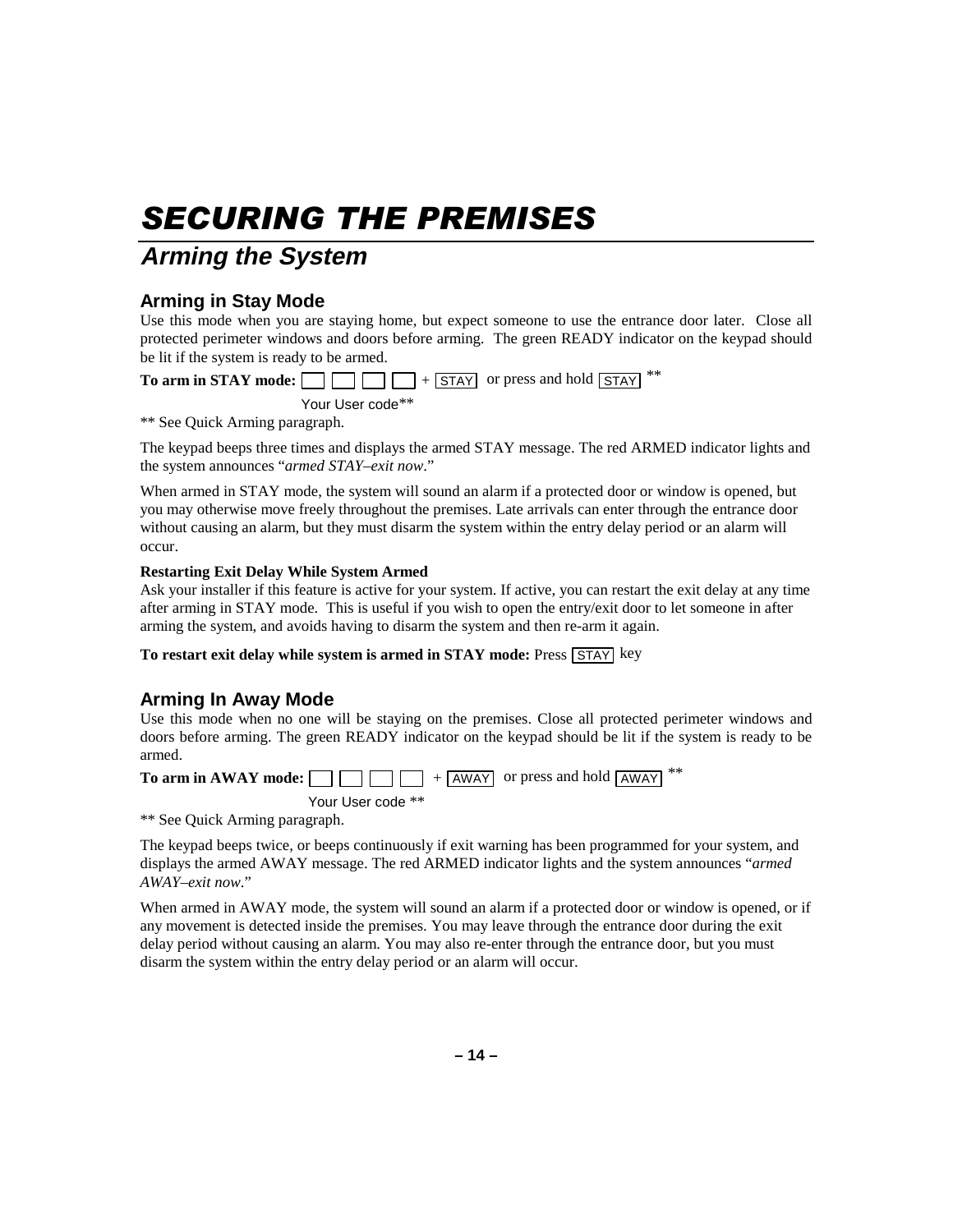## **SECURING THE PREMISES Arming the System**

### **Arming the System With No Delay**

Use NO DELAY with STAY mode when you are staying home and do not expect anyone to use the entrance door.

Use NO DELAY with AWAY mode when the premises will be vacant for extended periods of time such as vacations, etc.

When armed with NO DELAY, the system will sound an alarm if a protected door or window is opened, including the entrance door. You may leave through the entrance door during the exit delay period without causing an alarm, but an alarm will sound as soon as someone reenters.

Your user code\*\*

\*\* See Quick Arming paragraph.

### **Quick Arming**

If Quick Arm was programmed by the installer, you do not need to enter the security code to **arm** the system. Instead, simply press and hold down the desired arming key for at least 2 seconds. The security code must always be used to **disarm** the system, however.

To arm if Quick Arm is active:  $\sqrt{\text{AWAY}}$  or  $\sqrt{\text{STAY}}$  hold down for at least 2 seconds

**To arm with NO DELAY if Quick Arm is active:**  $\overline{AWAY}$  or  $\overline{STAY}$  then  $\overline{NO$  DELAY hold down for at least 2 seconds

**IMPORTANT:** The Babysitter Code and Installer Code cannot disarm the system unless it was used to arm the system. In addition, if the system is armed by pressing and holding the Quick-Arm buttons, neither the Babysitter Code nor Installer Code can disarm the system.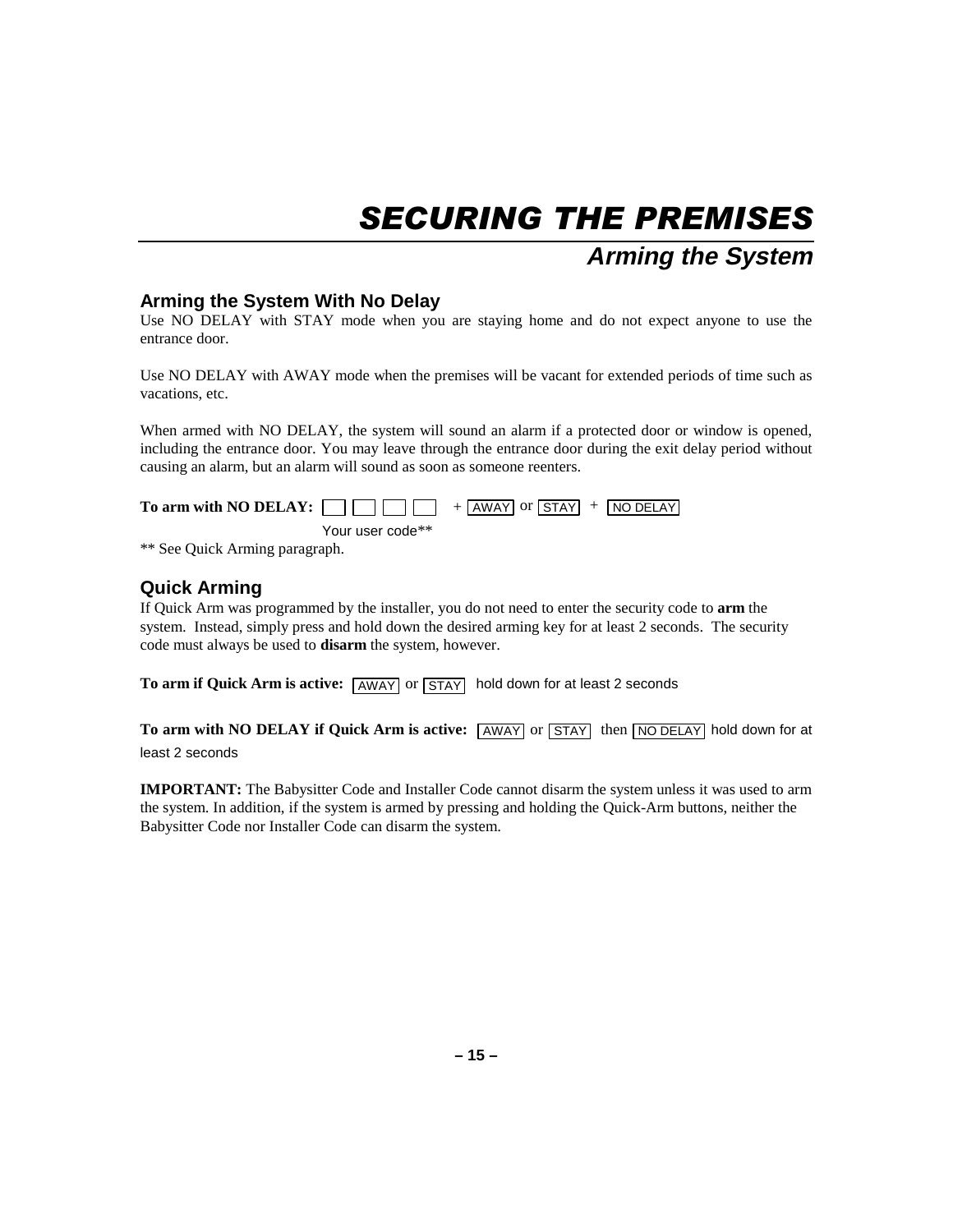## **SECURING THE PREMISES**

### **Entry/Exit Delays**

### **Exit Delay**

**Exit delay** begins immediately after arming the system, and gives you time to leave through the designated exit door without setting off an alarm. A slow beeping will sound throughout the exit delay period, if programmed.

**Exit Alarms Exit Alarms Exit Alarm Active** 

To minimize false alarms sent to the alarm monitoring company, your system may have been programmed for this feature. Ask your installer if Exit Alarm is active for your system.

Whenever you arm the system, the exit delay begins. If an entry/exit door or interior zone is faulted when the exit delay ends (e.g., exit door left open), the system sounds an alarm and starts the entry delay timer. If you disarm the system before the entry delay ends, the alarm sound stops and the message "CA" is displayed on the keypad, along with a zone number indicating the faulted zone. No message is sent to the alarm monitoring company. To clear the exit alarm condition, the open zone must be made re-secured; to clear the display, enter your code plus OFF.

If you do not disarm the system before the entry delay ends, and an entry/exit door or interior zone is still open, the alarm sound continues and an "exit alarm" message is sent to the alarm monitoring company. The message "EA" is displayed on the keypad, along with a zone number indicating the faulted zone. To stop the alarm, the system must be disarmed (your code plus OFF); to clear the display, enter your code plus OFF a second time. An exit alarm also results if an entry/exit door or interior zone is faulted within two minutes after the end of the exit delay.

### **Entry Delay**

**Entry Delays** give you time to disarm the system when you re-enter through the designated entrance door. You must disarm the system before the entry delay period ends, or an alarm will occur. The keypad beeps during the entry delay period, reminding you to disarm the system. There are two entry delays (if programmed). The first is for your primary entrance and the second can be used for a secondary entrance, where a longer delay is required to walk to the keypad to disarm the system.

You can also arm the system with no entry delay at all by using the  $\overline{NODELAY}$  key when arming. This can

provide greater security while on the premises or while away for extended periods of time. See *ARMING THE SYSTEM* section for procedure.

See your installer for delay times programmed for your system.

Exit Delay:  $\begin{array}{|c|c|} \hline \text{O}_0 & -99 \text{ seconds} \end{array}$ 

Entry Delay 1: 00-99 seconds Entry Delay 2: 00-99 seconds

**– 16 –**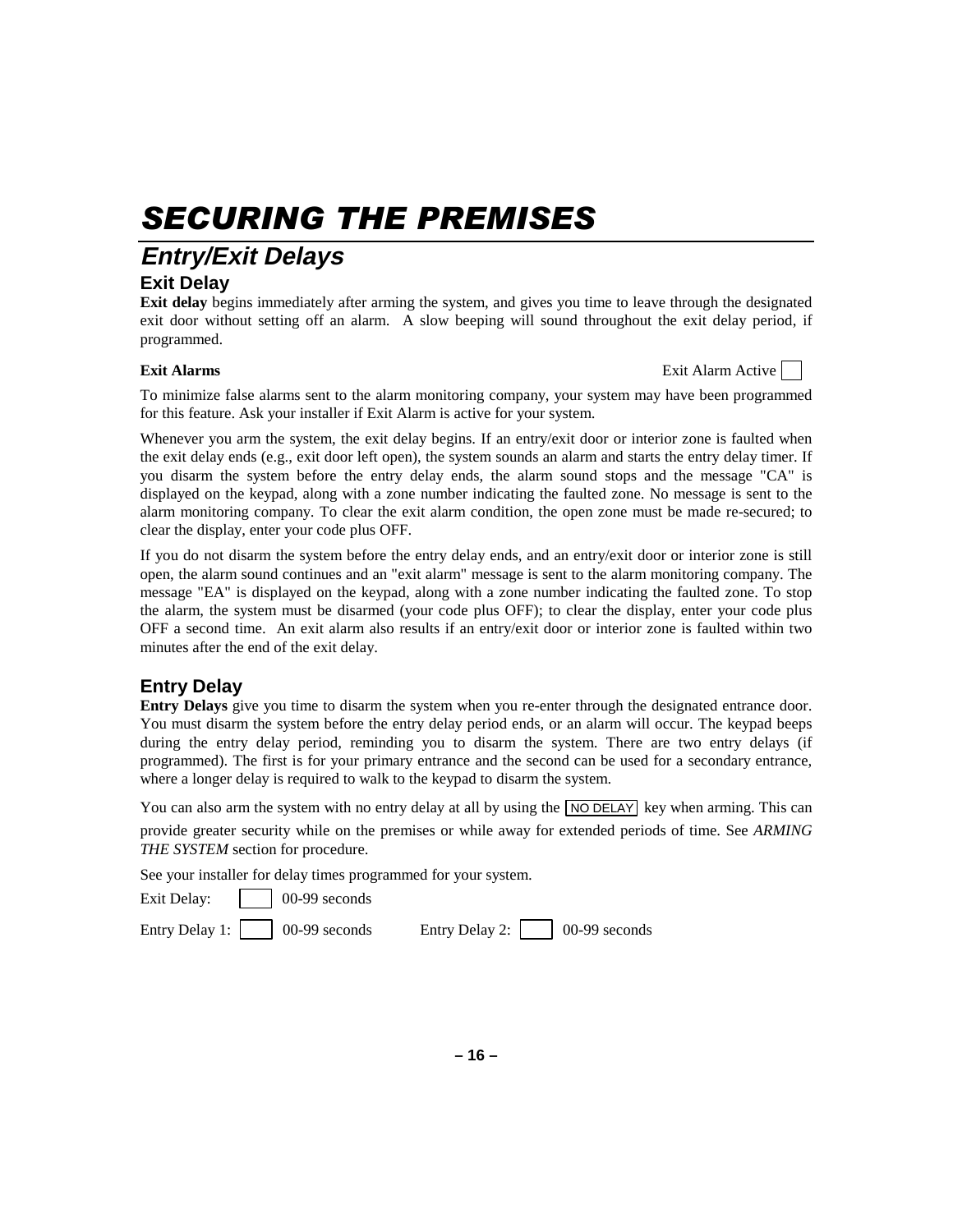## **SECURING THE PREMISES Disarming the System**

Use the **OFF** key to disarm the system and to silence alarm and trouble sounds. See the *SUMMARY OF AUDIBLE NOTIFICATION* section for information, which will help you to distinguish between fire and burglary alarm sounds.

**IMPORTANT:** If you return and the main burglary sounder is on, DO NOT enter the premises, but call the police from a nearby safe location. If you return after an alarm has occurred and the main sounder has shut itself off, the keypad will beep rapidly upon entering. This indicates that an alarm has occurred during your absence and an intruder may still be on the premises. LEAVE IMMEDIATELY and CONTACT THE POLICE from a nearby safe location.

### **To disarm the system and silence burglary alarms:** + OFF Your user code

The READY indicator will light (if no alarms have occurred while armed) and the keypad will beep once to confirm that the system is disarmed.

### **Memory of Alarm**

If an alarm occurs, the keypad displays the zone number (s) that caused the alarm and the type of alarm (e.g., "FIRE ALARM"). These messages remain displayed until cleared by a user.

To clear the display, note the zone number displayed and enter an OFF sequence (enter your security code and press the  $\overline{OFF}$  key).

If the READY indicator is blinking, go to the displayed zone and correct the fault (close windows, etc.). If the fault cannot be corrected, notify your alarm company.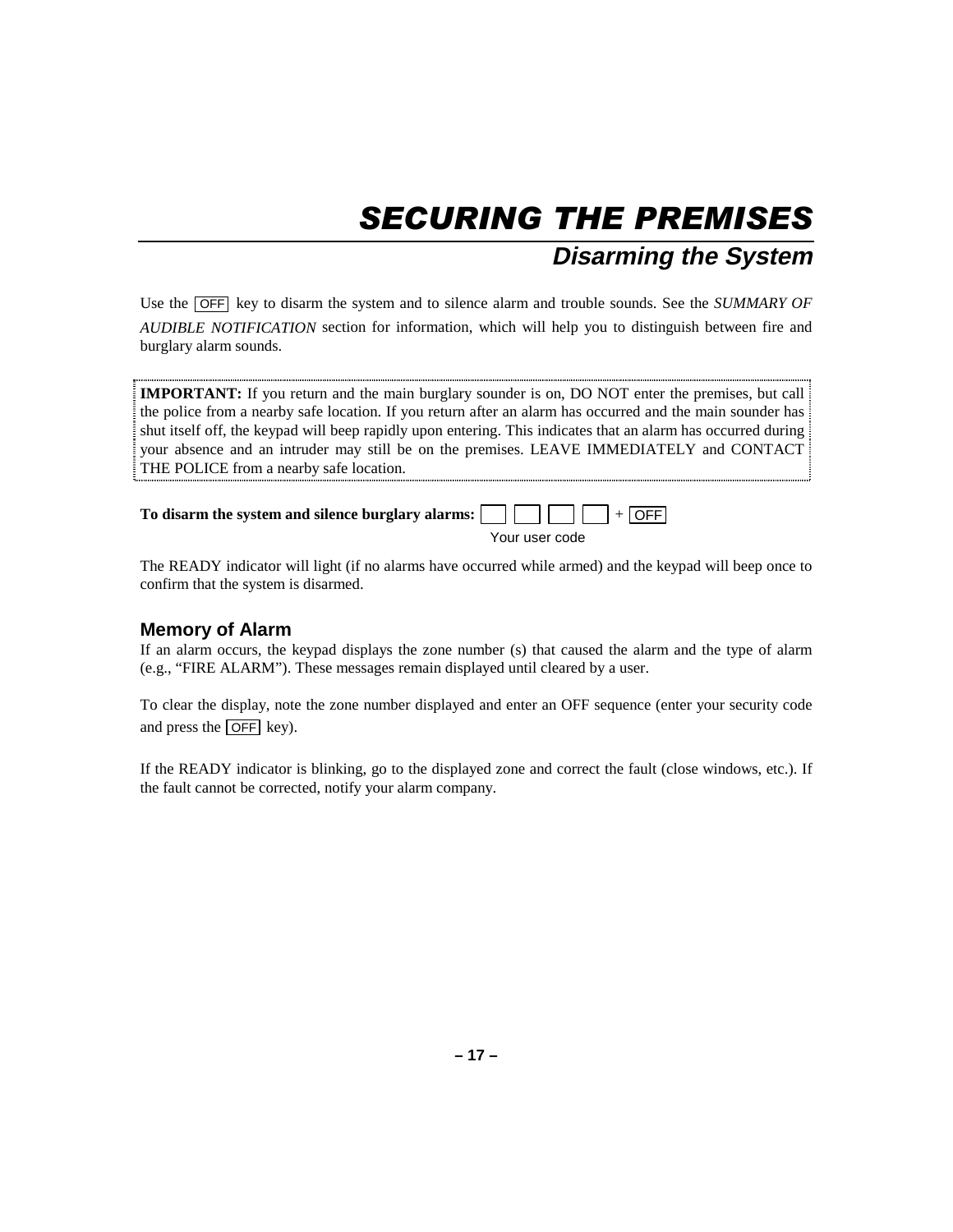## **SECURING THE PREMISES**

### **Bypassing Protection Zones Bypassing Individual Zones**

Use the **BYPASS** key when you want to arm your system with one or more zones intentionally unprotected.

Bypassed zones are unprotected and will not cause an alarm when violated while your system is armed. **All bypasses are removed when an OFF sequence (security code plus OFF) is performed**. Bypasses are also removed if the arming procedure that follows the bypass command is not successful.

**The system will not allow fire zones to be bypassed.** 

#### **The system must be disarmed first.**

**To bypass a zone(s):**  $\Box$   $\Box$   $\Box$   $\Box$   $+$   $\Box$   $\Box$   $+$   $\Box$   $\Box$   $+$   $\Box$   $\Box$   $+$   $\Box$   $\Box$   $+$   $\Box$   $\Box$   $+$   $\Box$   $\Box$   $\Box$   $+$   $\Box$   $\Box$   $\Box$   $+$   $\Box$   $\Box$   $\Box$   $+$   $\Box$   $\Box$   $\Box$   $+$   $\Box$   $\Box$   $\Box$   $\Box$   $\Box$   $\Box$ Your user code bypassed (e.g., 01, 02, 03, etc.)

**Important!** All single-digit numbers must be preceded by a zero (for example, enter 01 for zone 1).

The keypad will provide a confirmation beep and display the word "BYPASS" along with each bypassed zone number. Wait for these zones to be displayed, to be sure that intended zones are bypassed.

Arm the system as usual when the keypad displays the READY LED on steady.

### **Forced Bypass**

Your system may allow you to easily bypass all open (faulted) zones without having to enter zone numbers individually. Ask your installer if this feature is active.

To bypass a zone(s):  $\Box$   $\Box$   $\Box$  + BYPASS + FUNCTION Your user code

In a few moments, all open zones will be displayed along with the word "BYPASS." Wait for these zones to be displayed before arming. Arming the system before zones are displayed eliminates all bypasses.

Arm the system as usual when the keypad displays the READY LED on steady.

### **Displaying Bypassed Zones**

The system allows you to determine what zones have been previously bypassed. Bypassed zones can be displayed only when the system is disarmed, and when the "BYPASS" message described above is displayed.

| To display bypassed zone(s): $\Box$ |  |  |  |  |  | $+$ BYPASS $+$ WAIT |  |
|-------------------------------------|--|--|--|--|--|---------------------|--|
|-------------------------------------|--|--|--|--|--|---------------------|--|

Your user code

In a few moments, all open zones will be sequentially displayed along with the word "BYPASS."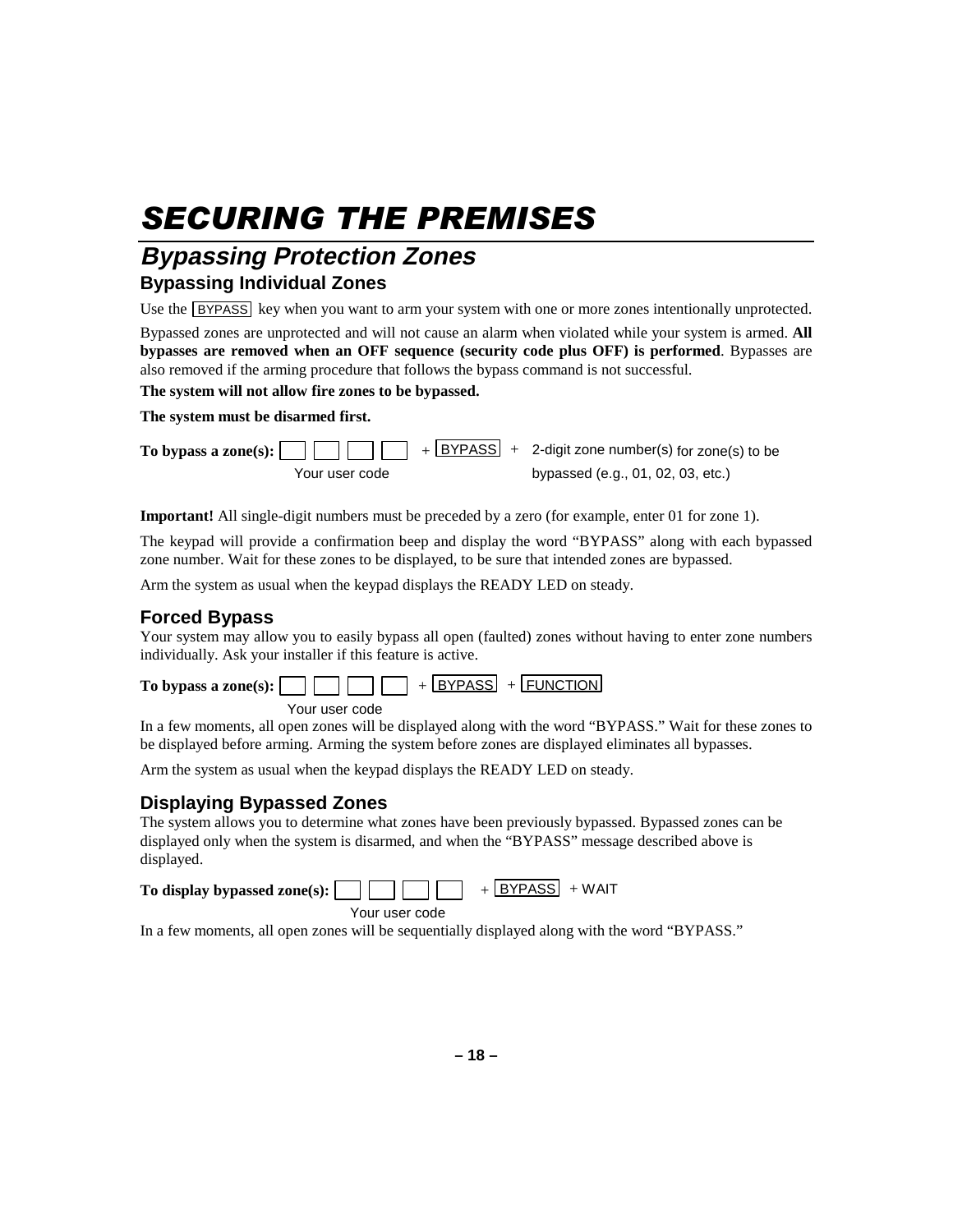## **SECURING THE PREMISES Panic Keys / Chime Mode**

### **Panic Keys**

Your system may have been programmed to use special keys to manually activate panic functions. The functions that might be programmed are listed below. See your installer for the function(s) that may have been programmed for your system.

| <b>Active Panic Functions</b> |
|-------------------------------|
|-------------------------------|

| Your installer should   | <b>Keys</b> | Zone | <b>Function</b> |
|-------------------------|-------------|------|-----------------|
| note the functions that | and $*$     | 95   |                 |
| are active in your      | $3$ and #   | 96   |                 |
| system.                 | $*$ and #   | 99   |                 |

To use a paired key panic function, simply press both keys of the assigned pair at the same time. If your keypad has lettered keys for panic functions, press the designated key and hold down for at least 2 seconds to activate the panic function. Panic keys can also be activated by wireless devices such as the Ademco 5827. Ask your installer about this feature.

#### **Types of Panic Alarms**

**A silent emergency/silent alarm** sends an alarm signal to the alarm monitoring company, † but there will be no audible alarms or visual displays.

**An audible emergency/audible alarm** sends an emergency message to the alarm monitoring company† and sounds a loud, steady alarm at your keypad **and** at any external sounders that may be connected ("**ALARM**" plus a zone number are also displayed).

**A personal emergency/aux alarm** sends an emergency message to the alarm monitoring company† and sounds at keypads, but not at external sounders. ("**ALARM**" plus a zone number are also displayed).

**A supervised fire alarm** sends a fire alarm message to the alarm monitoring company† and uniquely activates keypad and any external sounders ("**FIRE ALARM**" plus a zone number are also displayed).

† If your system is connected to an alarm monitoring company

### **Chime Mode**

Your system can be set to alert you to the opening of a door or window, while it is disarmed, by using CHIME mode. When activated, three beeps will sound at the keypad whenever a protected perimeter door is opened and the zone voice descriptor will be announced. Pressing the  $STATUS$  key will display the open protection points.

Note that the Chime mode can be turned on only when the system is disarmed.

#### To turn Chime mode on or off: FUNCTION + CHIME

The "CHIME" message displays while Chime mode is on, and disappears from the display when Chime mode is off.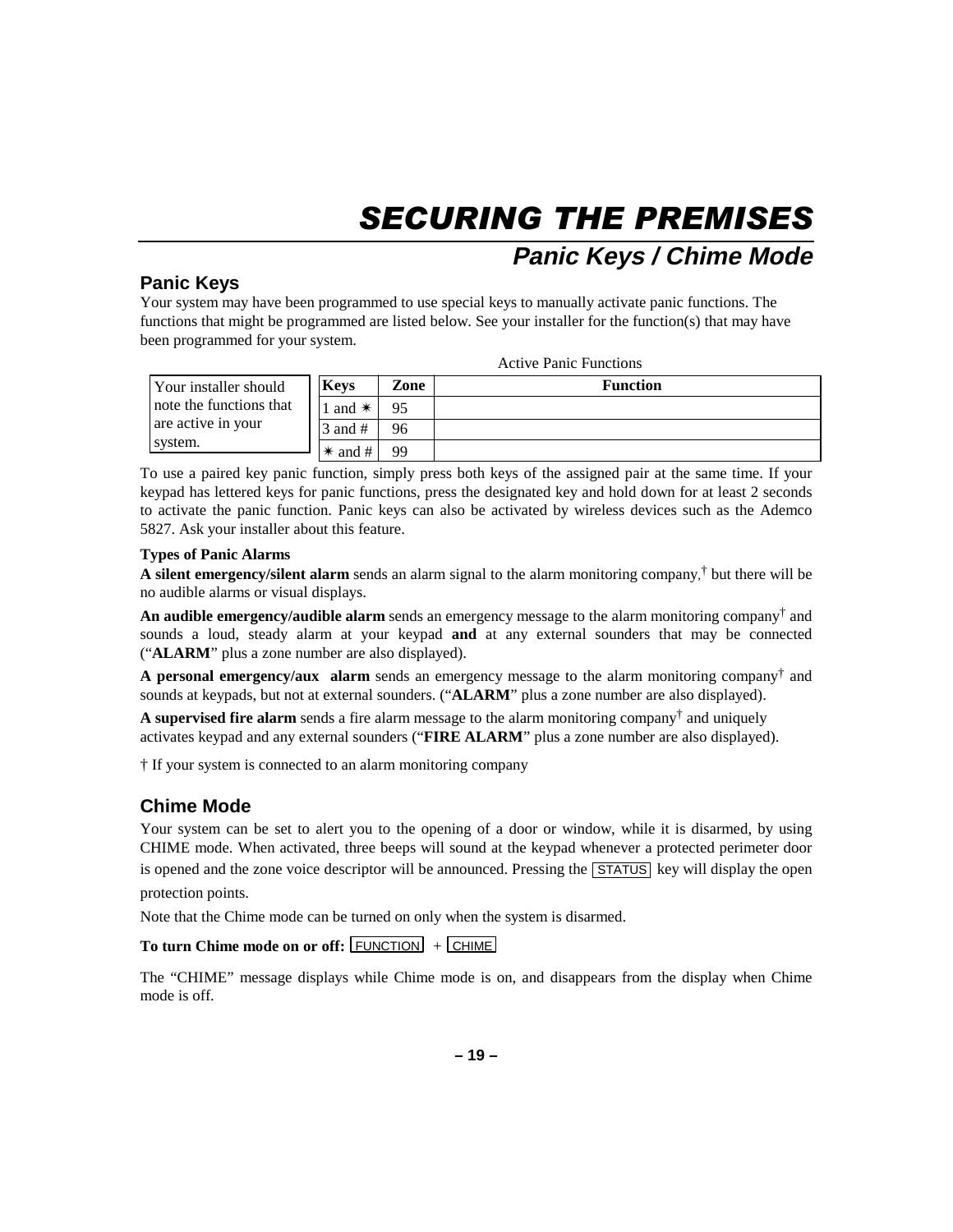### **Paging Feature Automatic Paging**

If the Paging feature has been programmed for your system, your pager will respond to certain conditions as they occur in your system by displaying a message that indicates the type of condition that has occurred. The message appears in a 7-digit format explained below. The system can also be programmed to send up to 16 additional digits that will appear in front of the 7-digit message. These 16 digits may consist of a PIN number or special digits needed by the pager, account number, pauses, or any other special characters you may choose (for example, you may want to use a special character code to distinguish between security system messages and usual pager messages). See your installer if these additional characters are desired.

### **Code Format**

The Pager Code takes the following form: **(AAAAAAAAAAAAAAAA) EEE-00NN** 

- AAA... = Optional 16 digits, programmed by your installer.
	- EEE  $=$  3-digit number describing the event that has occurred, as follows:
		- $911 =$  Alarm (00NN following indicates the zone that caused the alarm)
		- $101 =$  Open, system disarmed (00NN following indicates user number)
		- 102 = Close, system armed (00NN following indicates user number)
		- $811$  = Trouble (00NN following indicates the zone that caused the trouble)
- 00NN = First two digits are always 00, followed by 2-digit user or zone number, depending on the type of event that occurred. If  $NN = 00$ , it can mean an AC loss has occurred, the system battery is low, or a 5827 wireless keypad battery is low. The Master Keypad will indicate the specific condition.

### **Examples:**

Pager displays:  $\boxed{911-0004}$ 

This indicates your system is reporting an alarm (911) due to a fault on zone 4 (0004).

Pager displays: 101–0005

This indicates that your system is reporting an open/disarm (101) by user 5 (0005).

### **Manual Paging**

In addition, your system may have been programmed to send a unique pager message when the  $\overline{AUX}$  key is

pressed (see *AUX FUNCTION* section for alternate function of this key). The actual message sent is 999- 9999 (the hyphen may not appear, depending on your pager service). This code can be used to alert the person with the pager to whatever meaning you pre-arrange (e.g., "call home"). Ask your installer if this has been done for your system.

**To manually send the pager message, if programmed:**  $\overline{AUX}$  (hold until 4 beeps sound)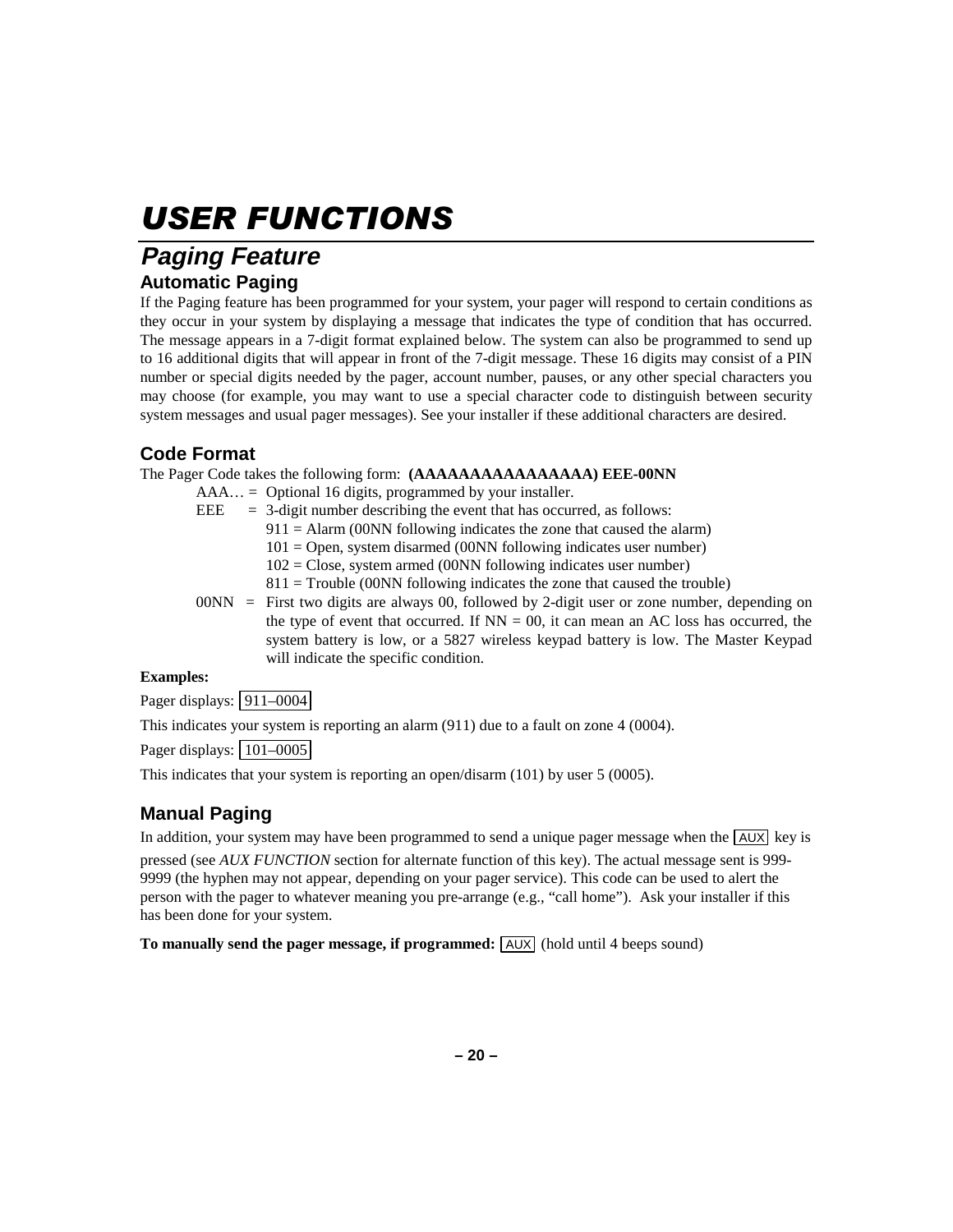### **Using Powerline Carrier Device Commands (Lights On/Lights Off Keys)**

### **General Information**

Powerline Carrier devices (e.g. X-10 brand devices) are programmable switches that can be used to perform many different functions. Your system may be set up so that certain lights or other devices can be turned on or off by using the device command from the keypad. Ask your installer if this has been done in your system. If programmed for your system, some devices may activate automatically upon certain system conditions. In this case, the following commands can be used to override the device activation. See your installer for a full explanation of this feature.

**To activate X-10 devices 1-6:**  $\boxed{\text{FUNCTION}}$  +  $\boxed{\text{LIGHTS ON}}$  + dev. no. (2 beeps)

**To deactivate X-10 devices 1-6:**  $\boxed{\text{FUNCTION}}$  +  $\boxed{\text{LIGHTS OFF}}$  + dev. no. (2 beeps)

**To activate X-10 devices 7 & 8\*\*:** + FUNCTION + LIGHTS ON + dev. no. (2 beeps) Your user code

**To deactivate X-10 devices 7 & 8\*\*:** + FUNCTION + LIGHTS OFF + dev. no. (2 beeps) Your user code

\*\* Devices 7 and 8 may be assigned to system devices, such as alarm bells, which should not be activated using this command because they are activated automatically under certain system conditions. See your installer and the table below.

### **Device Descriptions**

See your installer for device numbers assigned for your system.

| <b>Device</b> | <b>Description</b> |
|---------------|--------------------|
|               |                    |
| $\bigcap$     |                    |
| $\sqrt{2}$    |                    |
|               |                    |
|               |                    |
|               |                    |
|               |                    |
|               |                    |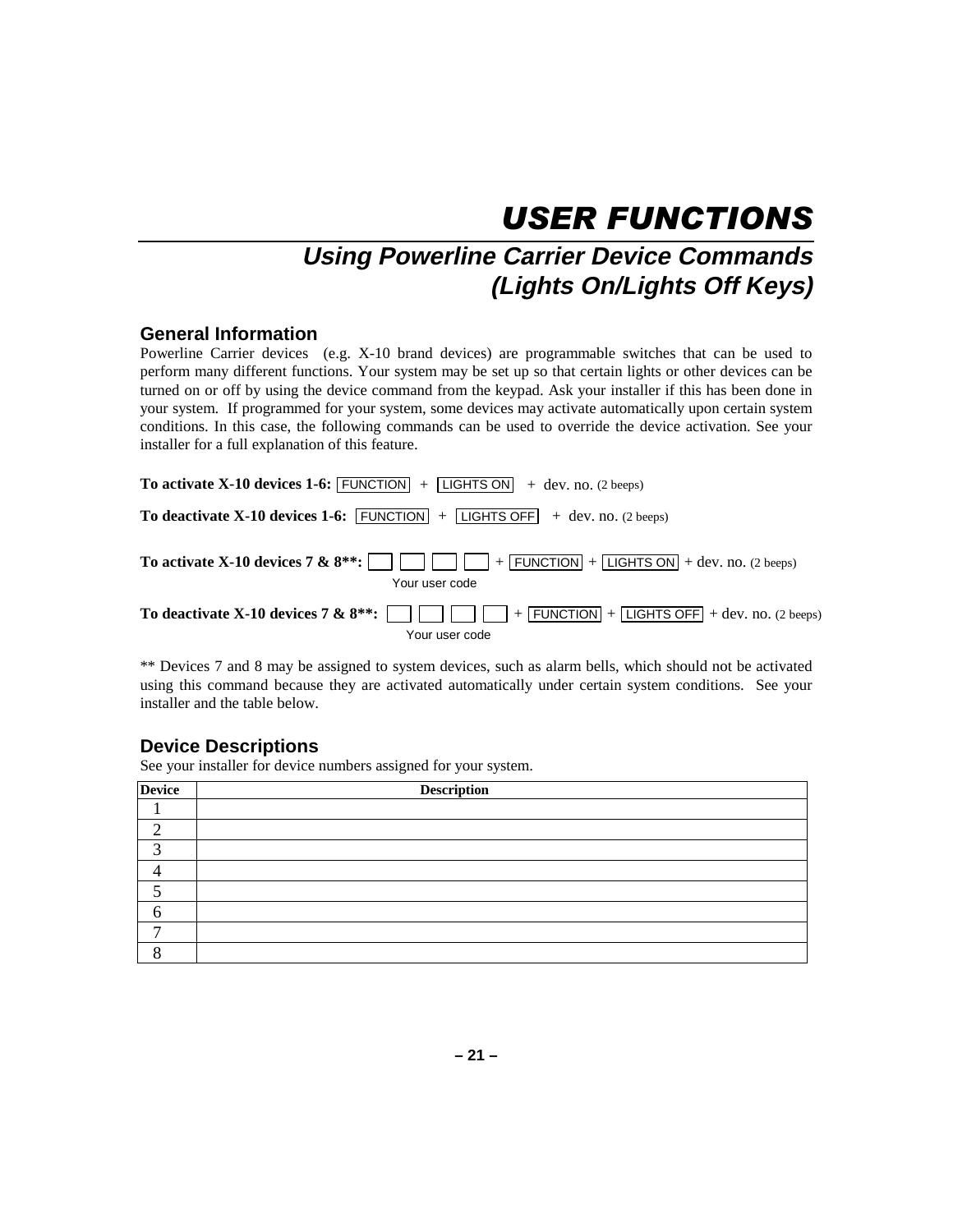### **Message Recording/Playback/Volume Control**

### **Recording a Message**

Your system can record a brief message (up to 20 seconds) that can be played back later. **To record a message:** FUNCTION + RECORD

The keypad beeps and displays "REC MESSAGE." Begin speaking into the microphone.

**NOTE:** The Record function can only be performed from the master keypad. It cannot be performed from any other wireless keypad (ex. 5827).

### To stop recording before the end of 20 seconds: Press **OFF**

Otherwise, the recording automatically stops after 20 seconds. The keypad beeps twice, the REC display turns off, but the MESSAGE display remains on.

### **Message Playback**

The lighted word MESSAGE indicates that a new message is in memory. After playing the message, the MESSAGE display turns off. See NOTE below if using a wireless keypad.

**To play back a message:** FUNCTION + PLAY

### **Adjusting the Volume**

The volume level of message playback, system announcements, and status beeps can be changed. You can also mute system announcements if desired. See NOTE below if using a wireless keypad.

#### **To adjust message playback/system announcemnt volume:**

 $\boxed{\text{FUNCTION}} + \boxed{\text{VOLUME}} + [3] \text{ or } [6]^\dagger$ 

 $\dagger$  [3] = increases volume one level, [6] = decreases volume one level (when pressed the keys beep at the selected volume.)

Repeat the key sequence until the desired volume level is achieved.

### **To mute system announcements:** FUNCTION + VOLUME + OFF

When muted, no system announcements will be made. Recorded messages will be announced, though, when **PLAY** is pressed.

### **To restore announcement sounding:**  $\boxed{\text{FUNCTION}}$  +  $\boxed{\text{VOLUME}}$  + [3] or [6]

Volume level will be restored to the level that was selected prior to muting the sound.

**NOTE:** If a wireless keypad (5827) has been installed and is programmed for quick arming, it cannot be used to activate message playback or adjust the volume. In this case, you must use the master keypad to perform these functions.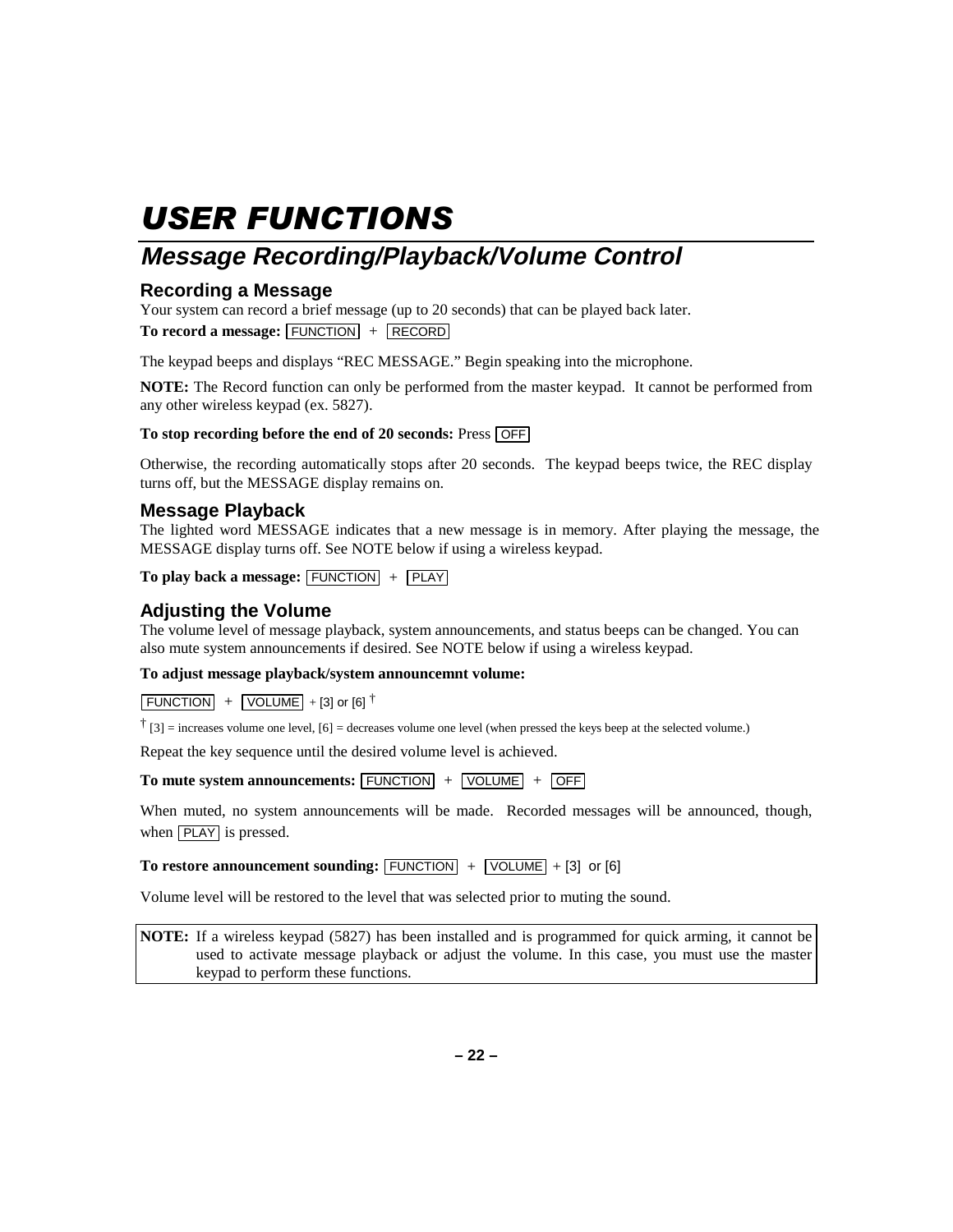## **USER FUNCTIONS AUX FUNCTION**

### **General Information**

The AUX key may have been programmed to either perform a predefined function or to send a preset message to a pager (see *PAGER FEATURE* section for pager operation). Ask your installer which function has been assigned for your system.

 $\overline{AUX}$  Key:  $\Box$  PRE-DEFINED FUNCTION  $\Box$  PAGING FUNCTION

If programmed for the AUX function, you can use the  $\overline{AUX}$  key to activate a string of up to 20 keystrokes

that have been stored in the system's memory. Typical functions include:

- Seldom used but repeatable sequences
- Arming sequences that involve bypassing zones before arming
- Device activation sequences

### **Defining the AUX Function**

The system must be disarmed before defining a function.

- 1. Enter + FUNCTION + AUX (hold down at least 2 seconds until 4 beeps sound). Master user code
- 2. Press the desired command sequence, up to 20 keystrokes. Press the  $\overline{AUX}$  key between each command in the sequence.
- 3. Press the  $\overline{AUX}$  key twice to end the definition.

For example, to bypass Zones 10 and 11 and arm AWAY with NO DELAY, enter the following string:

| $\Box$ $\Box$ $\Box$ + $\Box$ FUNCTION + $\Box$ + $\Box$ + $\Box$ + $\Box$ + $\Box$ + $\Box$ + $\Box$ + $\Box$ + $\Box$ + $\Box$ + $\Box$ + $\Box$ + $\Box$ + $\Box$ + $\Box$ + $\Box$ |  |  |  |
|----------------------------------------------------------------------------------------------------------------------------------------------------------------------------------------|--|--|--|
| Master user code                                                                                                                                                                       |  |  |  |

Note that the  $\overline{AUX}$  key is included in the 20 keystroke maximum.

### **Performing the AUX function**

Press and hold down the  $\overline{AUX}$  key (hold down at least 2 seconds until 4 beeps sound), then enter

 $\Box$  $\Box$  $\Box$  The defined function will begin.

```
Your user code
```
**– 23 –**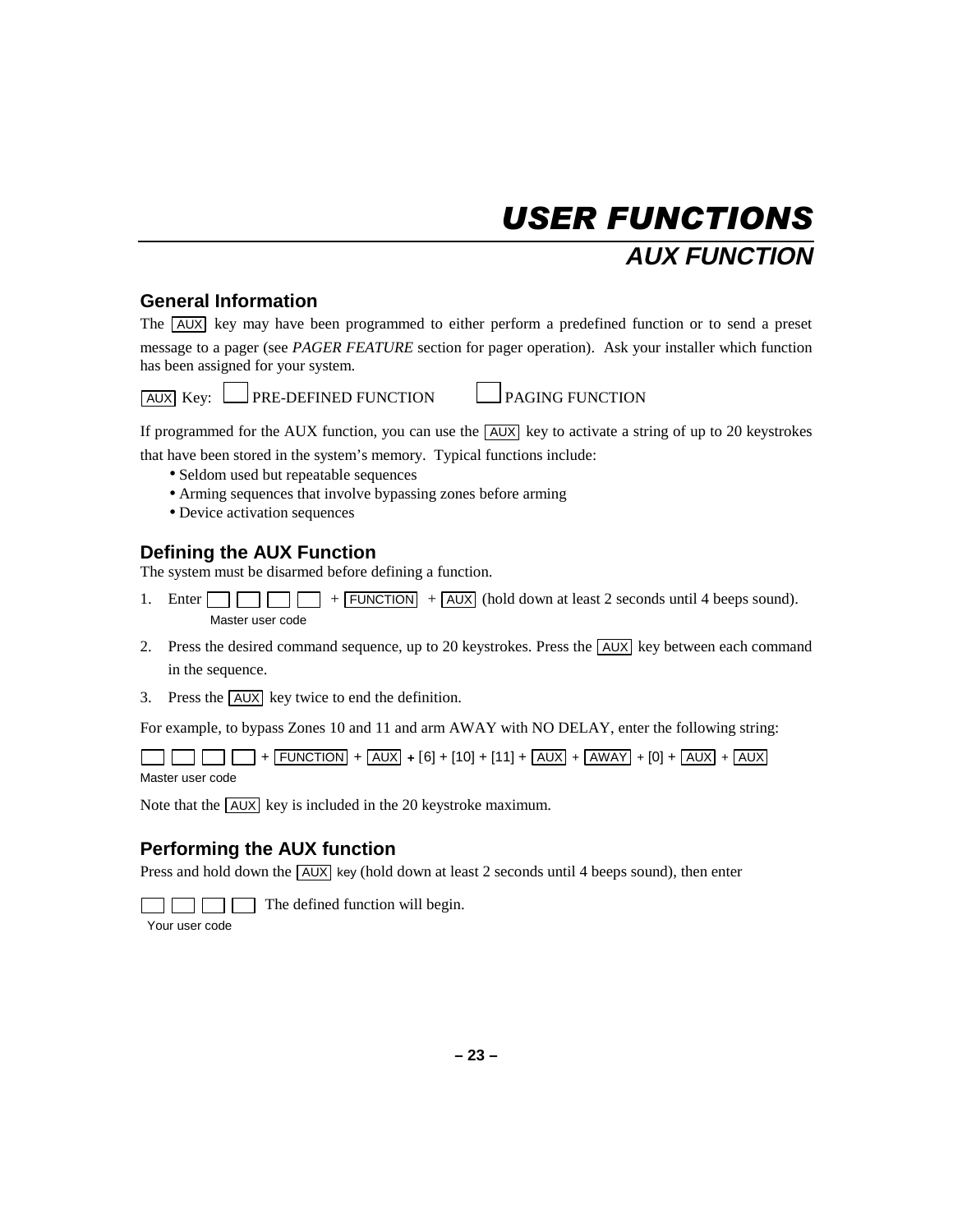### **Clock/Calendar**

Your system can display the current time (see your installer). The date is not displayed, but has an internal function. **The system must be disarmed with no faults present.**

To set the time and date:  $\Box$   $\Box$   $\Box$  +  $\Box$   $\Box$  +  $\Box$   $\Box$  +  $\Box$  [63]

 Master user code or Installer Code

**NOTES:** 1. The keypad beeps twice for invalid data entries (e.g., an hour greater than 12), and the entry will not be accepted. The keypad beeps once for valid entries.

- 2. Clock-Setting mode automatically ends if no keys are pressed for one minute.
	- 3. Daylight savings time may have been programmed to automatically begin and end.
	- 4. It is not possible to enter the real time clock programming mode from a wireless keypad (i.e. Ademco 5827)
	- 5. It is not possible to enter the real time clock programming mode when either FC or CA is displayed on the display.

**Hour**  $\boxed{12.8}$  (The current hour will be displayed with the AM/PM indication.)

Enter the 2-digit hour (i.e., 01-12).

Press [\*] to accept the entry and continue to the AM/PM selection.

Press [#] to exit Clock-Setting mode (keypad beeps 4 times).

**AM/PM**  $\boxed{12. P}$  (The current AM/PM setting will display A or P.)

Enter 1 for PM or 0 for AM.

Press [ $*$ ] to accept the entry and continue to the minute selection.

Press [#] to return to hour-setting prompt.

**Minute**  $\begin{bmatrix} .25 \end{bmatrix}$  (The current minute will display.)

Enter the 2-digit minute (i.e., 00-59).

Press [ $*$ ] to accept the entry and continue to the month selection. Press [#] to return to AM/PM setting.

**Month**  $\begin{bmatrix} 1 \\ 1 \end{bmatrix}$  (The current month will display.)

Enter the 2-digit month designation (i.e., 01-12).

Press [ $*$ ] to accept the entry and continue to the day selection.

Press [#] to return to the minute setting.

**Day**  $\begin{bmatrix} 0 \\ 0 \end{bmatrix}$  (The current day of the month will display.)

Enter the 2-digit day of the month (i.e., 01-31).

Press [<sup>\*</sup>] to accept the entry and continue to the year setting.

Press [#] to return to the month setting.

**Year**  $\boxed{98}$  (The current year will display.)

Enter the last two digits of the year (i.e., 00-99).

Press [ $*$ ] to accept the entry and exit Clock-Setting mode (keypad beeps 4 times).

Press [#] to return to the day setting.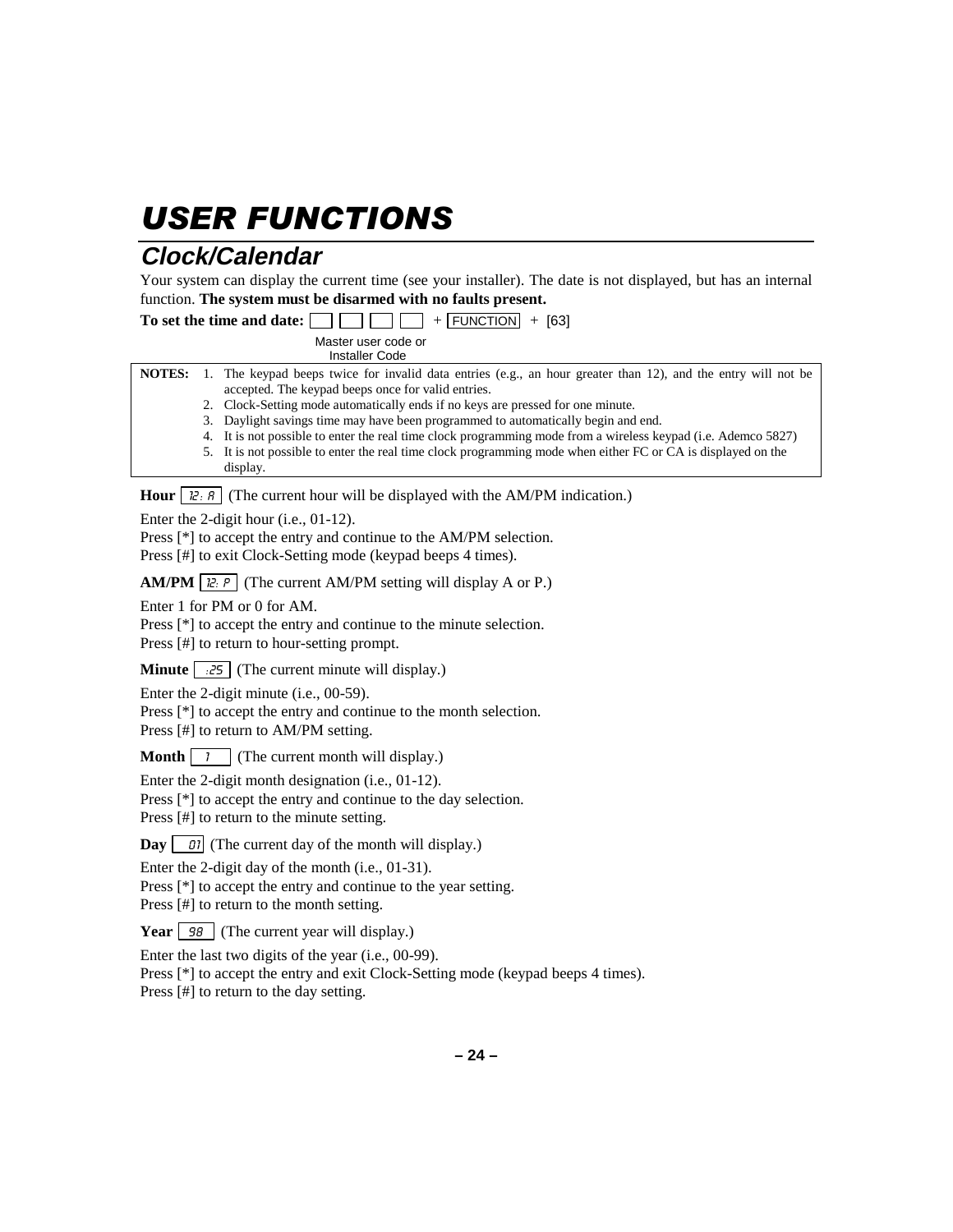### **Scheduling User Interface**

To access the Scheduling User Interface enter:  $\Box$   $\Box$  +  $\Box$   $\Box$  +  $\Box$   $\Box$  +  $\Box$   $\Box$  +  $\Box$   $\Box$  +  $\Box$   $\Box$  +  $\Box$   $\Box$  +  $\Box$   $\Box$  +  $\Box$   $\Box$  +  $\Box$   $\Box$  +  $\Box$   $\Box$  +  $\Box$   $\Box$  +  $\Box$   $\Box$  +  $\Box$   $\Box$  +  $\Box$ 

 Master user code or Installer Code

The following entries will be sequentially prompted to the user. Note that all inputs are checked for validity upon entry and all invalid entries are rejected. Hitting a [\*] will allow the entries to be accepted and advance to the next field. Hitting a [#] will reject the entry and back up one field. Hitting the [#] in the "Schedule Number" screen will exit the schedule programming.

| <b>NOTES:</b> 1. | During the schedule programming, if three minutes passes and no key was entered, the programming     |
|------------------|------------------------------------------------------------------------------------------------------|
|                  | will be terminated and no values will be saved. Furthermore, if a zone is troubled while in schedule |
|                  | programming, the system will abort the programming mode and show the troubled zone, and any          |
|                  | uncompleted program event will not be saved.                                                         |
|                  | It is not possible to enter the schedule programming mode from a wireless keypad (i.e. Ademco 5827)  |

 3. It is not possible to enter the schedule programming mode when either FC or CA is displayed on the display.

Because the keypad display does not show prompt titles, you must refer to these instructions while programming the system. The prompts are indicated by a number/letter combination. The prompts for option #64 are as follows:

| n                        | Schedule number--------------for selecting a schedule number (1-8)                                   |
|--------------------------|------------------------------------------------------------------------------------------------------|
| d                        | Event identifier------------------for selecting a schedule action (0-5)                              |
| b<br>:<br>A              | Begin time (hrs, $am/m$ )----for selecting a schedule begin time (hour, $am/m$ )<br>entry $(00-12)$  |
| $\mathbf b$              | Begin time (min)-------------- for selecting a schedule begin time (minute)<br>entry $(00-59)$       |
| d<br>b                   | Begin day----------------------- for selecting a schedule begin day $(01-17)$                        |
| E<br>$\ddot{\cdot}$<br>A | End time (hrs, $am/pm$ )------ for selecting a schedule end time (hour, $am/pm$ )<br>entry $(00-12)$ |
| E                        | End time (min)---------------- for selecting a schedule end time (minute)<br>entry $(00-59)$         |
| E<br>d                   | End day-----------------------------for selecting a schedule end day $(01-17)$                       |
| d<br>$\mathbf n$         | Device number----------------- for selecting a $X-10$ device number $(1-8)$                          |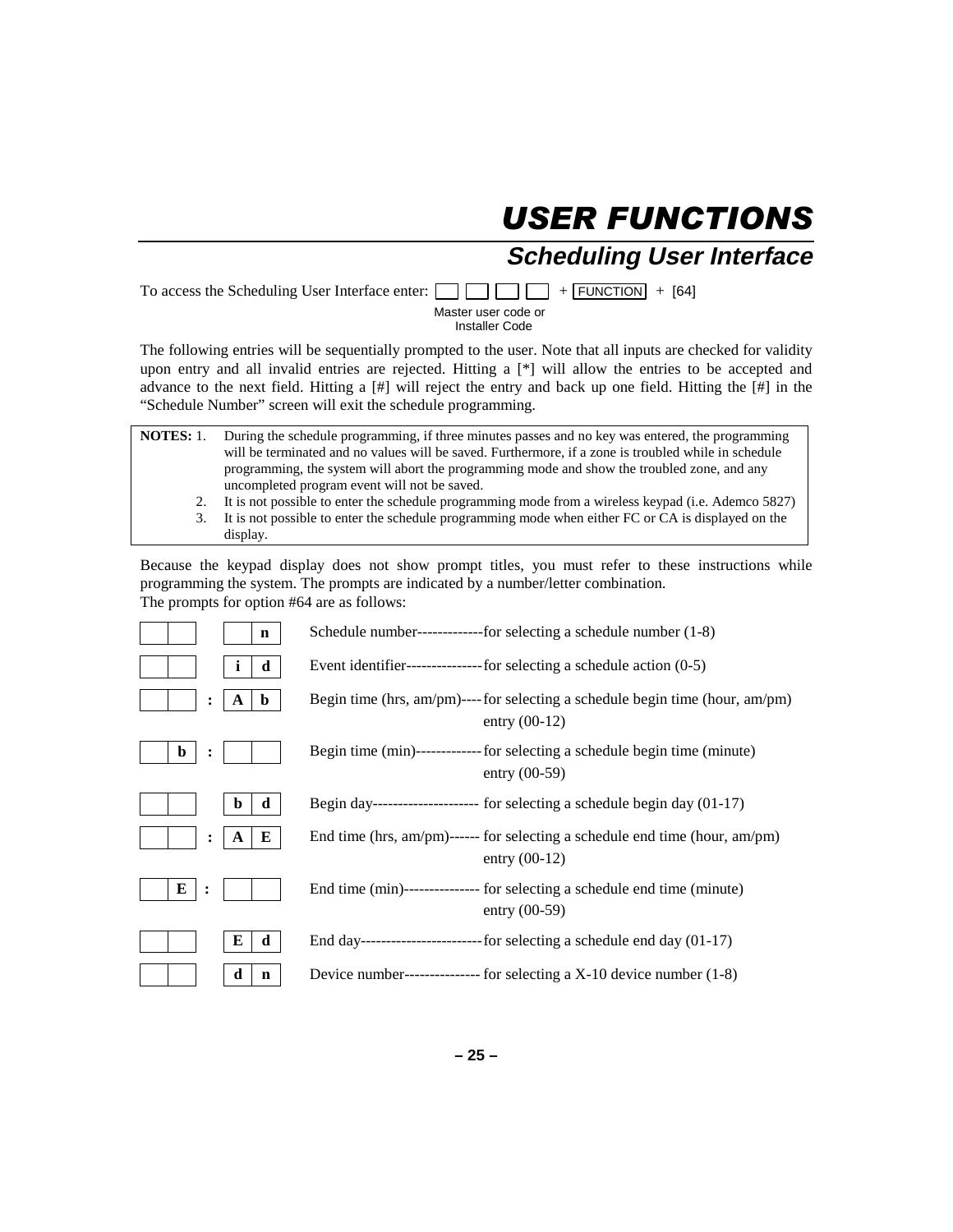## **Scheduling User Interface**

**NOTE:** The keypad beeps twice for invalid data entries (e.g.: an hour greater than 12), and the entry will not be accepted. The keypad beeps once for valid entries and four times when a schedule event is programmed successfully.

**[x] = the value that was last stored in the memory.** 

| Enter the 1-digit schedule number to be programmed, then press<br>[*] to accept and advance to the next programming field: Event<br>Identifier.<br>• Press the [#] key in this entry will exit the schedule<br>programming mode. The keypad will beep four times and<br>exit.<br>• Schedule number 7 and 8 are always random events that are<br>meant to work only with X-10 devices.<br><b>NOTE:</b> This feature should be implemented when the user is<br>trying to give the impression that a premises is "lived<br>in". The events will occur at random times (0-59)<br>minutes) within the defined hour.                                                                                                                                                                                                                                                                                                                                                                                                                                                                                                                             |
|--------------------------------------------------------------------------------------------------------------------------------------------------------------------------------------------------------------------------------------------------------------------------------------------------------------------------------------------------------------------------------------------------------------------------------------------------------------------------------------------------------------------------------------------------------------------------------------------------------------------------------------------------------------------------------------------------------------------------------------------------------------------------------------------------------------------------------------------------------------------------------------------------------------------------------------------------------------------------------------------------------------------------------------------------------------------------------------------------------------------------------------------|
| $0 =$ Empty - no event scheduled (or schedule temporarily<br>disabled. Keypad will beep four times and return to Schedule<br>Number with the schedule number advanced.<br>$1 = X-10$ Device - the user is required to enter data up to and<br>include the Device Number screen. Selection #1 is a time<br>driven event that requires a begin and end time.<br>$2 =$ Latch Key Report - the user is required to enter data up to<br>and include the End Day screen. Selection #2 is a window<br>driven event that requires a begin/end time.<br>$3$ = Automatic Stay Arming - the user is required to enter data<br>up to and include the Begin Day screen. Selection #3 is a time<br>driven event that requires a begin time to send a report.<br>$4$ = Reminder Announcements - the user is required to enter<br>data up to and include the Begin Day screen. This is a reminder<br>announcement.<br>$5 =$ Alarm Clock - the user is required to enter the field values<br>up to and include the Begin Day screen. This is a an alarm<br>clock.<br><b>NOTE:</b> See figure 1 for an explanation of each entry of the<br>event identifier. |
| • The begin hour is a two-digit entry. To enter the hour 3,<br>press "0" followed by "3".<br>• The begin hour "00" indicates this schedule does not have a<br>begin time.<br>• Press "0" to select AM or "1" to select PM.<br>NOTE: When programming schedule number 7 and 8, do not<br>program turn on/off to occur within the same 1-hour<br>period. This will prevent this random feature from<br>causing a reversal of the on/off times.                                                                                                                                                                                                                                                                                                                                                                                                                                                                                                                                                                                                                                                                                               |
|                                                                                                                                                                                                                                                                                                                                                                                                                                                                                                                                                                                                                                                                                                                                                                                                                                                                                                                                                                                                                                                                                                                                            |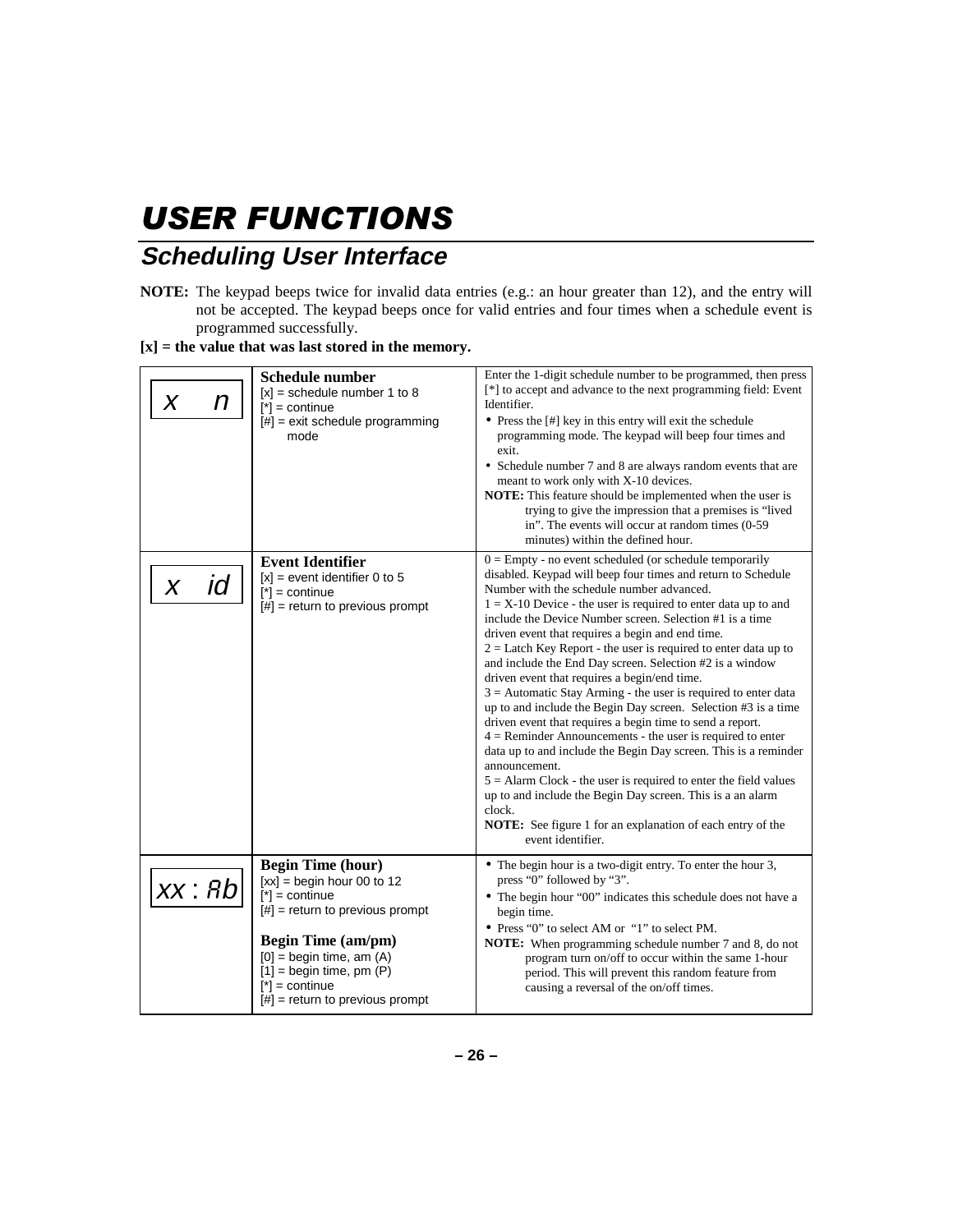## **Scheduling User Interface**

| b:xx    | <b>Begin Time (minute)</b><br>$[xx]$ = begin minute 0 to 59<br>$\mathsf{I}^*$ ] = continue<br>$[#]$ = return to previous prompt                                                                                                                                            |                                                                                                                                                                                                                                                                                                                                                                                                                                                                                                                                                                |
|---------|----------------------------------------------------------------------------------------------------------------------------------------------------------------------------------------------------------------------------------------------------------------------------|----------------------------------------------------------------------------------------------------------------------------------------------------------------------------------------------------------------------------------------------------------------------------------------------------------------------------------------------------------------------------------------------------------------------------------------------------------------------------------------------------------------------------------------------------------------|
| xx:bd   | <b>Begin Day</b><br>$[xx]$ = begin day 01 to 17<br>$[{}^*]$ = continue<br>$[#]$ = return to previous prompt                                                                                                                                                                | • If the value programmed in the Event Identifier is "3", "4",<br>or "5", and the current entry is completed, the system will<br>save all field data up to this field. The system will beep four<br>times and go back to the first field (Schedule Number) with<br>the schedule number advanced.<br>• If the value programmed in the Event Identifier is "1" or<br>"2", and the current entry is completed, the system will<br>advanced to the next programming field - End Time (hour).<br><b>NOTE:</b> See figure 2 for the definition of begin day entries. |
| XX : RE | <b>End Time (hour)</b><br>$[xx]$ = begin hour 00 to 12<br>$[{}^*]$ = continue<br>$[#]$ = return to previous prompt<br>End Time (am/pm)<br>$[0]$ = end time, am $(A)$<br>$[1]$ = end time, pm $(P)$<br>$[$ <sup>*</sup> $]$ = continue<br>$[#]$ = return to previous prompt | • The end hour is a two-digit entry. To enter the hour 3, press<br>"0" followed by "3".<br>• The end hour "00" indicates this schedule does not have a<br>end time.<br>• Press "0" to select AM or "1" to select PM.                                                                                                                                                                                                                                                                                                                                           |
| E:XX    | <b>End Time (minute)</b><br>$[xx] = end$ minute 0 to 59<br>$\mathsf{I}^*$ ] = continue<br>$[#]$ = return to previous prompt                                                                                                                                                |                                                                                                                                                                                                                                                                                                                                                                                                                                                                                                                                                                |
| xx:Ed   | <b>End Day</b><br>$[xx] = end day 01 to 17$<br>$[^*]$ = continue<br>$[#]$ = return to previous prompt                                                                                                                                                                      | <b>NOTE:</b> See figure 2 for the definition of end day entries.<br>• If the event identifier is set to "2" upon completion of this<br>field, the current schedule data will be saved and the system<br>will go back to the next schedule number.                                                                                                                                                                                                                                                                                                              |
| x : dn  | <b>Device Number</b><br>$[xx]$ = device number 1 to 8<br>$\mathsf{I}^*$ ] = continue<br>$[#]$ = return to previous prompt                                                                                                                                                  | [*] will accept and save the entire schedule event. The system<br>will beep four times and go back to the beginning of the<br>programming field (Schedule Number) with the schedule<br>number advanced. If the current schedule number is 8, the<br>system will wrap around and set the schedule number to 1.<br><b>NOTE:</b> For X-10 devices.                                                                                                                                                                                                                |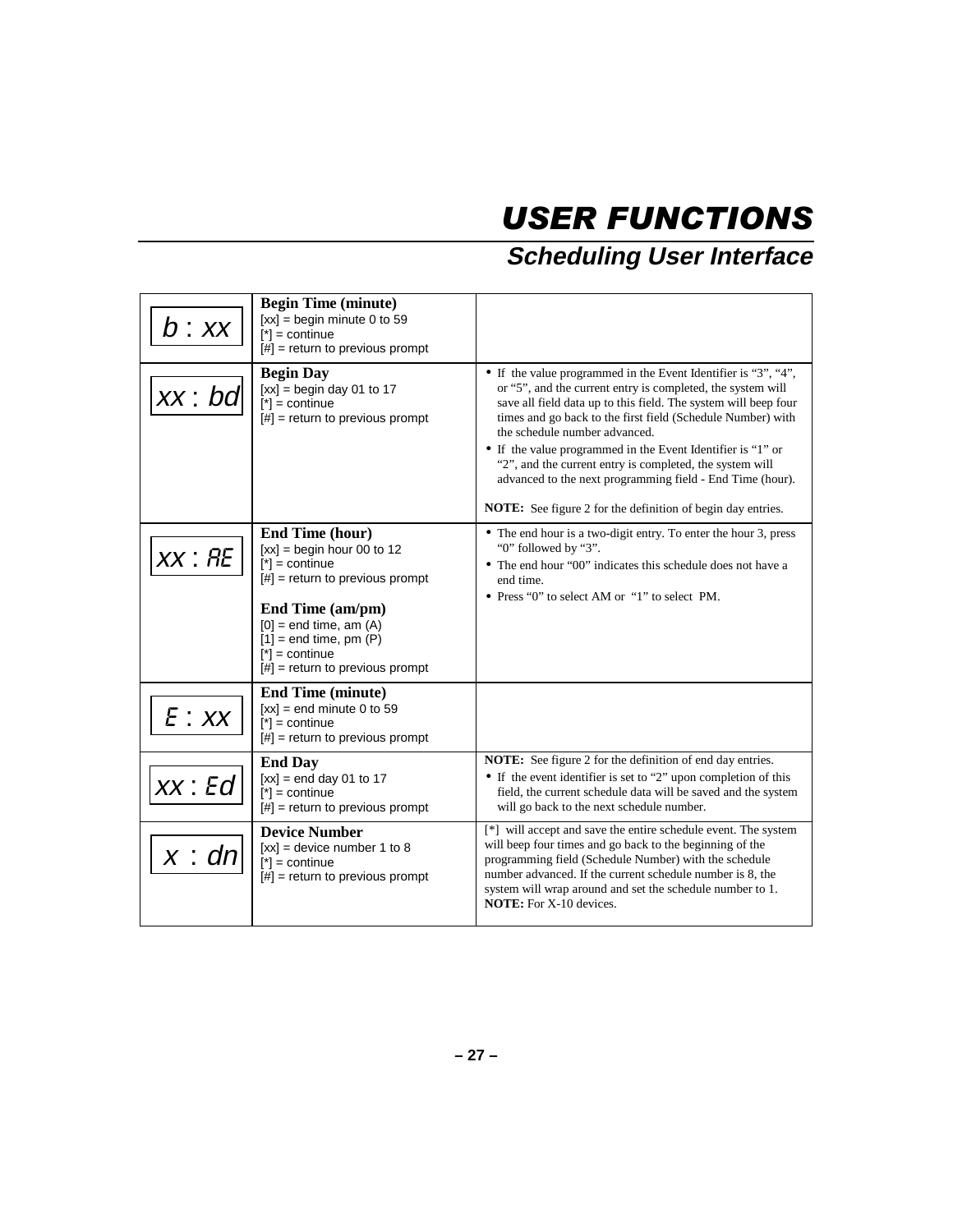## **USER FUNCTIONS Scheduling User Interface**

### **Event Identifier Entries**

| <b>Entry</b>   | <b>Event</b>                  | <b>Comment</b>                                                                                                                                                                                                                                                                                                                                                                                                                                                                                      |
|----------------|-------------------------------|-----------------------------------------------------------------------------------------------------------------------------------------------------------------------------------------------------------------------------------------------------------------------------------------------------------------------------------------------------------------------------------------------------------------------------------------------------------------------------------------------------|
| $\Omega$       | Empty                         | No event scheduled (or schedule is temporarily disabled)                                                                                                                                                                                                                                                                                                                                                                                                                                            |
| 1              | X-10 Device                   | Turn an X-10 device, either on or off at begin/end times. (will<br>have a start and end time to program) <i>(time driven)</i><br><b>NOTE:</b> SH10A siren cannot be used.                                                                                                                                                                                                                                                                                                                           |
| 2              | Latch Key Report              | Send a special pager report (7110000) indicating system not<br>yet disarmed. (will have a start/end time to send the report)<br>(window driven), (reports only to pager)<br>NOTE: Option *49 must be programmed to be 6 or higher.<br>Make sure unit is armed prior to start of window time.<br>In addition a secondary phone number must be<br>programmed in Option *42.                                                                                                                           |
| 3              | <b>Automatic Stay Arming</b>  | Will arm the system automatically, and bypass any open<br>zones, at a given time. It will send a report to the pager and<br>central station, indicating system has been auto armed stay,<br>plus all bypass reports. (will have only a start time to send the<br>report) (time driven)<br><b>NOTES:</b> (1) Prior executing auto stay arming, force bypass<br>will be executed - if option *23 was enabled.<br>(2) If pager report is required, Option *49 must be<br>programmed to be 6 or higher. |
| $\overline{4}$ | <b>Reminder Announcements</b> | Will beep three times and then announce custom words 72,<br>73 and 74. This will be repeated every minute until a key is<br>depressed, or a button type zone does an arm or disarm. T<br>NOTE: Make sure installer programmed custom words 72-74<br>at the time of installation.                                                                                                                                                                                                                    |
| 5              | Alarm Clock                   | Will start a trouble tone (beep) on the speaker, which will<br>continue until a key is depressed. <sup>†</sup>                                                                                                                                                                                                                                                                                                                                                                                      |

**†**The beeping sounds will be terminated when any key is pressed during a remote phone control session.

### **Figure 1.**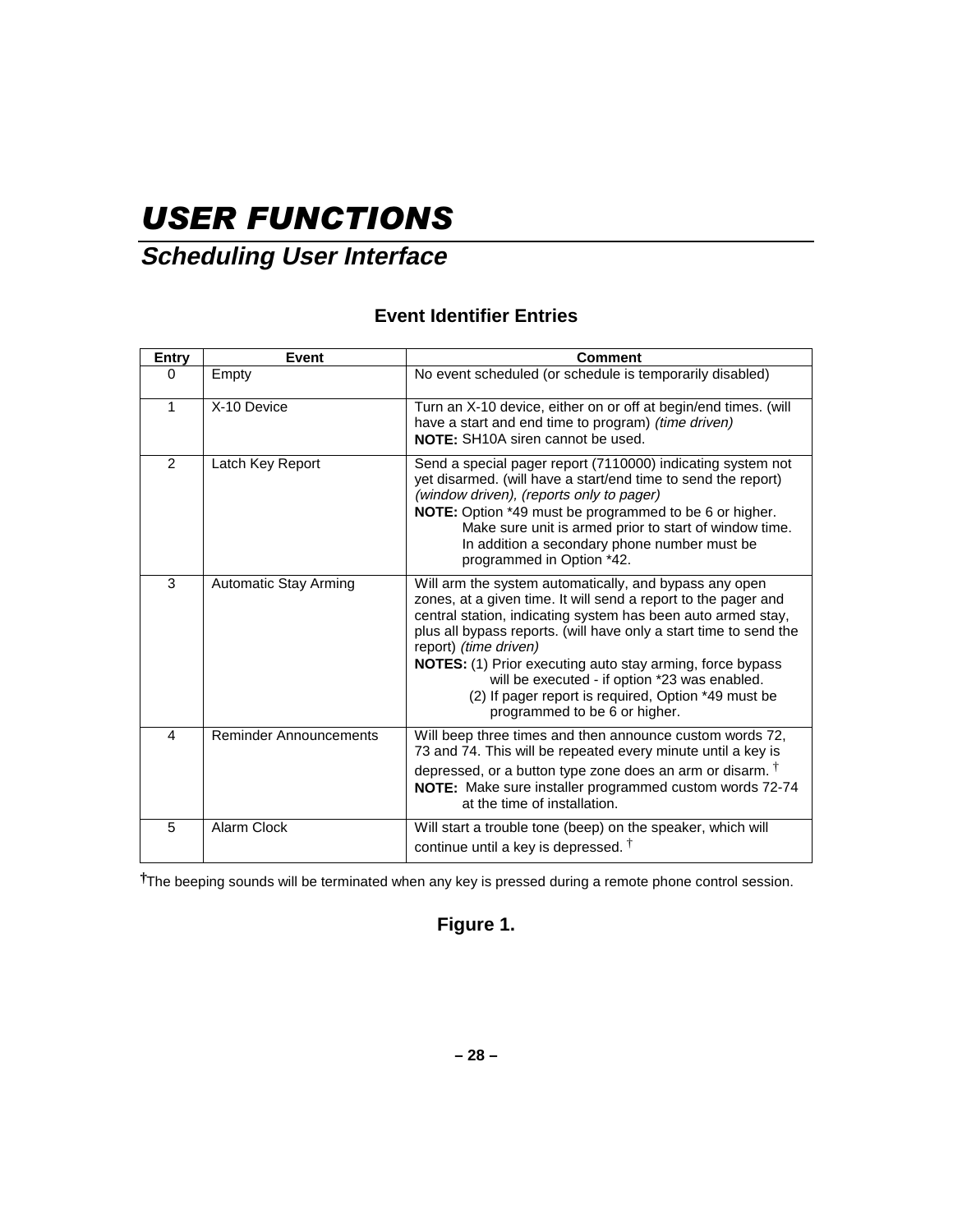**Scheduling User Interface** 

### **Day of Week Entries**

| <b>Entry</b> | Day                                                                                                                  |
|--------------|----------------------------------------------------------------------------------------------------------------------|
| 00           | Invalid day entry                                                                                                    |
| 01           | Do event on next time match on the next Monday (will remove itself after executing)                                  |
| 02           | Do event on next time match on the next Tuesday (will remove itself after executing)                                 |
| 03           | Do event on next time match on the next Wednesday (will remove itself after executing)                               |
| 04           | Do event on next time match on the next Thursday (will remove itself after executing)                                |
| 05           | Do event on next time match on the next Friday (will remove itself after executing)                                  |
| 06           | Do event on next time match on the next Saturday (will remove itself after executing)                                |
| 07           | Do event on next time match on the next Sunday (will remove itself after executing)                                  |
| 08           | Do event on next time match every day (will run continuously, remains in schedule after<br>executing)                |
| 09           | Do event on next time match every weekday (will run continuously, remains in schedule<br>after executing)            |
| 10           | Do event on next time match every day of the weekend (will run continuously, remains in<br>schedule after executing) |
| 11           | Do event on next time match on the next Monday (will run continuously, remains in<br>schedule after executing)       |
| 12           | Do event on next time match on the next Tuesday (will run continuously, remains in<br>schedule after executing)      |
| 13           | Do event on next time match on the next Wednesday (will run continuously, remains in<br>schedule after executing)    |
| 14           | Do event on next time match on the next Thursday (will run continuously, remains in<br>schedule after executing)     |
| 15           | Do event on next time match on the next Friday (will run continuously, remains in<br>schedule after executing)       |
| 16           | Do event on next time match on the next Saturday (will run continuously, remains in<br>schedule after executing)     |
| 17           | Do event on next time match on the next Sunday (will run continuously, remains in<br>schedule after executing)       |

**Figure 2.**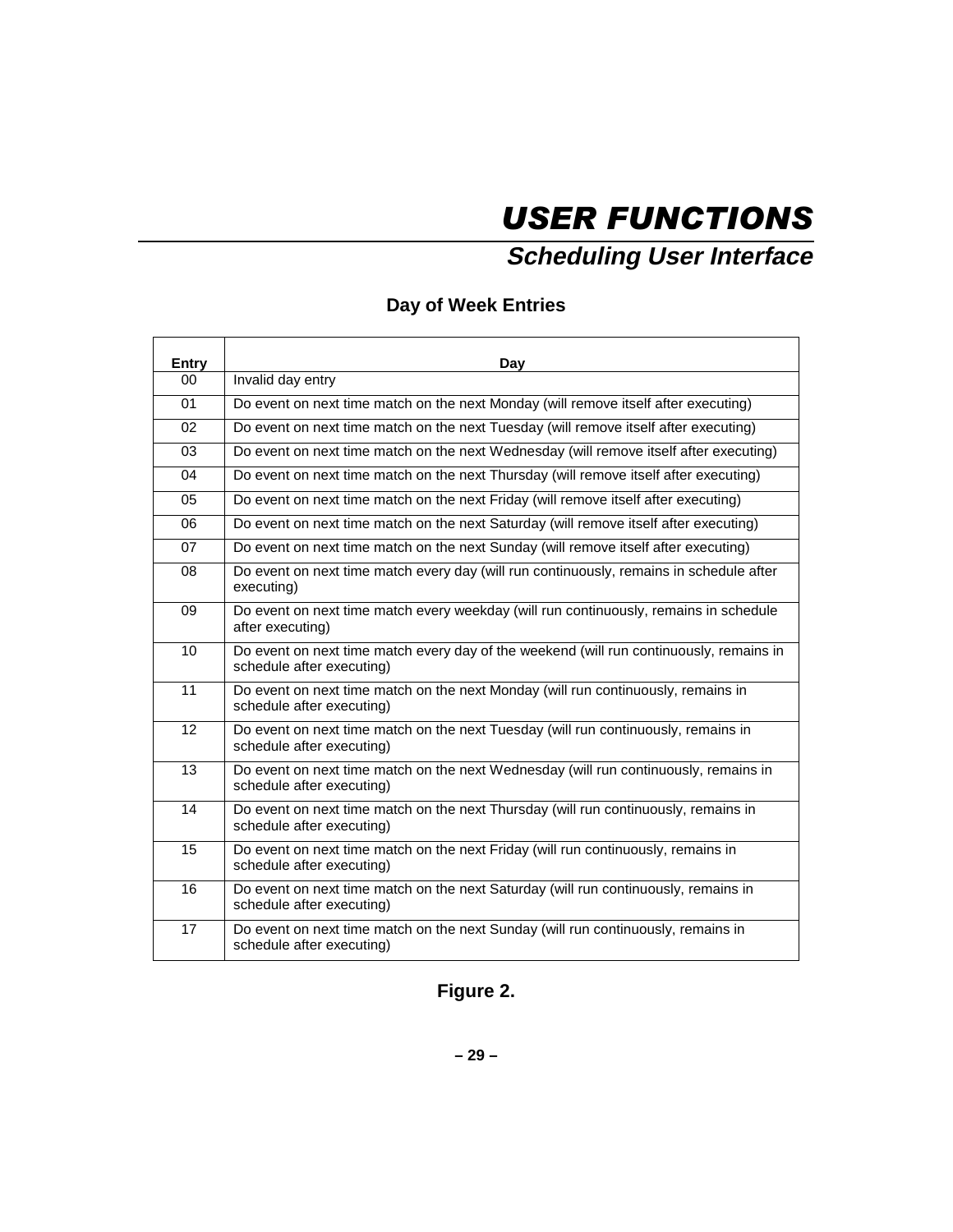### **Remote Phone Control Feature**

The LYNXR-Series is equipped with a remote interactive phone capability that permits access to the security system from any off-site touch-tone telephone using all user codes. If this feature has been programmed, the system will provide the appropriate voice messages and any system beeping sounds indicating the status of the security system over the phone line. (Refer to Summary of Audible Notification for further information.) The following functions can be performed from any remote touch-tone telephone:

- Disarm the system.
- Arm the system in STAY or AWAY mode.
- Activate or deactivate X-10 devices.
- Bypass zones.
- Check system status.

The remote access session will be aborted if:

- A report must be sent.
- Any local or wireless key entry (e.g. 5827), except [\*], is made.
- User Code is not entered within eight (8) seconds of call pickup (during the "system…..system announcement).
- No keys are depressed for a period of 15 seconds and while no announcement has been made by the system. Any remote key entry will, however extend this timeout back to 15 seconds.

It will not be possible to begin a remote access session if:

- A report must be sent
- The system is in any Test mode.
- During real time clock setting.
- During scheduling setup.
- Panel is in shutdown mode (programmed by your installer).
- Panel is in Macro learning mode.
- Remote phone control feature has not been enabled by your installer.

**NOTE:** If a remote phone session is not granted by the system, for any of the reasons identified above, a modem tone will be generated before the end of the session.

### **Using Remote Phone Control Feature**

Dial the controls's phone number. If no answering machine is present, the control will pick up between 1 and 14 rings, depending on the number programmed by your installer and will periodically announce "SYSTEM". During a remote phone control session "PC" will be displayed on the control.

Enter:  $\Box$   $\Box$  (within eight seconds)

Your user code

The system status will be announced. Enter phone control commands as described on the next page:

If an answering machine is on the premises, you need to dial the premises and hang up on the first ring. Wait at least five (5) seconds (but no more than 22 seconds) and dial the premises phone number again. The control will pick up and periodically announce "SYSTEM".

#### **NOTE**

- (1) All voice announcements on the phone line will also be announced on the local speaker, unless the system has been placed in the mute mode.
- (2) Entry/Exit beeps will be terminated if you enter the remote phone access mode.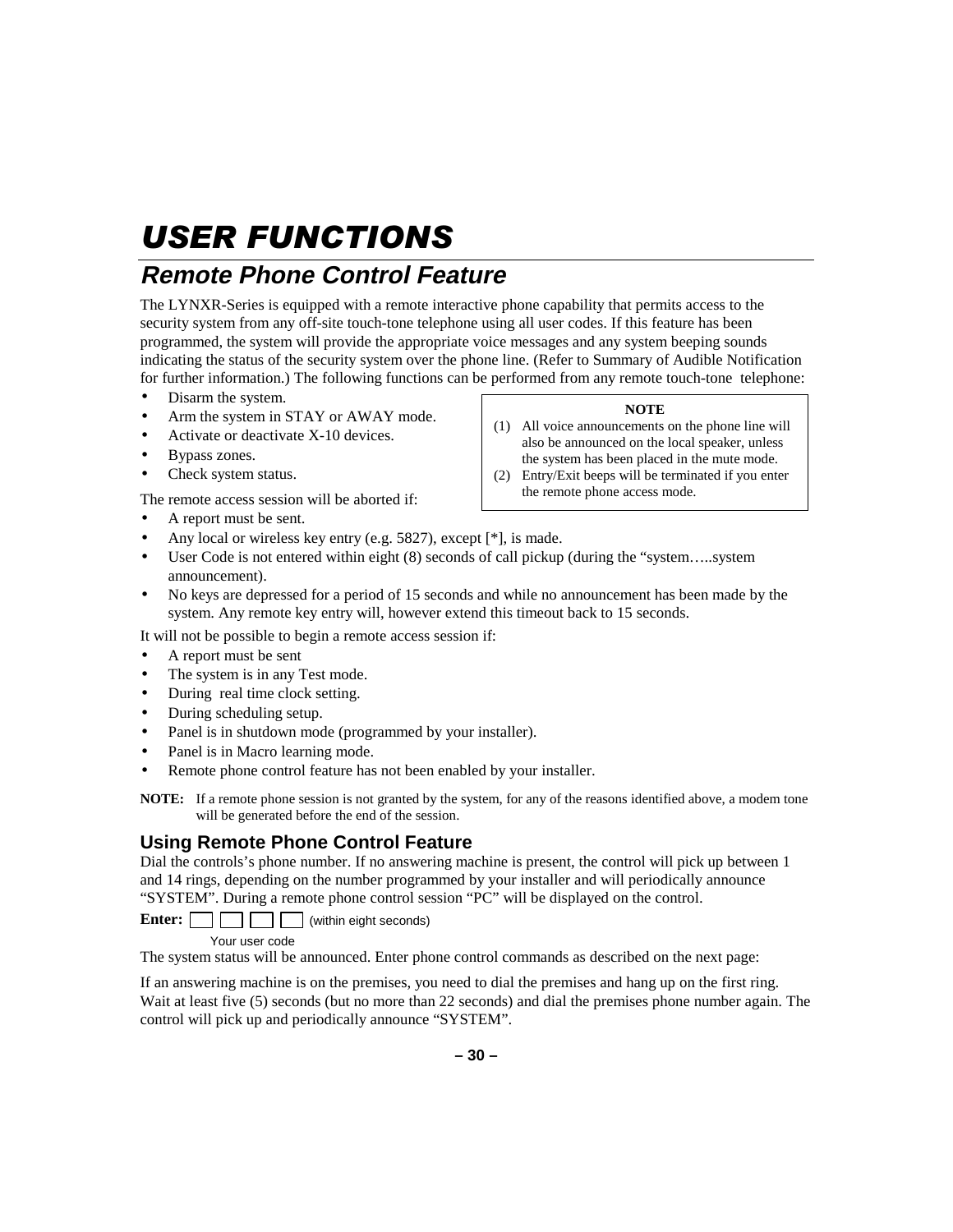| <b>Remote Phone Control Feature</b>                                                          |
|----------------------------------------------------------------------------------------------|
| Enter:<br>(within eight seconds)<br>Your user code<br>The system status will be announced.   |
| <b>Remote Phone Control Commands</b>                                                         |
| To remotely disarm system:<br>$+$ [1]<br>Your user code                                      |
| To remotely arm in AWAY mode:<br>$+[2]$<br>Your user code                                    |
| To remotely arm in STAY mode:<br>$+$ [3]<br>Your user code                                   |
| To remotely arm in AWAY or STAY mode with no delay:<br>$+[2]$ or $[3]+[0]$<br>Your user code |
| To remotely activate X-10 devices 1-6: $[\#] + [4] +$ device no.                             |
| To remotely activate X-10 devices 7 & 8:<br>$+[#] + [4] +$ device no.<br>Your user code      |
| To remotely deactivate X-10 devices 1-6: $[\#] + [7] +$ device no.                           |
| To remotely deactivate X-10 devices 7 & 8:<br>$+$ [#] + [7] + device no.<br>Your user code   |
| To remotely Bypass zones:<br>$+[6]$ + zone no.<br>Your user code                             |
| To remotely activate Forced Bypass:<br>$+[6]+[#]$<br>Your user code                          |
| To remotely check system status: [*]                                                         |
| To end remote phone session: Hang Up or<br>$+$ [9]<br>Your user code                         |

**NOTES**: (1) Check with your installer to see if the Forced Bypass mode has been enabled.

(2) When bypassing zones, make sure a confirmation beep sounds for each zone that has been bypassed.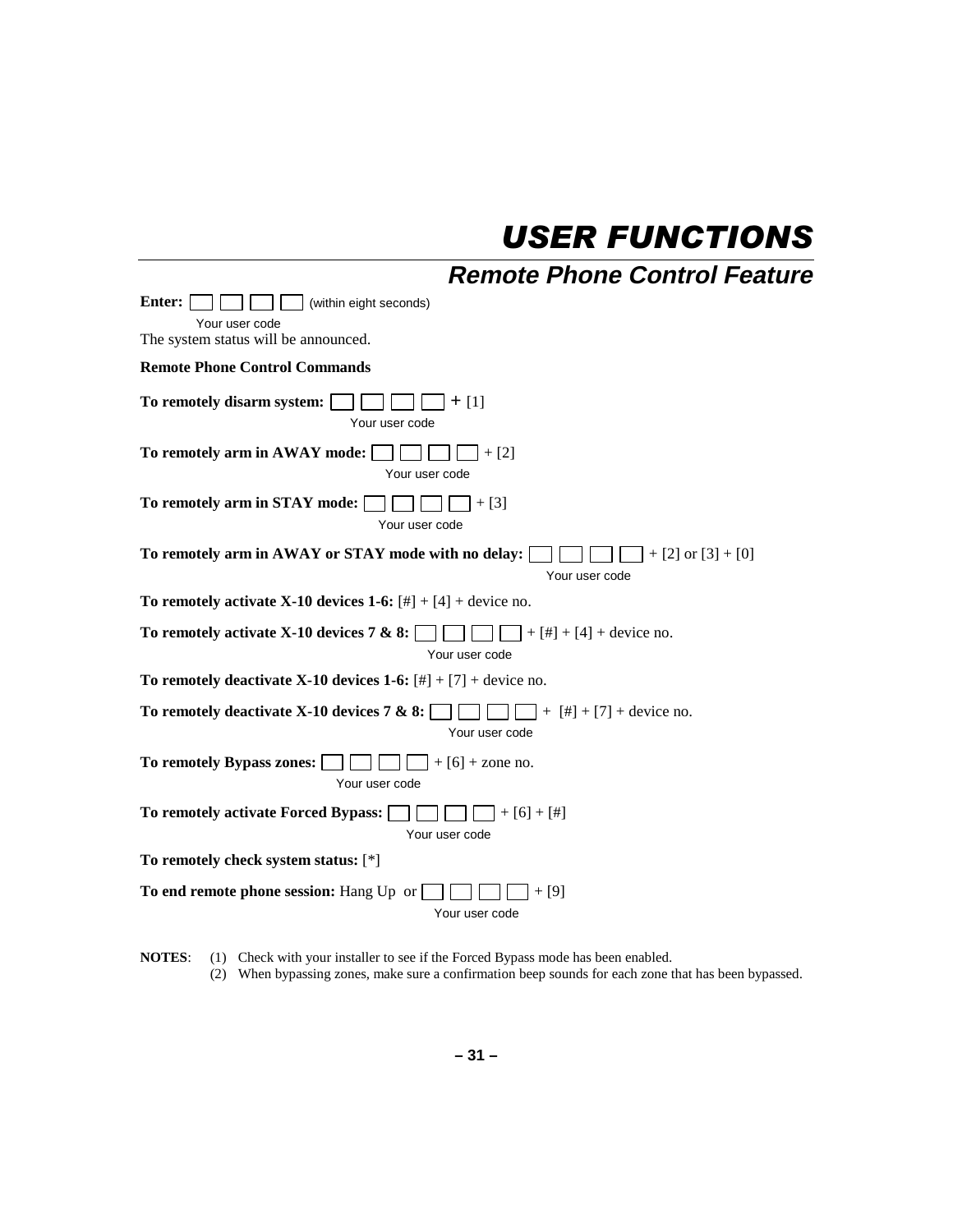### **Speaker Phone Feature**

If this feature has been programmed the LYNXR-EN is capable of operating as a speaker phone. During speaker phone operation the system will provide the following functions:

- All function/event processing will continue to operate, but there will be no announcements.
- The ARMED (red) and READY (green) LEDs will alternately blink.
- "PH" will be displayed.

**NOTE:** The system will enter the Speaker phone mode if an alarm or trouble is stored in the system memory. Although "PH" may not appear, the LEDs will alternately blink indicating you are currently in the Speaker Phone mode.

#### **Po not use the speaker phone as the only telephone in your home since in some special cases the** <br> **Po not use the angles where is not functional speaker phone is not functional.**

The system will not enter speaker phone mode if:

The feature has not been programmed.

- A report is being sent.
- An audible alarm is present.
- An announcement is being made or a recorded message is being played back.
- A message is being recorded.
- AC power is not present

The speaker phone will be aborted if:

- A report must be sent.
- An audible alarm or trouble has ocurred.
- AC power is lost.

### **Using the Speaker Phone Feature**

When the LYNXR-EN is operating in the speaker phone mode the system keypad functions as a telephone keypad and the only security keypad functions that will remain enabled are the panic keys and the speaker volume control. (refer to Volume Adjustment section) You may adjust the volume before entering speaker phone mode or after dialing the desired number. In the speaker phone mode, if a zone is violated and has triggered an entry/exit delay, the system will automatically change the keypad from telephone to security mode. This allows the user to disarm the system or take other appropriate actions in the security mode without interrupting the telephone session. To regain telephone keypad control (i.e.: to enter an account number or menu selection) you will need to reactivate the telephone keypad as described below.

#### **LYNXR-EN Speaker Phone Functions**

**To place a call using the Speaker Phone:**  $[#] + \overline{AUX}$  and dial the desired phone number

**To answer a call using the Speaker Phone:** [#] + AUX

**To flash (switch between two calls using call waiting):** AUX

**To hang up:** OFF

**To activate/deactivate (toggle) ringer:** [#] + VOLUME + AUX

#### **To return the keypad to telephone mode after disarming the system:** [#] + AUX

- **NOTES:** (1) The speaker phone ringer can only be enabled/disabled when the speaker phone mode is not active. The system will ring once to confirm the ringer is enabled. Entering  $[H] + \overline{[VOLUME]} + \overline{AUX}$  a second time will disable the ringer. No ring will confirm that the ringer is disabled.
	- (2) The speaker phone ringer will not ring when an alarm, trouble or entry/exit delay are sounding.
	- (3) The LYNXR-EN speaker phone does not provide a "hold" feature

**NOTE**  If you are using pulse (rotary) dialing, make sure that LYNXR-EN has finished dialing the last digit you dialed, (listen to pulses) before dialing the next digit.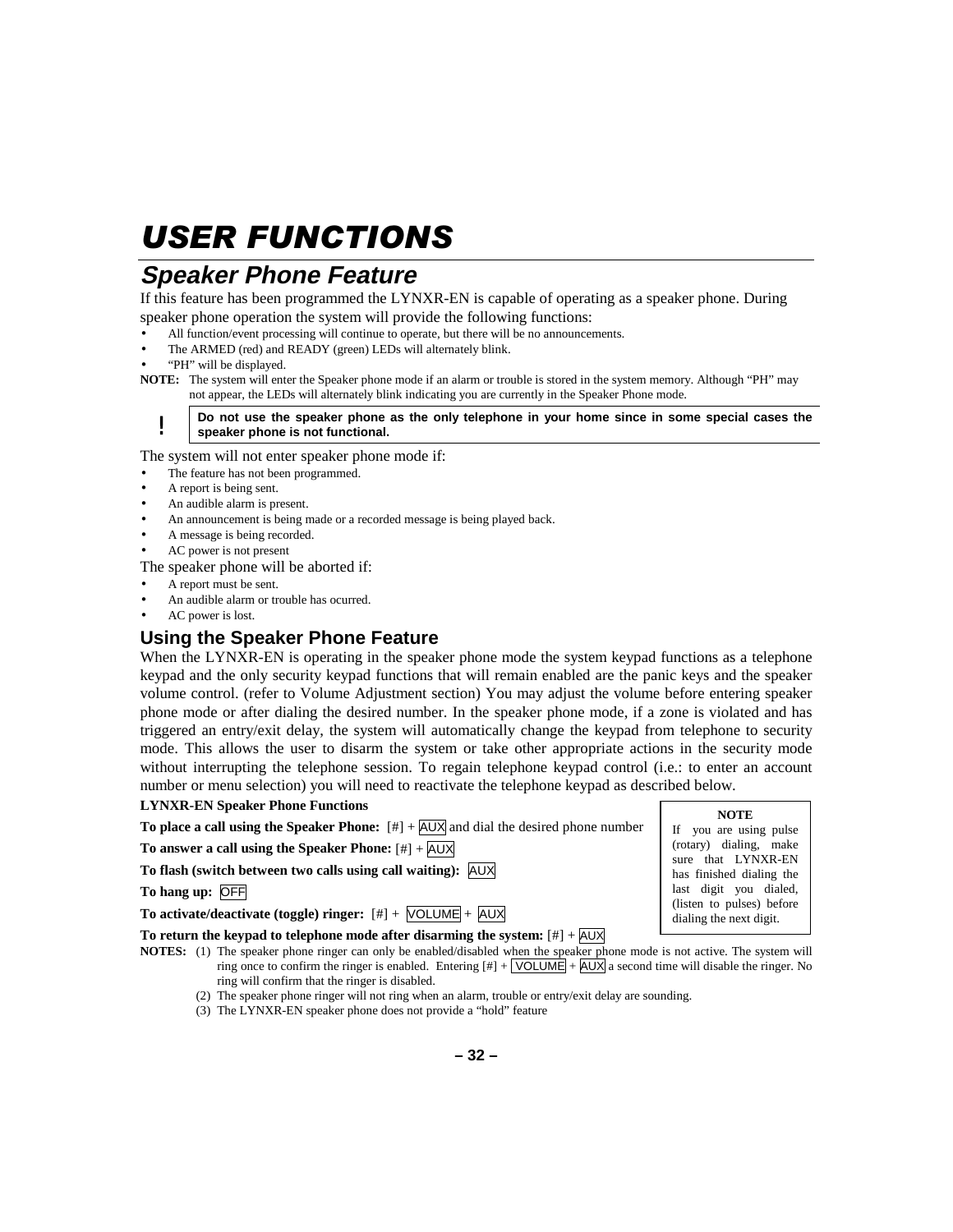## **FIRE ALARM SYSTEM** (If Installed)

### **General Information**

#### $U_{L}$  **LYNXR-EN is not intended for UL985 Household Fire applications unless a 24-hour backup battery (P/N LYNXRCHKIT-HC) is installed.**

### **General**

Your fire alarm system (if installed) is active 24 hours a day, providing continuous protection. In the event of an emergency, the installed smoke and heat detectors will automatically activate your security system, triggering a loud, intermittent sound from the keypad. An intermittent sound will also be produced by optional exterior sounders, and interlaced with the voice descriptor, sounding every 15 seconds. A "FIRE" message will appear at your keypad and remain on until you silence and clear the alarm display.

### **In Case of Fire**

- 1. Should you become aware of a fire emergency *before* your detectors sense the problem, go to your nearest keypad and press the single panic key (or panic key pair) assigned as FIRE emergency (if programmed by the installer) and hold down for at least 2 seconds. The alarm will sound.
- 2. Evacuate all occupants from the premises.
- 3. If flames and/or smoke are present, leave the premises and notify your local Fire Department immediately.
- 4. If no flames or smoke are apparent, investigate the cause of the alarm. The zone number of the zone(s) in an alarm condition will appear at the keypad.

### **Silencing a Fire Alarm**

1. Silence the alarm by entering  $\Box$   $\Box$   $\Box$  +  $\Box$   $\Box$  key. Your user code To clear the alarm display, enter  $\Box$   $\Box$  + OFF key again.

Your user code

- 2. If the keypad indicates a trouble condition after the second OFF sequence, check that smoke detectors are not responding to smoke- or heat-producing objects in their vicinity. Should this be the case, eliminate the source of heat or smoke.
- 3. If this does not remedy the problem, there may still be smoke in the detector. Clear it by fanning the detector for about 30 seconds.
- 4. When the problem has been corrected, clear the display by entering  $\Box$

Your user code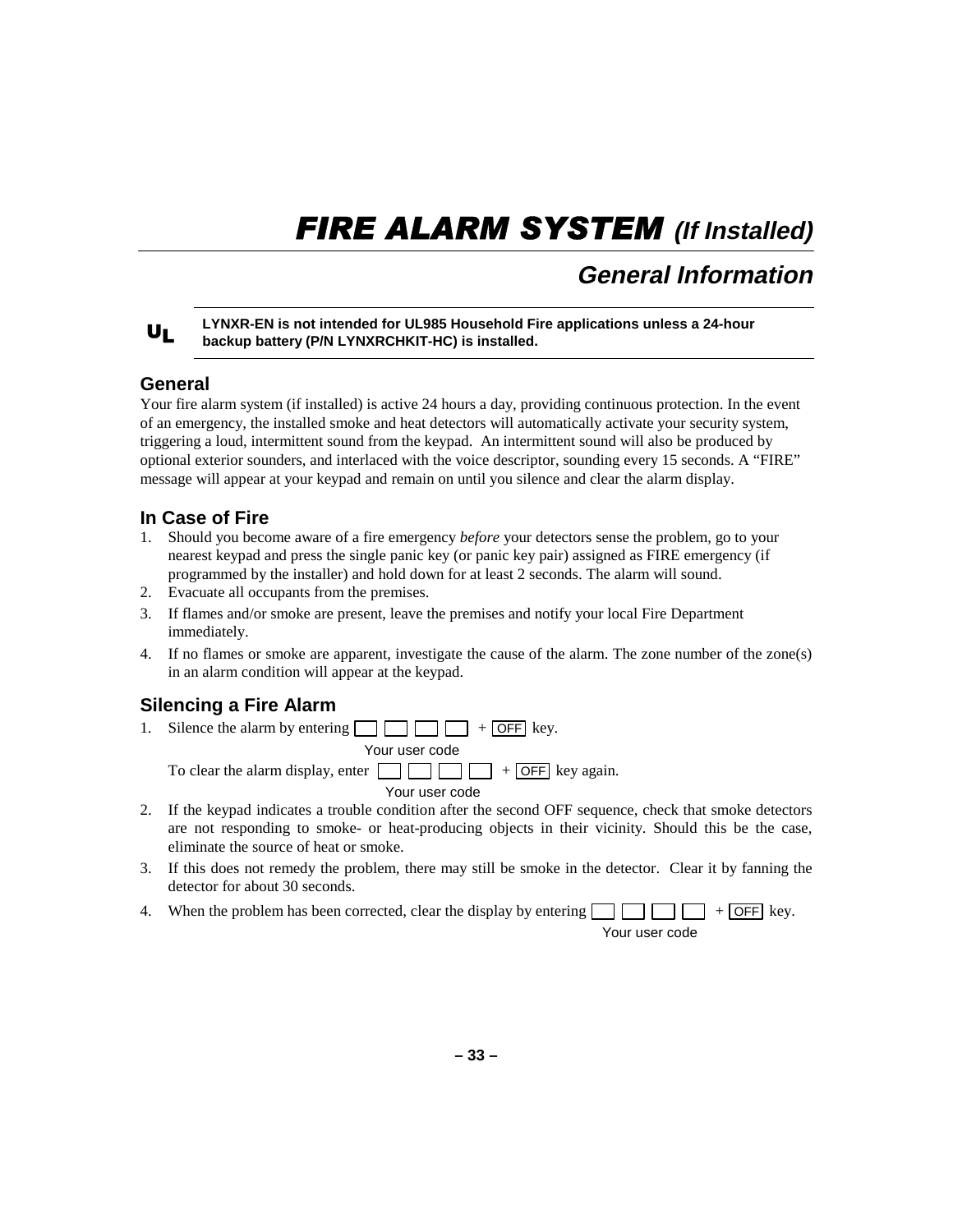## FIRE ALARM SYSTEM

### **National Fire Protection Association's Smoke Detector Recommendations**

### $U_L$

#### **LYNXR-EN is not intended for UL985 Household Fire applications unless a 24-hour backup battery (P/N LYNXRCHKIT-HC) is installed.**

With regard to the number and placement of smoke and heat detectors, we subscribe to the recommendations contained in the National Fire Protection Association's (NFPA) Standard #74 noted below.

Early warning fire detection is best achieved by the installation of fire detection equipment in all rooms and areas of the household. The equipment should be installed as follows: A smoke detector installed outside of each separate sleeping area, in the immediate vicinity of the bedrooms and on each additional story of the family living unit, including basements and excluding crawl spaces and unfinished attics.

In addition, the NFPA recommends that you install heat or smoke detectors in the living room, dining room, bedroom(s), kitchen, hallway(s), attic, furnace room, utility and storage rooms, basements and attached garages.

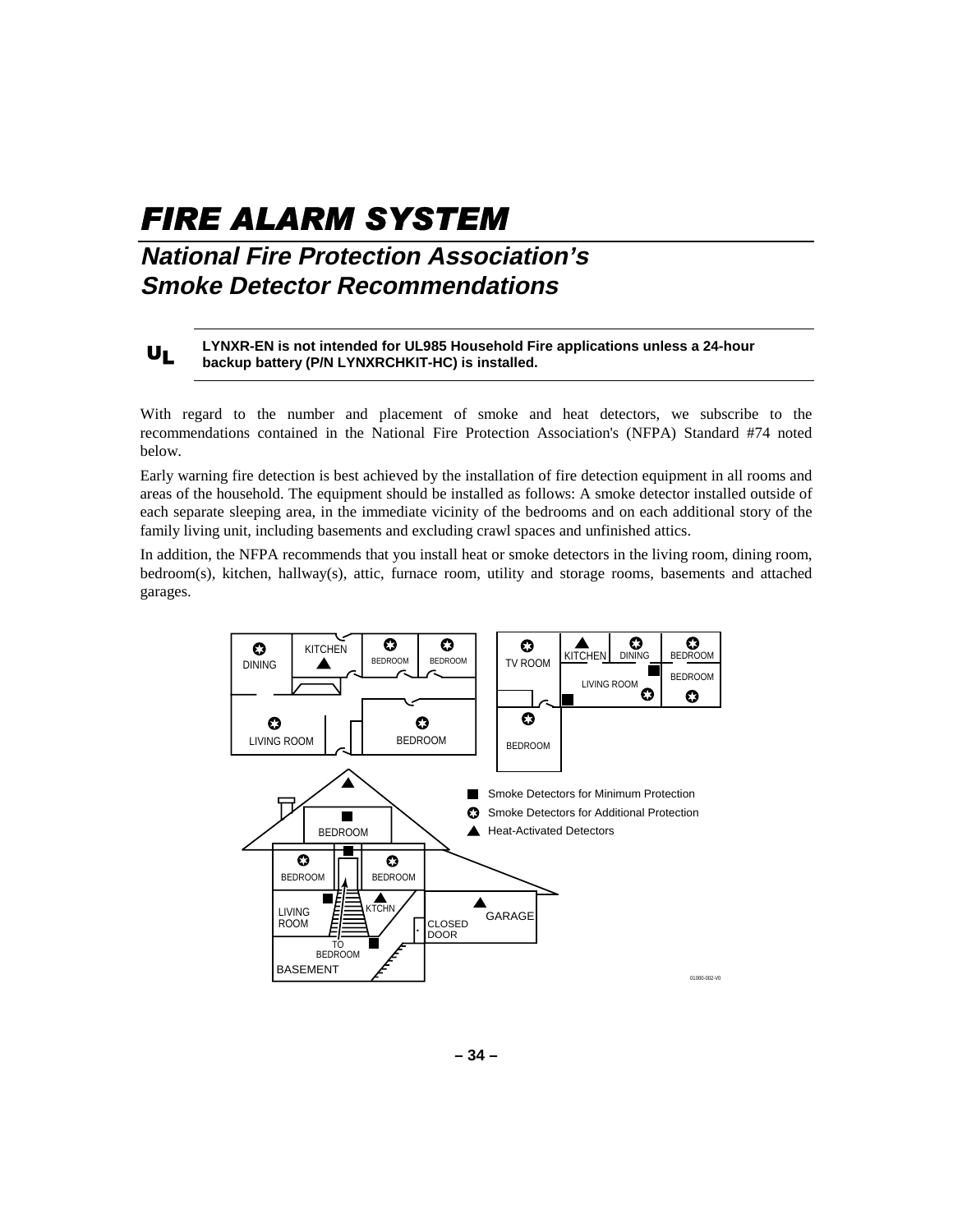## FIRE ALARM SYSTEM

### **Emergency Evacuation**

#### $U_L$  **LYNXR-EN is not intended for UL985 Household Fire applications unless a 24-hour backup battery (P/N LYNXRCHKIT-HC) is installed.**

Establish and regularly practice a plan of escape in the event of fire. The following steps are recommended by the National Fire Protection Association:

- 1. Position your detector or your interior and/or exterior sounders so that they can be heard by all occupants.
- 2. Determine two means of escape from each room. One path of escape should lead to the door that permits normal exit from the building. The other should be an alternative escape, such as a window, should your path to that door be unpassable. Station an escape ladder at such windows if there is a long drop to the ground.
- 3. Sketch a floor plan of the building. Show windows, doors, stairs and rooftops that can be used to escape. Indicate escape routes for each room. Keep these routes free from obstruction and post copies of the escape routes in every room.
- 4. Assure that all bedroom doors are shut while you are asleep. This will prevent deadly smoke from entering while you escape.
- 5. Try the door. If the door is hot, check your alternate escape route. If the door is cool, open it cautiously. Be prepared to slam the door if smoke or heat rushes in.
- 6. When smoke is present, crawl on the ground. Do not walk upright, since smoke rises and may overcome you. Clearer air is near the floor.
- 7. Escape quickly; don't panic.
- 8. Establish a place outdoors, away from your house, where everyone can meet and then take steps to contact the authorities and account for those missing. Choose someone to assure that nobody returns to the house — many die going back.









01000-023-V0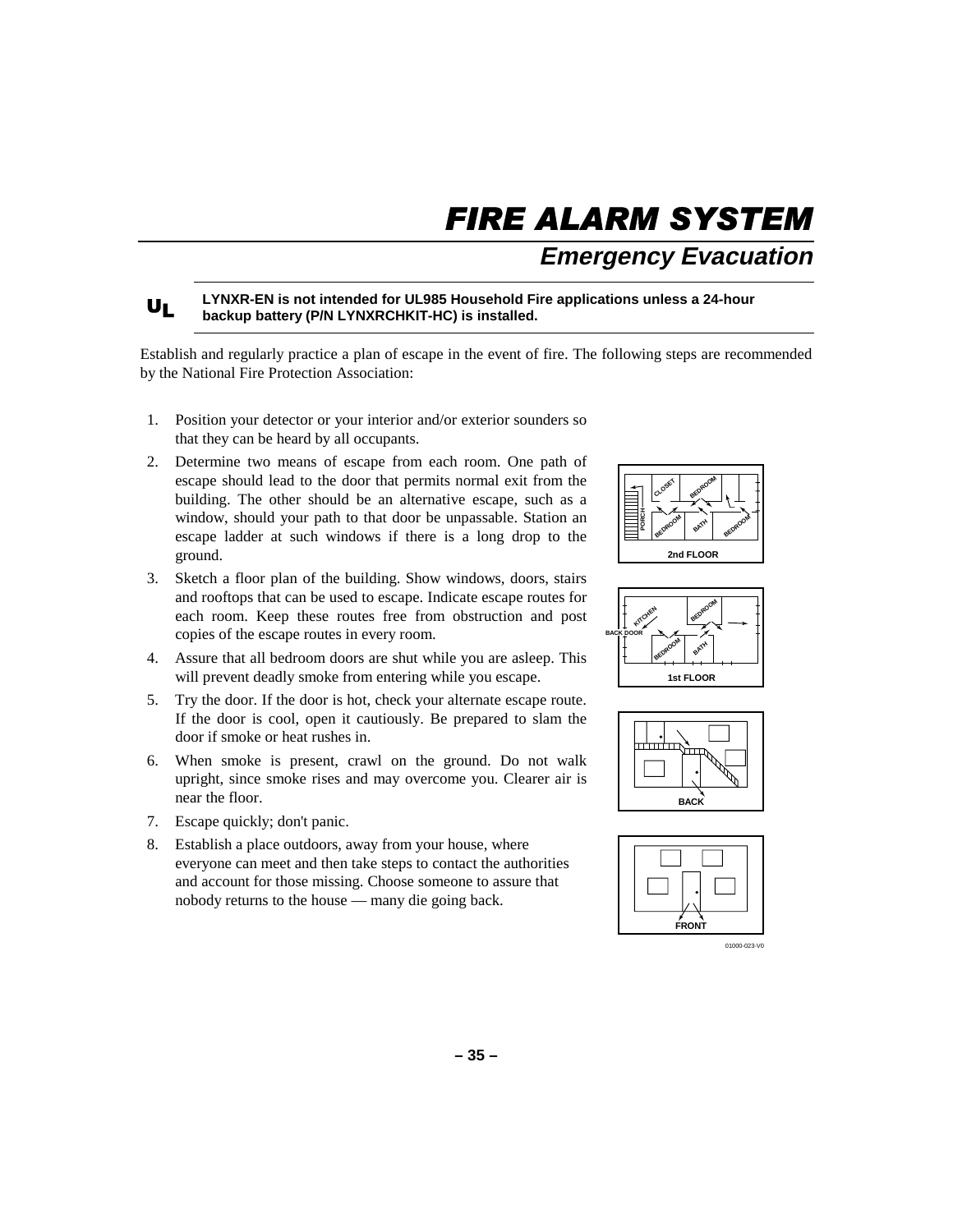### **Security Codes**

### **General Information**

For additional security you (the Master User Code) can assign secondary user codes to individual users enabling them to perform specific system functions. These secondary users are identified by "user numbers" when their codes are assigned. You can assign up to 6 user codes (2-digit user numbers 03-08). Note that the master user is the only one who can assign codes to secondary users, and is designated user no. 02; user no. 01 is the Installer's code.

All codes can be used interchangeably when performing system functions (a system armed with one user's code can be disarmed by another user's code), with the exception of the Babysitter Code described below.

**Babysitter Code (User 07):** This code can be used to arm the system, but cannot disarm the system **unless** the system was armed with this code. This code is typically assigned to someone (such as a babysitter) who needs to arm/disarm the system only at certain times. The Babysitter Code is assigned to User 07.

**Duress Code (User 08):** This feature is intended for use when you are forced to disarm or arm the system under threat. When used, the system will act normally, but can silently notify the alarm monitoring company of your situation, if that service has been provided. Duress Code is assigned to User 08.

**The Duress Code is useful only when the system is connected to an alarm monitoring company.** 

### **To Add/Delete a User or Change a User's Code**

**Changing the Master User Code**  Follow the procedure for changing a user's code, but enter User No. 02 and enter the new code twice. **IMPORTANT:** Temporary users of the system (e.g., babysitters, cleaning staff) should not be shown how to use any system function they do not need to know, such as bypassing protection zones for example. Sequential key depressions for all steps in a procedure must be made within 2 seconds of one another, or else the entire entry is aborted and must be repeated from its beginning.

**Add a user code:** + CODE Key + user number (03-08) + user's code

Master user code

**Delete a user code:** + CODE Key + user number (03-08)

Master user code

Wait (about 3 seconds) until the keypad beeps once before pressing any other key. The code is automatically deleted.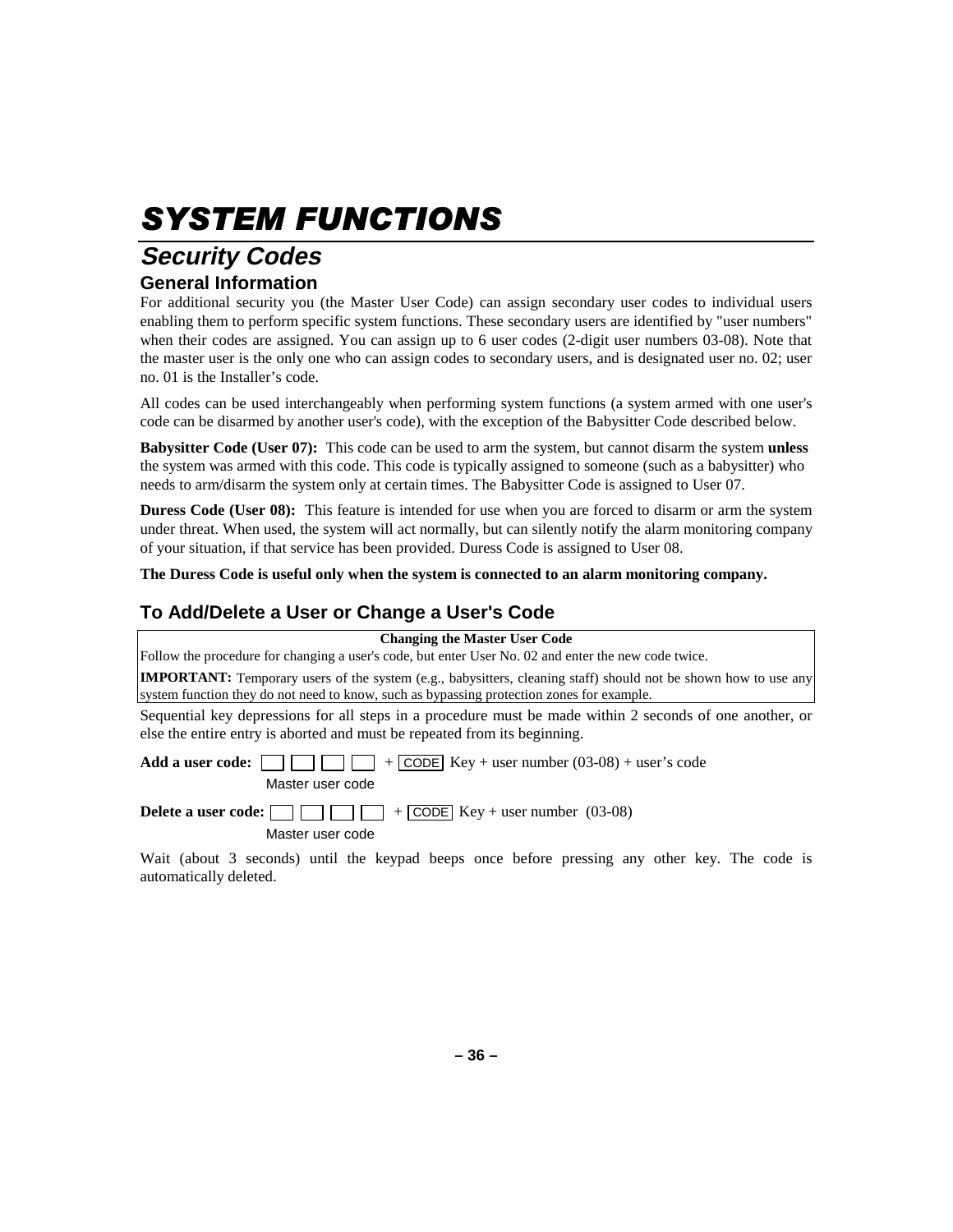### **Testing the System (to be conducted weekly)**

### **Entering Test Mode**

The TEST key puts your system into the Test mode, which allows each protection point to be checked for proper operation. The keypad sounds a single beep every 45 seconds as a reminder that the system is in the Test mode.

**NOTE:** An alarm message will not be sent to your alarm monitoring company during the following tests.

Disarm the system and close all protected windows, doors, etc. The "READY" indicator should be lit.

**Enter:**  $\Box$   $\Box$   $\Box$  + TEST key Your user code

**WATCH.** All LCD segments will light for 3 seconds.

LISTEN. The external sounder should sound for 2 seconds and then turn off. If the sounder does not sound, notify your service company.

**FAULT ZONES.** Open each protected door and window in turn and listen for three beeps from the keypad, followed by the zone's Voice Descriptor, if it is programmed. Identification of each faulted protection point should appear on the display. The display will clear when the door or window is closed.

Walk in front of any interior motion detectors (if used) and listen for three beeps and/or voice descriptors, if programmed. The identification of the detector should appear on the display when it is activated, and its voice descriptor will be announced (if programmed). The display will clear when no motion is detected. Note that if wireless motion detectors are used, there is a 3-minute delay between activations. This is to conserve battery life.

To test all smoke detectors, follow the manufacturer's instructions. The identification of each detector should appear on the display when each is activated.

If a problem is experienced with any protection point (no confirming sounds, no display), notify your service company.

When all protection points have been checked and are intact (closed), there should be no zone identification numbers displayed on the keypad.

### **Exit Test Mode**

```
When testing is completed, exit the TEST mode by entering: \Box \Box \Box + OFF key.
                                               Your user code
```
**NOTES:** (1) If the Test mode is inadvertently left active, it automatically turns off after 4 hours.

(2) Macros cannot be run from the Test mode.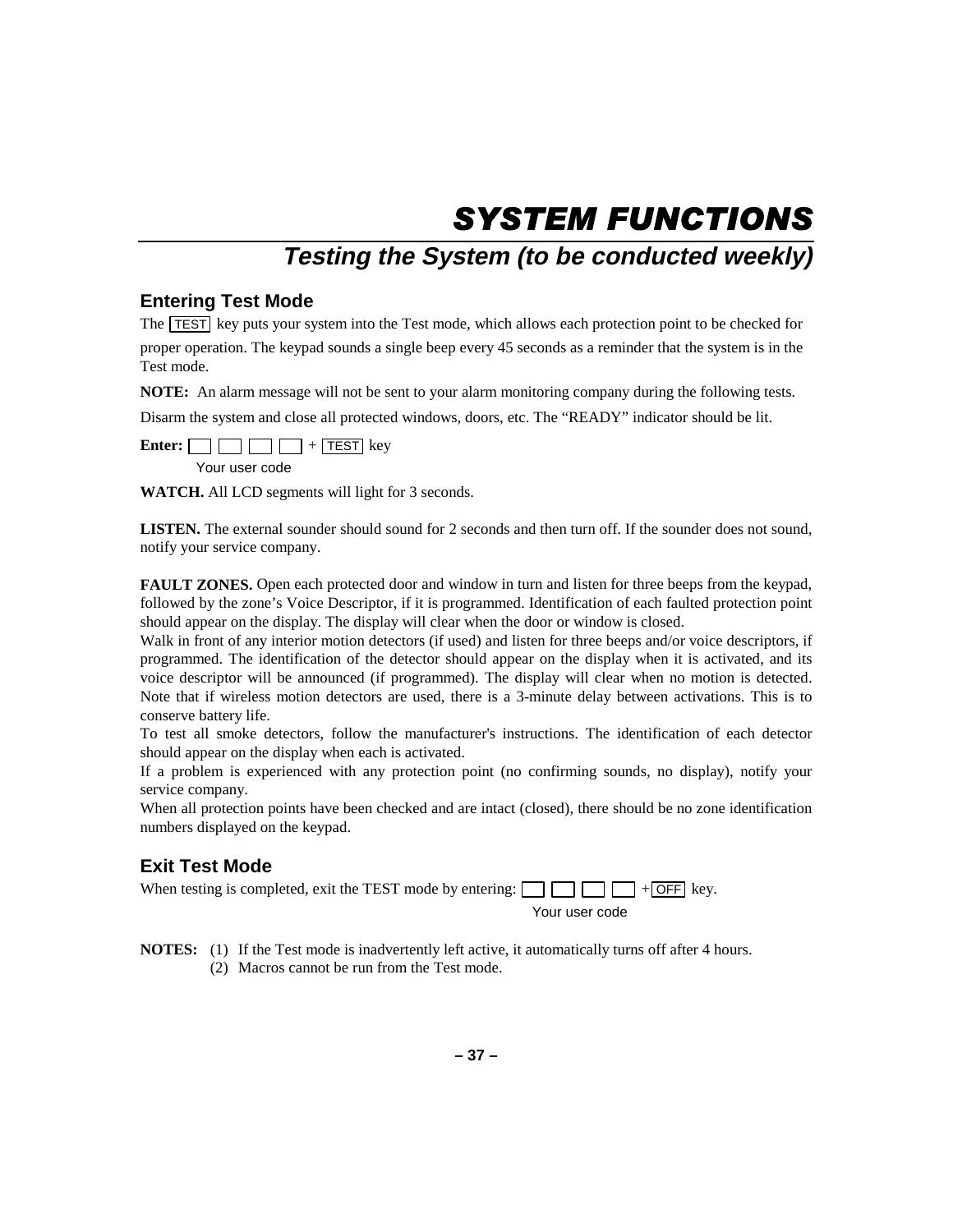### **Trouble Messages**

### **Typical Trouble Condition Displays**

**To silence the beeping sound for fault conditions, press any key.** 

| <b>FAULT</b>    | Indicates that a problem exists with the zone(s) displayed, accompanied by rapid beeping.         |
|-----------------|---------------------------------------------------------------------------------------------------|
|                 | First, determine if the zone(s) displayed are intact and make them so if they are not. If the     |
|                 | zone uses a wireless detector, check that changes in the room (moving furniture, televisions,     |
|                 | etc.) are not blocking wireless signals from the detector. If the problem has been corrected,     |
|                 | the zone descriptor(s) and FAULT should disappear from the display. If not, key an OFF            |
|                 | sequence (security code plus OFF) to clear the display. A fault condition can also indicate a     |
|                 | wiring problem. If the "FAULT" display persists, notify your service company. Note that the       |
|                 | system will not allow arming if a fault condition exists. To arm the system with a fault          |
|                 | condition present, you must first bypass the zone(s) having the fault condition.                  |
| <b>FC</b>       | Indicates that a failure has occurred in the telephone communication portion of your system       |
|                 | or a problem with the phone line existed when dialing was attempted. <sup>†</sup>                 |
| cc              | Indicates that the control is on-line with the central station's remote computer. The control     |
|                 | will not operate while on-line. Wait a few minutes. The display should disappear.                 |
| dI              | If this remains displayed for more than 1 minute, the system is disabled. <sup>†</sup>            |
| <b>CA</b>       | Indicates a cancelled alarm. See Entry/Exit Delay section                                         |
| EA              | Indicates an exit alarm. See <i>Entry/Exit Delay</i> section.                                     |
| 90              | Indicates that the system has detected an RF jam condition or excessive interference. If the      |
|                 | condition persists, notify your service company.                                                  |
| <b>LOW BAT</b>  | Accompanied by a once-per 45 seconds beeping at the keypad, indicates a low system                |
| $(no$ zone no.) | battery condition exists. Refer to the Changing the LYNXR-EN System Battery section. <sup>†</sup> |
| <b>LOW BAT</b>  | Accompanied by a once-per-45 seconds beeping at the keypad, indicates a low battery               |
| (with zone no.) | condition exists in the wireless transmitter displayed. <sup>†</sup>                              |
| <b>LOW BAT</b>  | Accompanied by a once-per-45 seconds beeping at the keypad, indicates a low battery               |
| (with zone 00)  | condition exists in a wireless keypad. <sup>†</sup>                                               |

**† Notify your service company.**

### **Routine Care**

- **•** Treat the components of your security system as you would any other electrical equipment. Do not slam sensor-protected doors or windows.
- **•** Keep dust from accumulating on the keypad and all protective sensors, particularly on motion sensors and smoke detectors.
- **•** The keypad and sensors should be cleaned carefully with a dry soft cloth. **Do not spray water or any other fluid on the units.**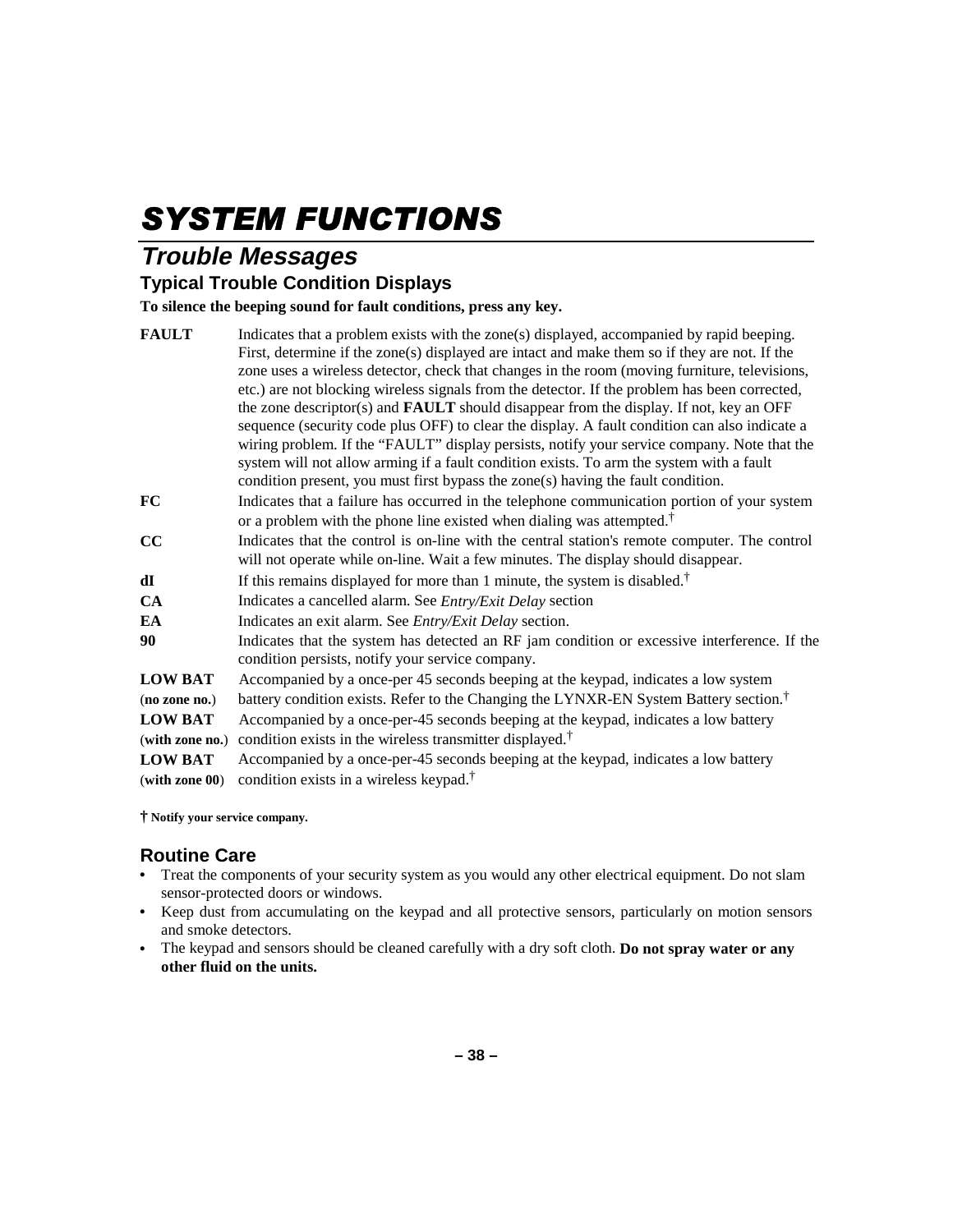### **Maintaining your system**

The components of your security system are designed to be as maintenance-free as possible. To make sure that your system is in working condition, do the following:

- 1. Test your system weekly.
- 2. Test your system after any alarm occurs (see the *TESTING THE SYSTEM* section*).*

#### **Low Battery Conditions in Wireless Sensors**

Each wireless sensor in your system has a 9-volt or 3-volt battery. The system detects low battery conditions in wireless sensors, including smoke detectors, personal emergency transmitter, and the portable wireless keypad, and displays a "LOW BAT" message on the master keypad, which also beeps. A low battery in a wireless keypad is detected as soon as one of its keys is pressed, and the master keypad (e.g. Ademco 5827) will display "00". In addition, a wireless smoke detector with a low battery also emits a "chirp" sound approximately once every 20–30 seconds, identifying itself as the smoke detector with the weak battery.

**NOTE:** A low battery message means that battery replacement in the indicated sensor(s) is due within 30 days. In the meantime, a sensor with a low battery is still operational.

To silence Low Battery Warning Tones at the Keypad: Press the OFF key**.** 

The low battery message display will remain on as a reminder. When you replace the weak battery with a fresh one, the sensor will send a "good battery" signal to the control when the sensor is activated (opening/closing of door, window, etc.).

To clear the "LOW BAT" message enter:  $\Box$   $\Box$   $\Box$  + OFF key.

Your user code

#### **When replacing batteries, use only those recommended by your installer.**

Alkaline batteries provide a minimum of 1 year of operation, and in most units and applications, provide 2–4 years of service. 3-volt lithium batteries may provide from 4-7 years of operation. Actual battery life will depend on the environment in which the sensor is used, the number of signals that the transmitter in the sensor has had to send, and the specific type of sensor. Factors such as humidity, high or low temperatures, and large swings in temperature may all lead to the reduction of actual battery life in an installation.

### **Changing the LYNXR-EN System Battery**

In the event of an AC power loss, the LYNXR-EN is powered by a rechargeable, nickel-metal hydride battery pack. The battery pack should be replaced when a "LOW BAT" message with no zone number is displayed.

#### **NOTE: The battery pack (P/N LYNXRCHKIT-SC or LYNXRCHKIT-HC) should be changed every four years and must be replaced by a qualified service technician.**

Following battery pack replacement, rechargeable batteries may take up to 48 hours to charge. The "LOW BAT" message may be displayed after one minute, however it should clear within 4 hours or by entering Test Mode.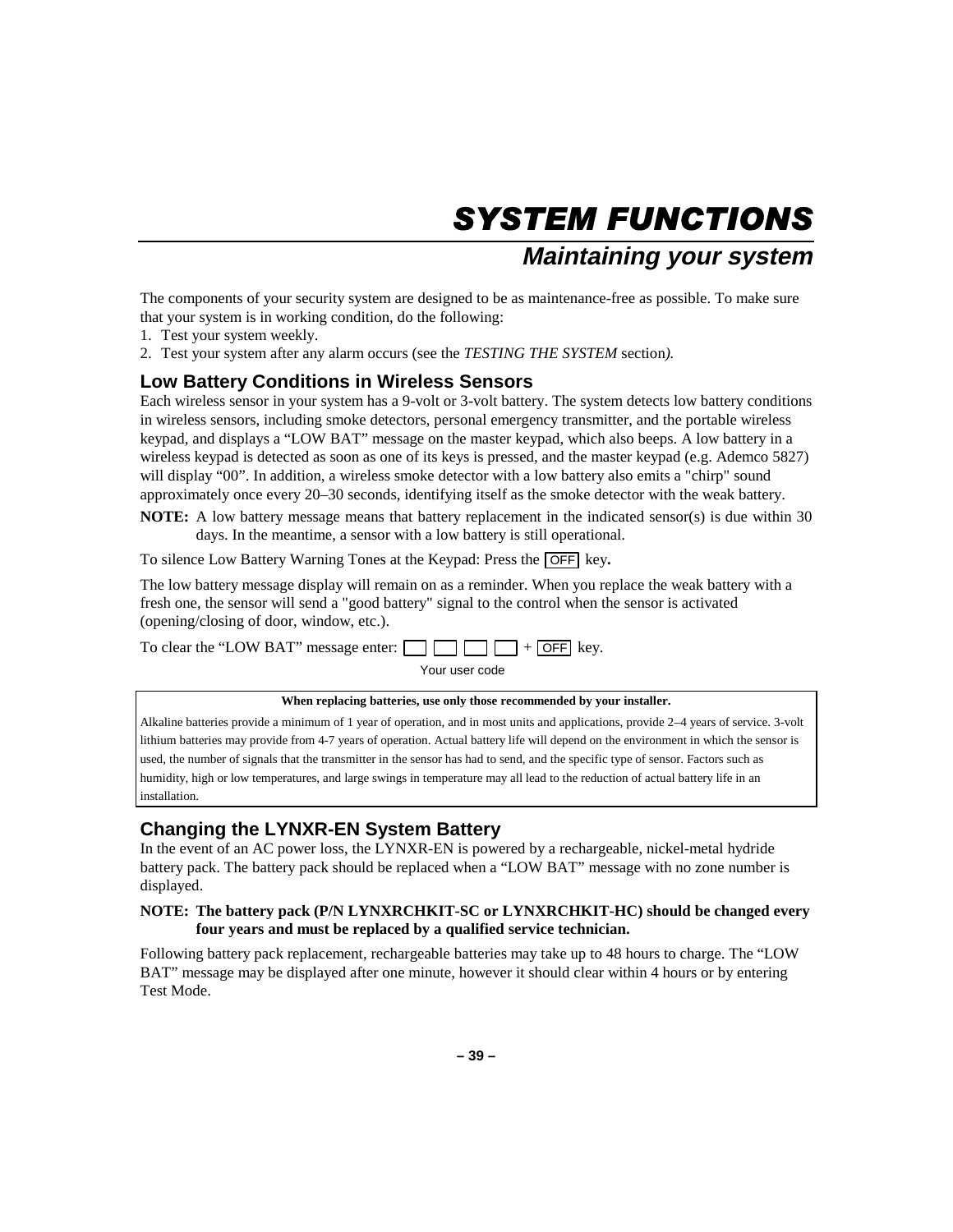## **Summary Of Audible Notification**

| *UPPER CASE indicates announcements after pressing STATUS once. Lower case indicates announcements after pressing STATUS twice. |                                                                                                                           |                                                                                                                                                                                                                            |                                                                                                                         |  |
|---------------------------------------------------------------------------------------------------------------------------------|---------------------------------------------------------------------------------------------------------------------------|----------------------------------------------------------------------------------------------------------------------------------------------------------------------------------------------------------------------------|-------------------------------------------------------------------------------------------------------------------------|--|
| <b>SOUND</b>                                                                                                                    | <b>CAUSE</b>                                                                                                              | <b>DISPLAY</b>                                                                                                                                                                                                             | <b>ANNOUNCEMENT*</b>                                                                                                    |  |
| <b>INTERRUPTED</b><br>Speaker and external<br>piezo and bell                                                                    | <b>FIRE ALARM</b>                                                                                                         | FIRE ALARM is displayed; zone number in<br>alarm displayed.                                                                                                                                                                | fire alarm + zone voice descriptor<br>(Voice descriptor is interlaced<br>with the siren and sounds every<br>45 seconds) |  |
| <b>CONTINUOUS</b><br>Speaker and external<br>piezo and bell                                                                     | BURGLARY/AUDIBLE<br><b>EMERGENCY ALARM</b>                                                                                | ALARM is displayed; zone number in<br>alarm displayed.                                                                                                                                                                     | alarm + zone voice descriptor<br>(Voice descriptor is interlaced<br>with the siren and sounds every<br>45 seconds)      |  |
| ONE SHORT BEEP<br>(not repeated)<br>Speaker and external<br>piezo                                                               | a. SYSTEM DISARM<br>b. SYSTEM ARMING<br>ATTEMPT WITH AN OPEN<br>ZONE.<br>c. BYPASS VERIFY                                 | a. Green LED on steady<br>b. The number of the open protection zone<br>is displayed after pressing STATUS.<br>c. Numbers of the bypassed protection<br>zones are displayed (One beep is heard<br>for each zone displayed). | a. DISARMED-READY TO ARM<br>b. DISARMED-NOT READY TO<br><b>ARM</b><br>c. zones bypassed                                 |  |
| ONE SHORT BEEP<br>(once every 45 secs)<br>Speaker and external<br>piezo                                                         | a. SYSTEM IS IN TEST MODE<br>b. LOW BATTERY AT A<br><b>TRANSMITTER</b><br>c. SYSTEM LOW BATTERY<br>d. FAIL TO COMMUNICATE | a. Opened zone identifications will appear.<br>b. LOW BAT displayed with zone number<br>of transmitter.<br>c. LOW BAT displayed with no zone no.<br>d. FC displayed with no zone no.                                       | a. No announcement<br>b. low battery + zone voice<br>descriptor<br>c. system low battery<br>d. check system             |  |
| <b>TWO SHORT BEEPS</b><br>Speaker and ext. piezo                                                                                | ARM AWAY OR MAXIMUM                                                                                                       | AWAY or AWAY + INSTANT is displayed.<br>Red ARMED indicator is lit.                                                                                                                                                        | ARMED AWAY [INSTANT] -<br><b>EXIT NOW</b>                                                                               |  |
| THREE SHORT<br><b>BEEPS</b><br>Speaker and external<br>piezo                                                                    | a. ARM STAY OR INSTANT<br>b. ZONE OPENED WHILE<br><b>SYSTEM IS IN CHIME</b><br>MODE.                                      | a. STAY or STAY + INSTANT is displayed.<br>Red ARMED indicator is lit.<br>b. CHIME displayed, number of open<br>protection zone will be displayed if the<br>Status key is pressed.                                         | a. ARMED STAY [INSTANT] -<br><b>EXIT NOW</b><br>b. zone voice descriptor                                                |  |
| <b>RAPID BEEPING</b><br>Speaker and external<br>piezo                                                                           | a. TROUBLE<br>b. MEMORY OF ALARM                                                                                          | a. FAULT displayed. Number of troubled<br>protection zone is displayed.<br>b. FIRE ALARM or ALARM is displayed;<br>zone number in alarm is displayed.                                                                      | a. fault + zone voice descriptor<br>b. fire alarm or alarm + zone<br>voice descriptor                                   |  |
| <b>SLOW BEEPING</b><br>Speaker and external<br>piezo                                                                            | a. ENTRY DELAY WARNING<br>b. EXIT DELAY WARNING                                                                           | a. Exceeding the delay time without<br>disarming causes alarm.<br>b. AWAY or AWAY + INSTANT is<br>displaved                                                                                                                | a. DISARM SYSTEM NOW<br>b. ARMED [AWAY] [INSTANT] -<br><b>EXIT NOW</b>                                                  |  |

#### **Additional Announcements:**

**Pressing STATUS key once will announce the following primary messages, depending on the system's status at the time:**  Disarmed–Ready to Arm [check system]

Disarmed [not ready to arm]

Armed [away] [stay] [instant] [check system] [exit now]

#### **Pressing the STATUS key twice will announce the following secondary messages, depending on the system's status at the time:**<br>Fire Alarm + zone voice descriptor **Example 1** Fault + zone voice descriptor **EXAMPLE 2018** Bypa Fire Alarm  $+$  zone voice descriptor

| $\text{Alarm} + \text{zone voice descriptor}$                                                   |                                                        | Low Battery $+$ zone voice descriptor |         | <b>System Low Battery</b>                       |
|-------------------------------------------------------------------------------------------------|--------------------------------------------------------|---------------------------------------|---------|-------------------------------------------------|
|                                                                                                 | Fire Fault $+$ zone voice descriptor                   | Chime                                 |         | AC Loss                                         |
| <b>NOTE:</b> If there are no secondary messages, the primary status messages will be announced. |                                                        |                                       |         |                                                 |
| <b>LED</b> Meanings                                                                             |                                                        |                                       |         |                                                 |
|                                                                                                 | ARMED LED: $ON = System\text{ armed}$                  |                                       |         | READY LED: $ON = System$ disarmed, ready to arm |
| (Red)                                                                                           | $OFF = System$ disarmed                                |                                       | (Green) | Blinking $=$ System disarmed, not ready to arm  |
|                                                                                                 | $Blinking = System\,math>armed, but a fault exists or$ |                                       |         | (a fault exists) or once per second when AVM    |

| (Red) | $OFF = System$ disarmed                                | (Green) | Blinking $=$ System disarmed, not ready to arm                  |
|-------|--------------------------------------------------------|---------|-----------------------------------------------------------------|
|       | $Blinking = System\,math>armed, but a fault exists or$ |         | (a fault exists) or once per second when AVM                    |
|       | once per second when AVM (VOX or Talk) or              |         | (VOX or Talk) or speaker phone mode is                          |
|       | speaker phone mode is active.                          |         | active.                                                         |
|       |                                                        |         | <b>NOTE:</b> When the system is armed, the READY LED turns off. |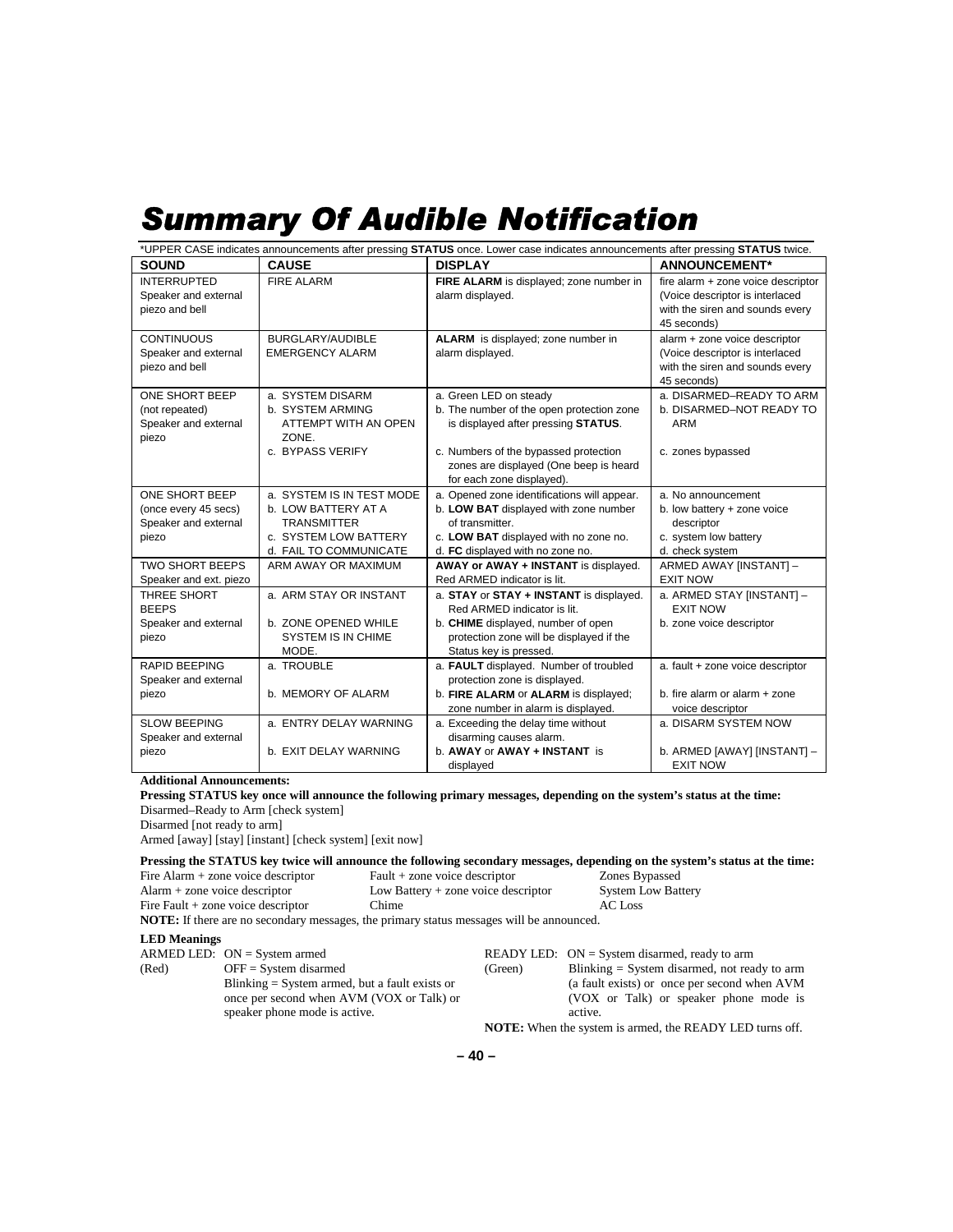#### **UL NOTICE: This is a "Grade A" residential system.**

**FCC ID: CFS8DLLYNX** 

### **RADIO FREQUENCY EMISSIONS**

#### **Federal Communications Commission (FCC) Part 15**

This device complies with part 15 of the FCC rules. Operation is subject to the following two conditions: (1) This device may not cause harmful interference, and (2) this device must accept any interference received, including interference that may cause undesired operation.

#### **Industry Canada**

This Class B digital apparatus complies with Canadian ICES-003. Cet Appareil numérique de la classe B est conforme à la norme NMB-003 du Canada.

#### **TELEPHONE/MODEM INTERFACE**

#### **Federal Communications Commission (FCC) Part 68**

This equipment complies with Part 68 of the FCC rules. On the front cover of this equipment is a label that contains the FCC registration number and Ringer Equivalence Number (REN). You must provide this information to the telephone company when requested.

This equipment uses the following USOC jack: RJ31X

This equipment may not be used on telephone-company-provided coin service. Connection to party lines is subject to state tariffs. This equipment is hearing-aid compatible.

#### **Industry Canada**

**NOTICE:** The Industry Canada Label identifies certified equipment. This certification means that the equipment meets telecommunications network protective, operational and safety requirements as prescribed in the appropriate Terminal Equipment Technical Requirements document(s). The Department does not guarantee the equipment will operate to the user's satisfaction.

Before installing this equipment, users should ensure that it is permissible to be connected to the facilities of the local telecommunications company. The equipment must also be installed using an acceptable method of connection. The customer should be aware that compliance with the above conditions may not prevent degradation of service in some situations.

Repairs to certified equipment should be coordinated by a representative designated by the supplier. Any repairs or alterations made by the user to this equipment, or equipment malfunctions, may give the telecommunications company to request the user to disconnect the equipment.

Users should ensure for their own protection that the electrical ground connections of the power utility, telephone lines and internal metallic water pipe system, if present, are connected together, This precaution may be particularly important in rural areas.

**Caution:** Users should not attempt to make such connections themselves but should contact appropriate electric inspection authority, or electrician, as appropriate.

#### **Ringer Equivalence Number Notice:**

The **Ringer Equivalence Number** (REN) assigned to each terminal device provides an indication of the maximum number of terminals allowed to be connected to a telephone interface. The termination on an interface may consist of any combination of devices subject only to the requirement that the sum of the Ringer Equivalence Numbers of all the devices does not exceed 5.

#### **IN THE EVENT OF TELEPHONE OPERATIONAL PROBLEMS**

In the event of telephone operational problems, disconnect the control by removing the plug from the RJ31X (CA38A in Canada) telephone wall jack. We recommend that your certified installer demonstrate disconnecting the phones on installation of the system. Do not disconnect the phone connection inside the control/communicator. Doing so will result in the loss of your phone lines. If the regular phone works correctly after the control/communicator has been disconnected from the phone lines, the control/communicator has a problem and should be returned for repair. If upon disconnection of the control/communicator, there is still a problem on the line, notify the telephone company that they have a problem and request prompt repair service. The user may not under any circumstances (in or out of warranty) attempt any service or repairs to the system. It must be returned to the factory or an authorized service agency for all repairs.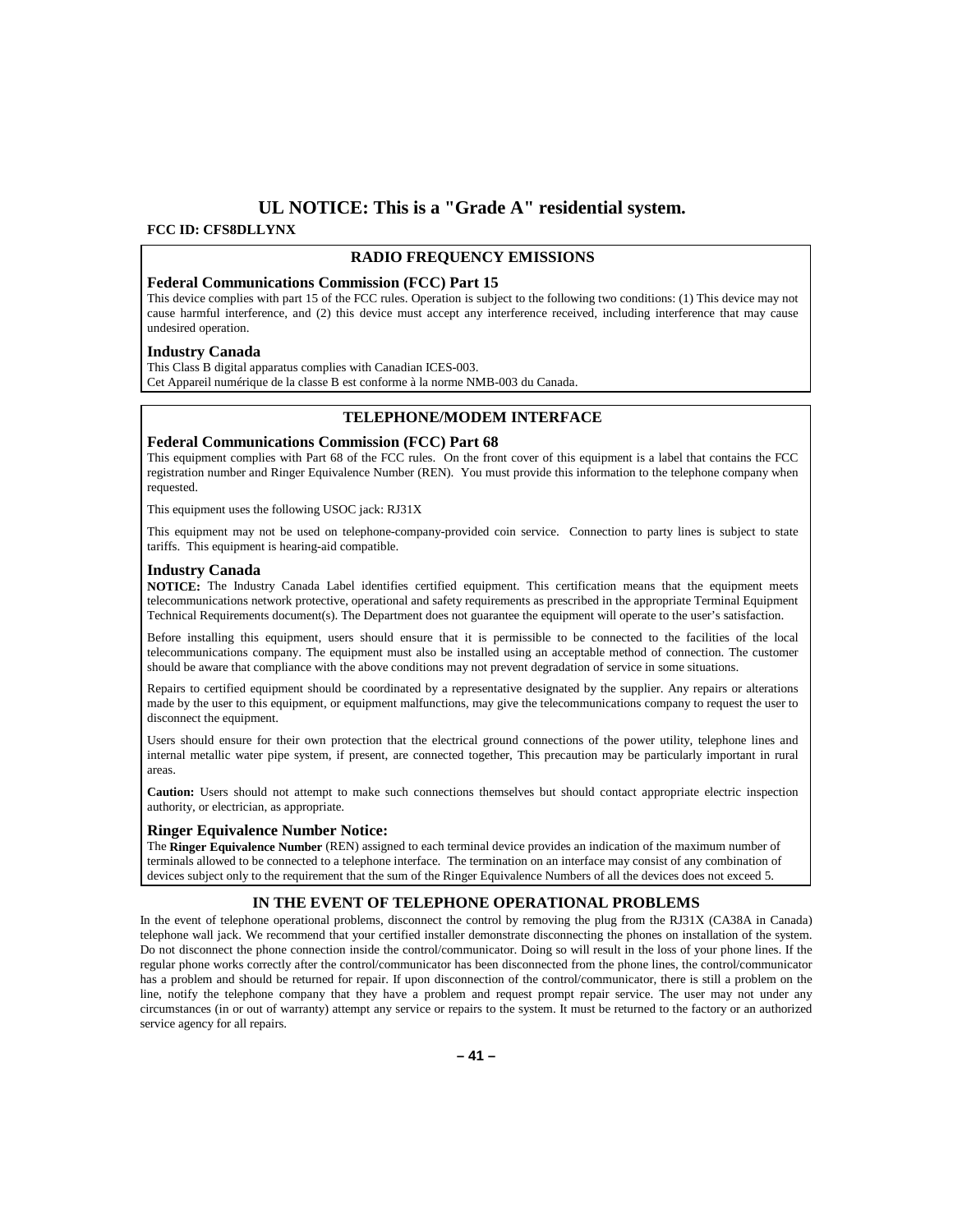|                                                                                                                | <b>OWNER'S INSURANCE PREMIUM CREDIT REQUEST</b>             |  |  |
|----------------------------------------------------------------------------------------------------------------|-------------------------------------------------------------|--|--|
| This form should be completed and forwarded to your homeowner's insurance carrier for possible premium credit. |                                                             |  |  |
| <b>A. GENERAL INFORMATION:</b><br>Insured's Name and Address:                                                  | <u> 1980 - Johann Stoff, amerikansk politiker (d. 1980)</u> |  |  |
|                                                                                                                |                                                             |  |  |
|                                                                                                                |                                                             |  |  |
| Type of Alarm:     Burglary                                                                                    | <b>B</b> oth<br>Fire                                        |  |  |
| Installed by: Name                                                                                             | Name                                                        |  |  |
| Address                                                                                                        | Address                                                     |  |  |
| <b>B. NOTIFIES</b> (Insert $B = Burglary, F = Fire$ )                                                          |                                                             |  |  |
| Central Station                                                                                                |                                                             |  |  |
|                                                                                                                |                                                             |  |  |
|                                                                                                                |                                                             |  |  |
| C. POWERED BY: A.C. With Rechargeable Power Supply                                                             |                                                             |  |  |
| <b>D. TESTING:</b> Quarterly<br>Monthly                                                                        | Weekly                                                      |  |  |
| continued on other side                                                                                        |                                                             |  |  |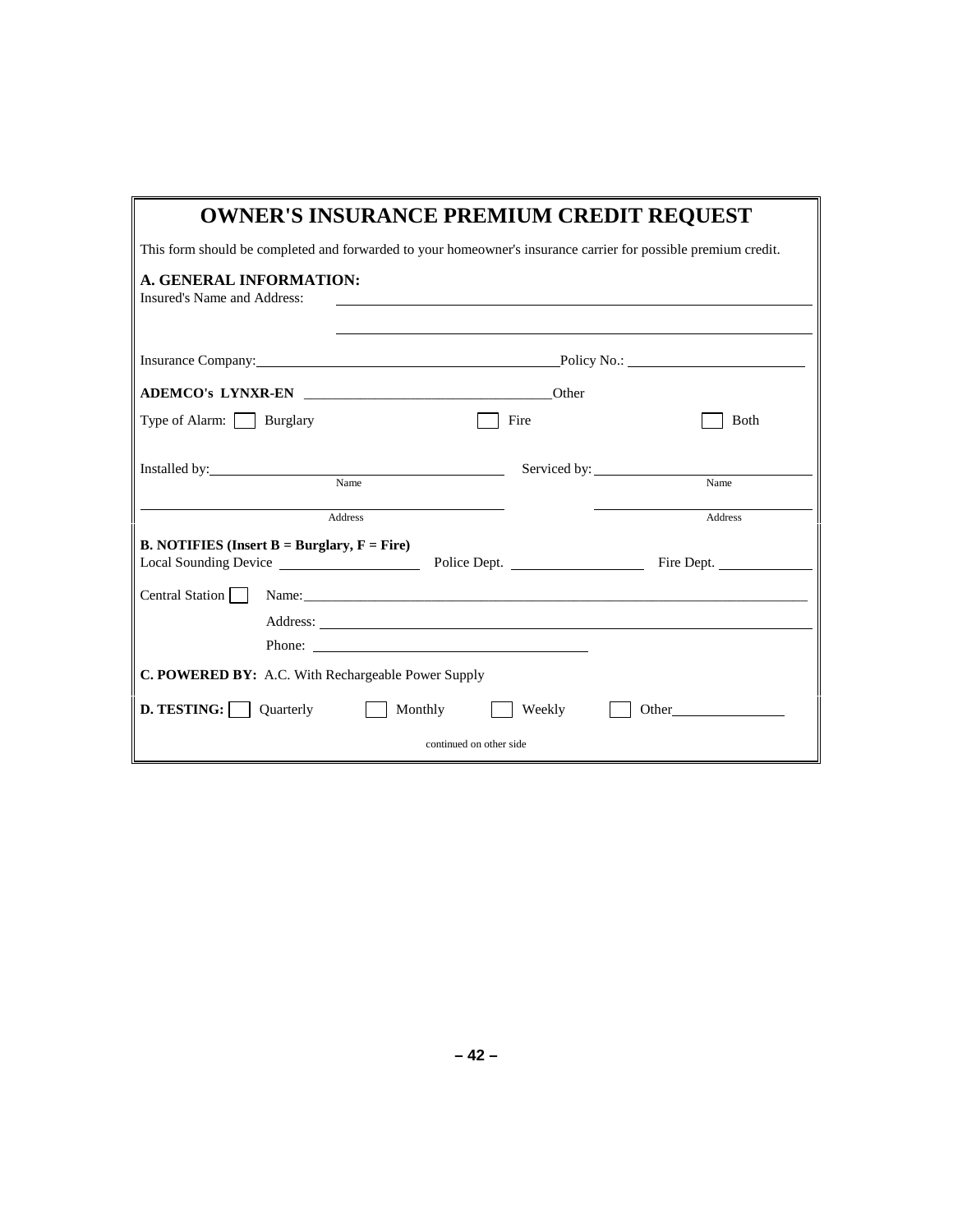| <b>OWNER'S INSURANCE PREMIUM CREDIT REQUEST (cont.)</b>                  |                      |                    |                           |
|--------------------------------------------------------------------------|----------------------|--------------------|---------------------------|
| <b>E. SMOKE DETECTOR LOCATIONS</b>                                       |                      |                    |                           |
| Furnace Room                                                             | Kitchen              | <b>Bedrooms</b>    | Attic                     |
| <b>Basement</b>                                                          | Living Room          | Dining Room        | Hall                      |
| <b>F. BURGLARY DETECTING DEVICE LOCATIONS:</b>                           |                      |                    |                           |
| Front Door                                                               | <b>Basement Door</b> | Rear Door          | <b>All Exterior Doors</b> |
| 1st Floor Windows                                                        | All Windows          | Interior Locations |                           |
| All Accessible Openings, Including Skylights, Air Conditioners and Vents |                      |                    |                           |
| G. ADDITIONAL PERTINENT INFORMATION:                                     |                      |                    |                           |
|                                                                          |                      |                    |                           |
|                                                                          |                      |                    |                           |
|                                                                          |                      |                    |                           |
|                                                                          |                      |                    |                           |
|                                                                          |                      |                    |                           |
|                                                                          |                      |                    |                           |
| Signature:                                                               |                      | Date:              |                           |
|                                                                          |                      |                    |                           |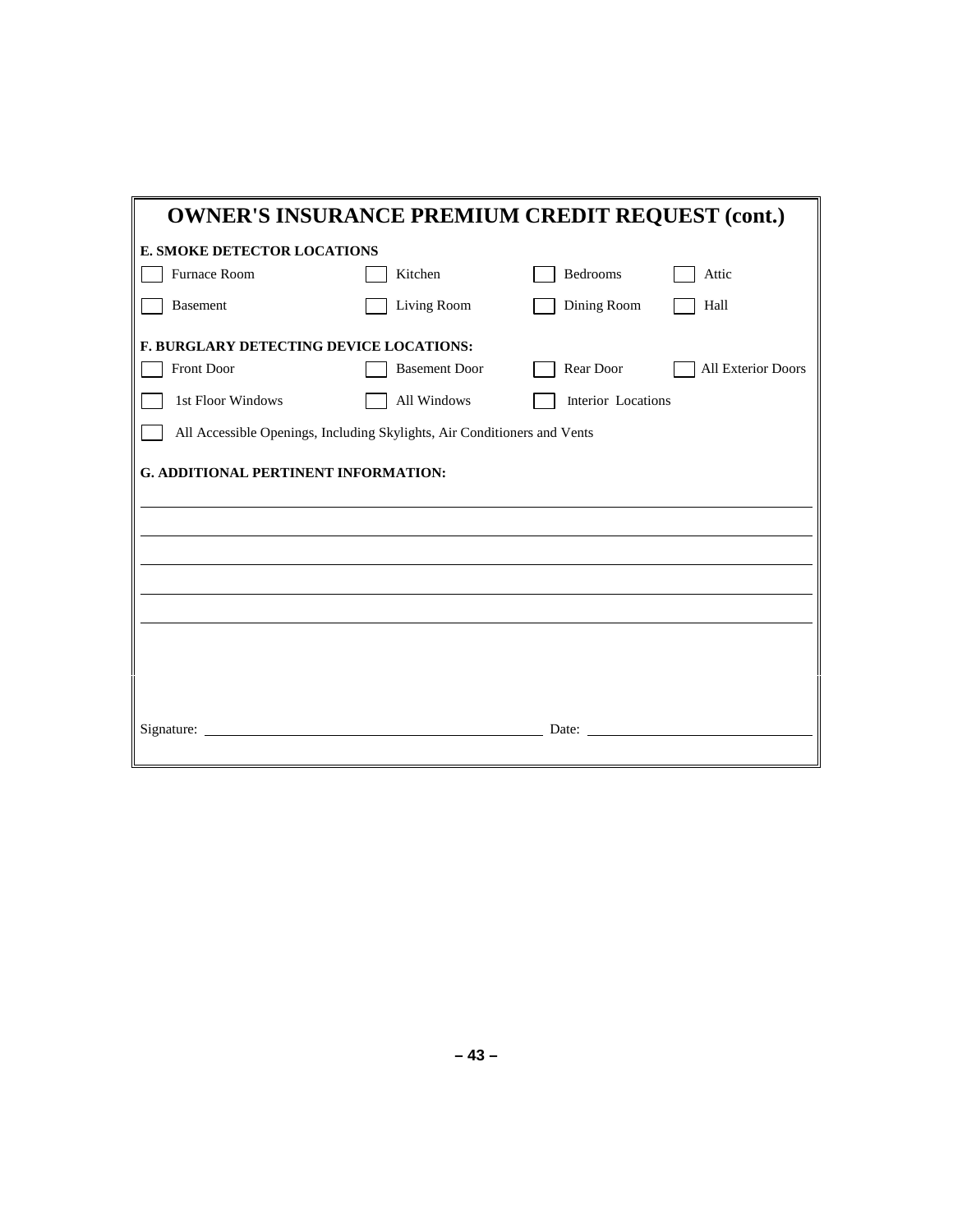## **INDEX**

### $\mathbf A$

| Alarm Monitoring Company 19        |  |
|------------------------------------|--|
|                                    |  |
| Audible Emergency/Audible Alarm 19 |  |
|                                    |  |
|                                    |  |
|                                    |  |
|                                    |  |

### $\, {\bf B}$

| Bypassing Protection Zones 18 |  |
|-------------------------------|--|

### $\mathbf C$

### $\mathbf D$

#### ${\bf E}$

### $\mathbf F$

| $\mathbf{H}$ and the set of $\mathbf{H}$ and $\mathbf{H}$ and $\mathbf{H}$ are set of $\mathbf{H}$ and $\mathbf{H}$ are set of $\mathbf{H}$ and $\mathbf{H}$ are set of $\mathbf{H}$ and $\mathbf{H}$ are set of $\mathbf{H}$ and $\mathbf{H}$ are set of $\mathbf{H}$ and $\mathbf{H$ |  |  |
|----------------------------------------------------------------------------------------------------------------------------------------------------------------------------------------------------------------------------------------------------------------------------------------|--|--|

### $\mathbf{I}$

 $\mathbf{L}$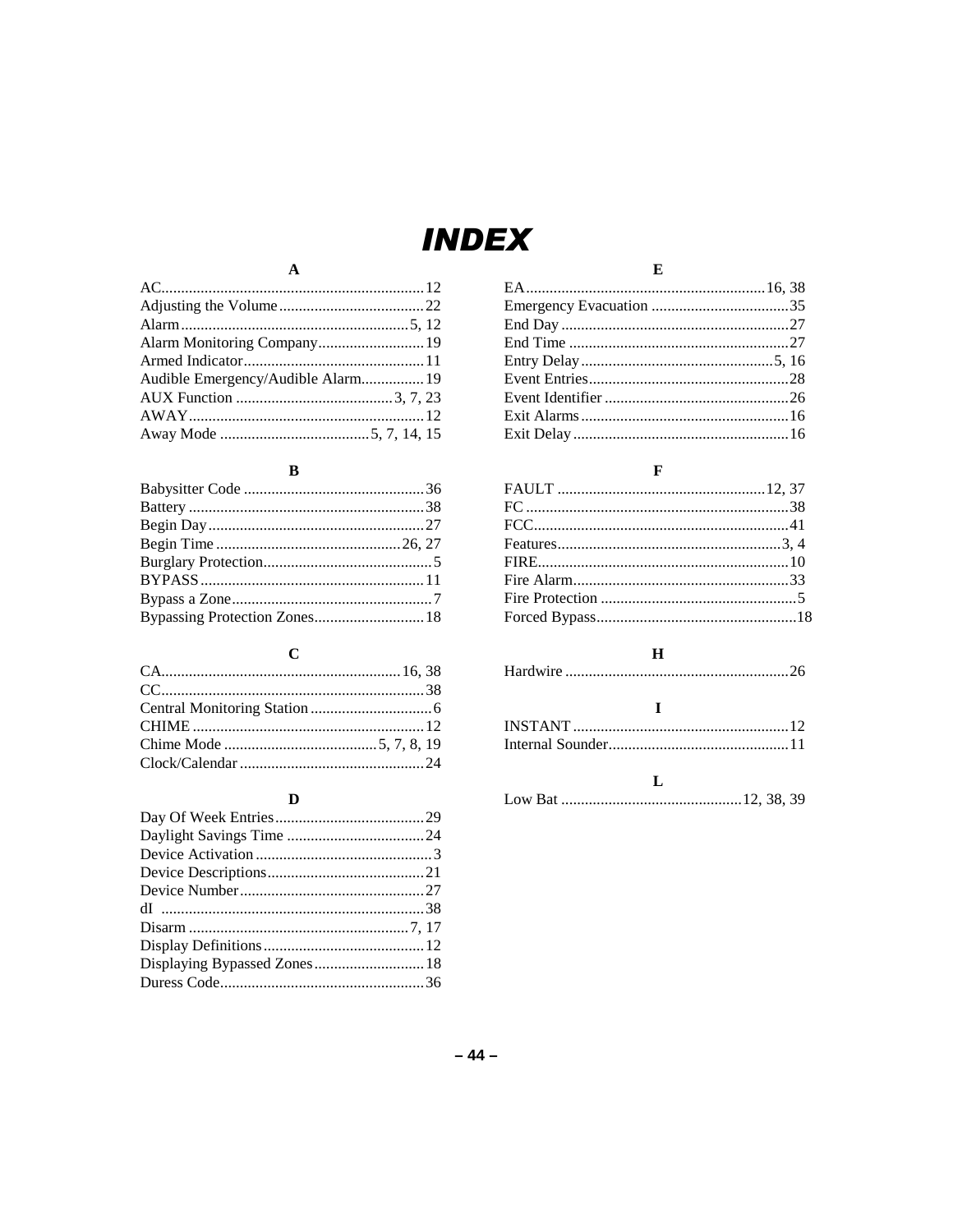### $\mathbf M$

### $\mathbf N$

### $\mathbf P$

| Personal Emergency/Aux. Emergency 19 |  |
|--------------------------------------|--|
|                                      |  |
|                                      |  |
|                                      |  |

### $\overline{\mathbf{Q}}$

### $\mathbf R$

| Rechargeable, Nickel-Metal Hydride Battery |  |
|--------------------------------------------|--|
|                                            |  |
|                                            |  |
|                                            |  |
|                                            |  |
|                                            |  |
|                                            |  |

### $\mathbf S$

| Silencing Low Battery Warning Tones39 |  |
|---------------------------------------|--|
| Silent Emergency/Silent Alarm19       |  |
|                                       |  |
|                                       |  |
|                                       |  |
|                                       |  |
|                                       |  |
|                                       |  |
|                                       |  |
|                                       |  |
|                                       |  |

### $\mathbf T$

### $\mathbf U$

Using Powerline Carrier Device Commands .... 3

### $\mathbf{V}$

### W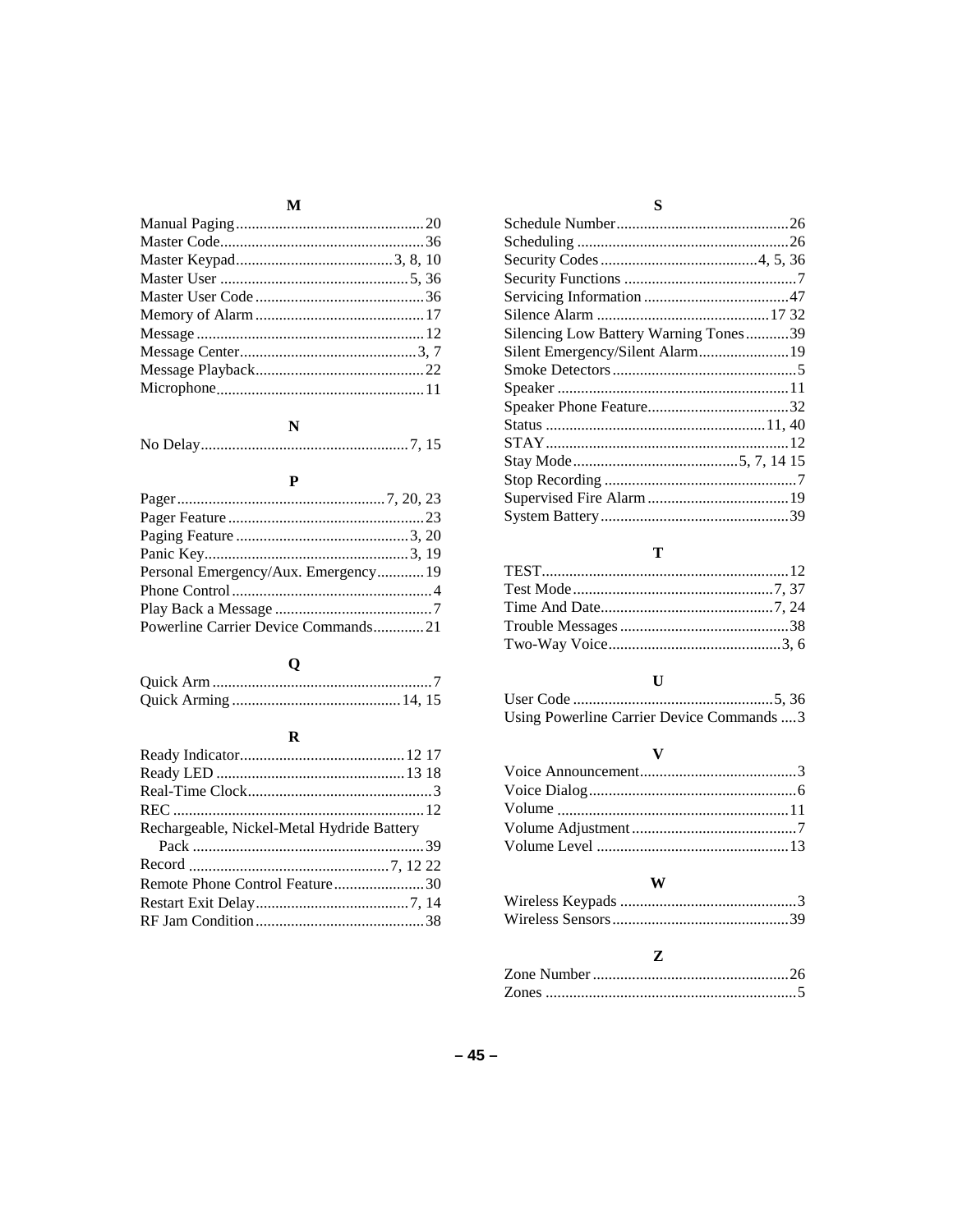#### **WARNING!**

#### **THE LIMITATIONS OF THIS ALARM SYSTEM**

While this system is an advanced design security system, it does not offer guaranteed protection against burglary or fire or other emergency. Any alarm system, whether commercial or residential, is subject to compromise or failure to warn for a variety of reasons. For example:

- Intruders may gain access through unprotected openings or have the technical sophistication to bypass an alarm sensor or disconnect an alarm warning device.
- Intrusion detectors (e.g. passive infrared detectors), smoke detectors, and many other sensing devices will not work without power. Battery operated devices will not work without batteries, with dead batteries, or if the batteries are not put in properly. Devices powered solely by AC will not work if their AC power supply is cut off for any reason, however briefly.
- Signals sent by wireless transmitters may be blocked or reflected by metal before they reach the alarm receiver. Even if the signal path has been recently checked during a weekly test, blockage can occur if a metal object is moved into the path.
- A user may not be able to reach a panic or emergency button quickly enough.
- While smoke detectors have played a key role in reducing residential fire deaths in the United States, they may not activate or provide early warning for a variety of reasons in as many as 35% of all fires, according to data published by the Federal Emergency Management Agency. Some of the reasons smoke detectors used in conjunction with this System may not work are as follows. Smoke detectors may have been improperly installed and positioned. Smoke detectors may not sense fires that start where smoke cannot reach the detectors, such as in chimneys, in walls, or roofs, or on the other side of closed doors. Smoke detectors also may not sense a fire on another level of a residence or building. A second floor detector, for example, may not sense a first floor or basement fire. Moreover, smoke detectors have sensing limitations. No smoke detector can sense every kind of fire every time. In general, detectors may not always warn about fires caused by carelessness and safety hazards like smoking in bed, violent explosions, escaping gas, improper storage of flammable materials, overloaded electrical circuits, children playing with matches, or arson. Depending upon the nature of the fire and/or the locations of the smoke detectors, the detector, even if it operates as anticipated, may not provide sufficient warning to allow all occupants to escape in time to prevent injury or death.
- Passive Infrared Motion Detectors can only detect intrusion within the designed ranges as diagrammed in their installation manual. Passive Infrared Detectors do not provide volumetric area protection. They do create multiple beams of protection, and intrusion can only be detected in unobstructed areas covered by those beams. They cannot detect motion or intrusion that takes place behind walls, ceilings, floors, closed doors, glass partitions, glass doors, or windows. Mechanical tampering, masking, painting or spraying of any material on the mirrors, windows or any part of the optical system can reduce their detection ability. Passive Infrared Detectors sense changes in temperature; however, as the ambient temperature of protected area approaches the temperature range of 90° to 105°F, the detection performance can decrease.
- Alarm warning devices such as sirens, bells or horns may not alert people or wake up sleepers if they are located on the other side of closed or partly open doors. If warning devices sound on a different level of the residence from the bedrooms, then they are less likely to waken or alert people inside the bedrooms. Even persons who are awake may not hear the warning if the alarm is muffled from a stereo, radio, air conditioner or other appliance, or by passing traffic. Finally, alarm warning devices, however loud, may not warn hearing-impaired people or waken deep sleepers.
- Telephone lines needed to transmit alarm signals from a premises to a central monitoring station may be out of service or temporarily out of service. Telephone lines are also subject to compromise by sophisticated intruders.
- Even if the system responds to the emergency as intended, however, occupants may have insufficient time to protect themselves from the emergency situation. In the case of a monitored alarm system, authorities may not respond appropriately.
- This equipment, like other electrical devices, is subject to component failure. Even though this equipment is designed to last as long as 10 years, the electronic components could fail at any time.

The most common cause of an alarm system not functioning when an intrusion or fire occurs is inadequate maintenance. This alarm system should be tested weekly to make sure all sensors and transmitters are working properly.

Installing an alarm system may make one eligible for lower insurance rates, but an alarm system is not a substitute for insurance. Homeowners, property owners and renters should continue to act prudently in protecting themselves and continue to insure their lives and property.

We continue to develop new and improved protection devices. Users of alarm systems owe it to themselves and their loved ones to learn about these developments.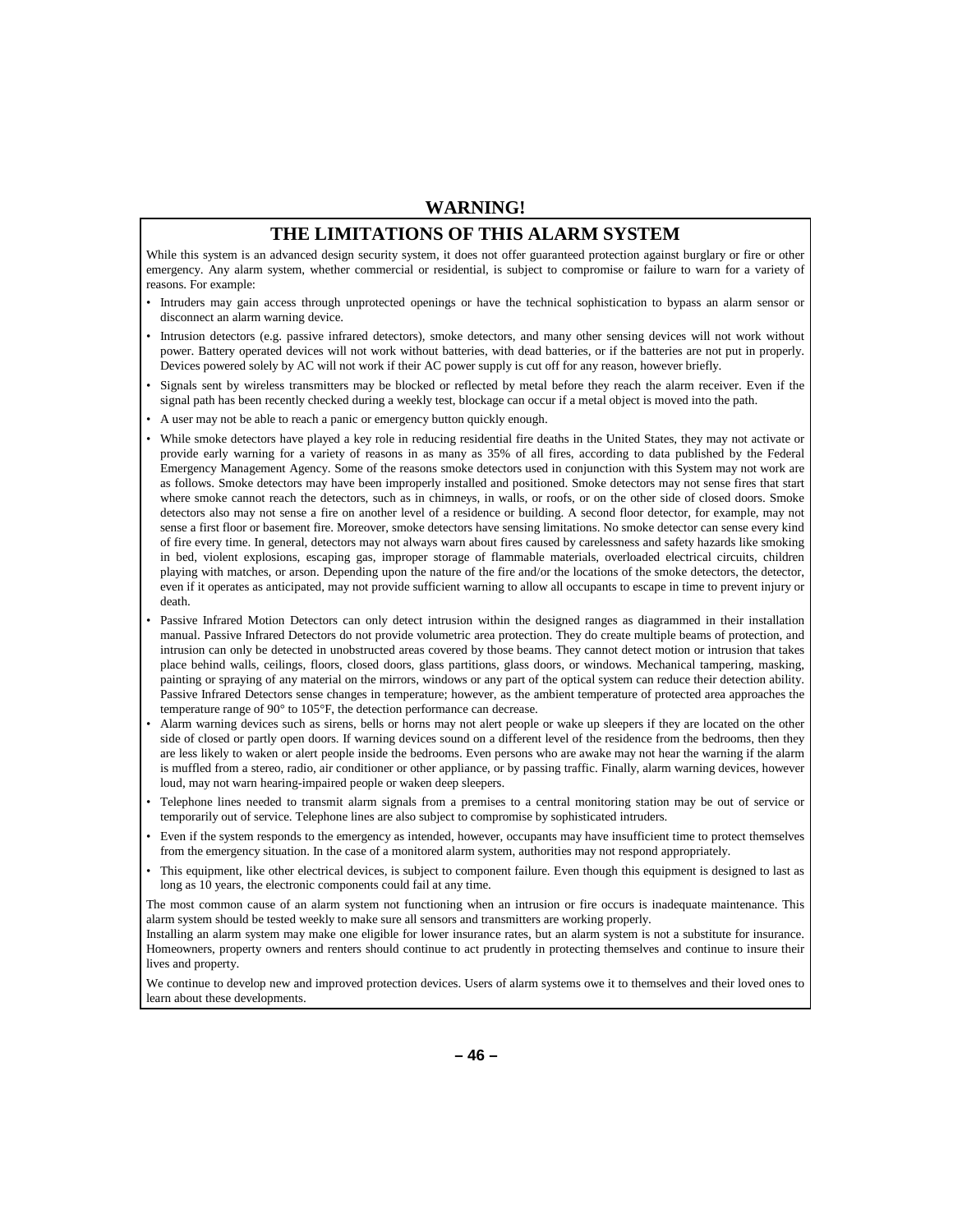### **SERVICING INFORMATION**

Your local ADEMCO dealer is the person best qualified to service your alarm system. Arranging some kind of regular service program with him is advisable.

Your local ADEMCO dealer is:

Name:

Address:

Phone: